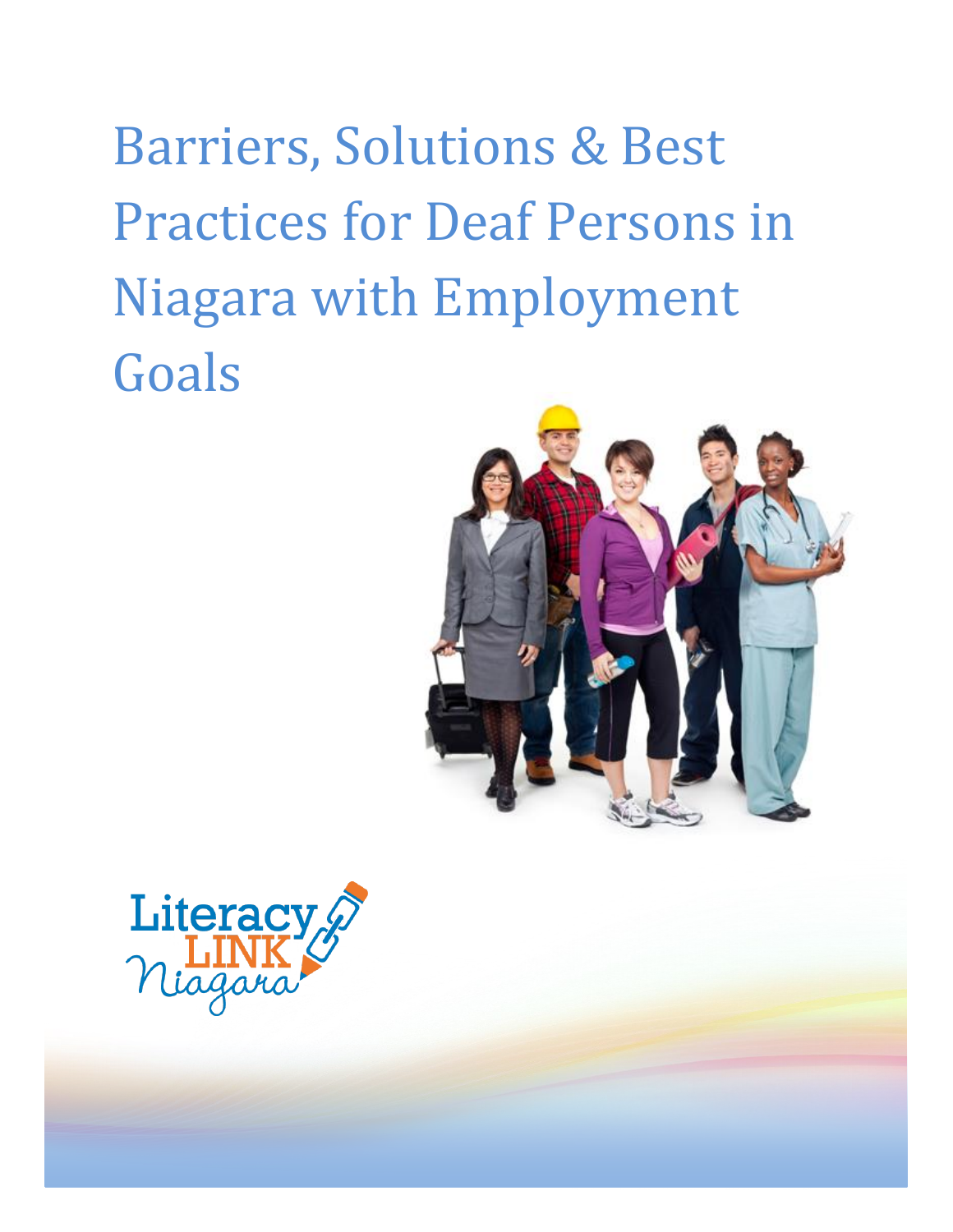# <span id="page-1-0"></span>**Acknowledgments**

Literacy Link Niagara acknowledges the generous financial support of the Ministry of Advanced Education and Skills Development, which enabled this work to be conducted.

Special thanks to Shirley Henley and Jan Culp, of the District School Board of Niagara, who acted in an advisory capacity and facilitated introductions to key stakeholders either interviewed or surveyed over the course of the project – clients, learners, interpreters and employers.

We greatly appreciate the support of Chris Kenopic, Executive Director of Deaf Literacy Initiative, for his support, guidance, and practical suggestions. Chris generously shared both his personal and professional perspectives, which greatly enriched the project.

Finally, we appreciate the participation of all who contributed to this project by sharing their time, their perspectives and their passion.

Gay Douglas Literacy Link Niagara March 31, 2017







This *Employment Ontario* project is funded in part by the Government of Canada and the Government of Ontario and through the Canada-Ontario Job Fund Agreement.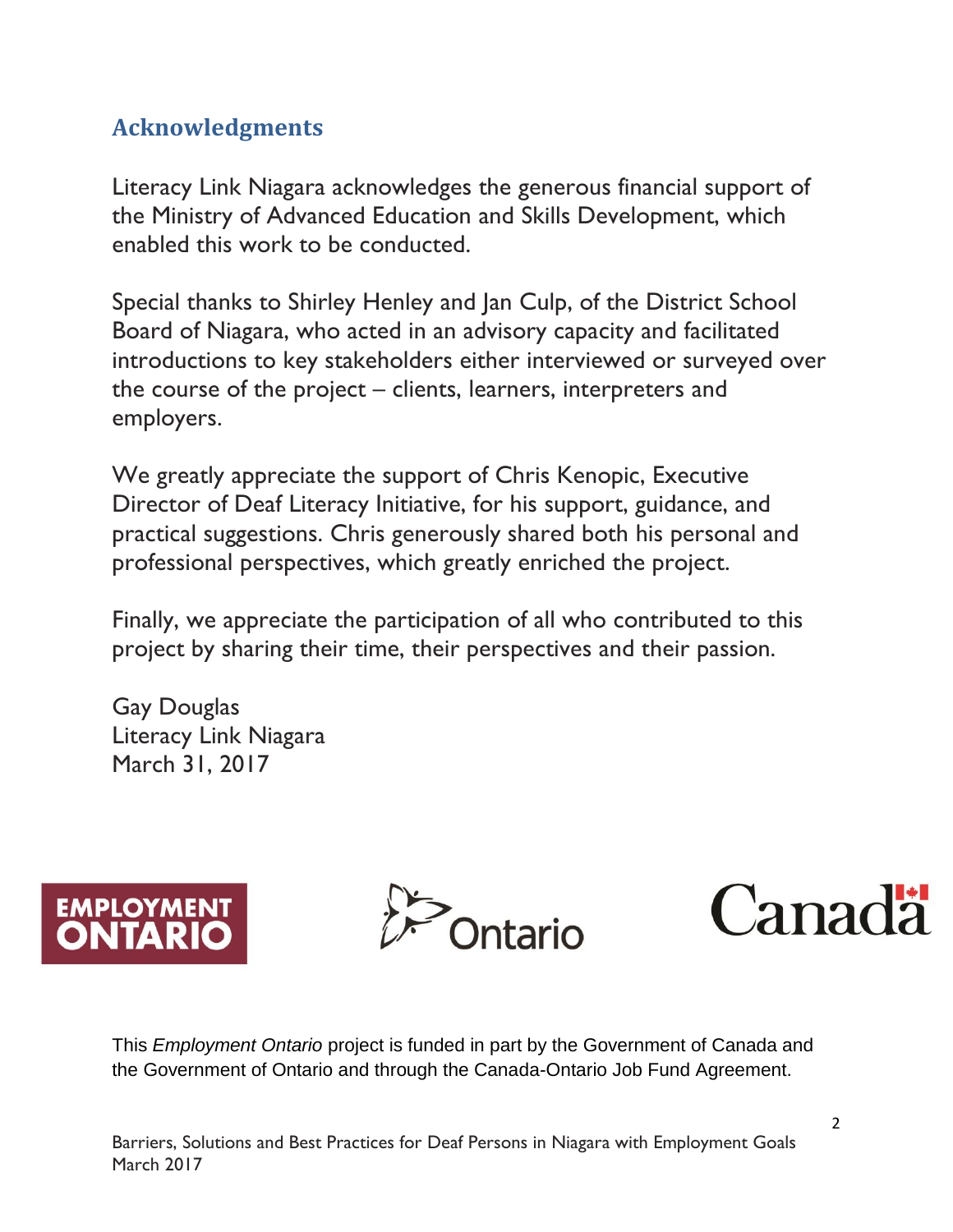# **Table of Contents**

| <b>Acknowledgments</b>                                                                                                                                                                                                                                                                                | $\mathbf 2$                            |
|-------------------------------------------------------------------------------------------------------------------------------------------------------------------------------------------------------------------------------------------------------------------------------------------------------|----------------------------------------|
| <b>Background</b>                                                                                                                                                                                                                                                                                     | $\boldsymbol{4}$                       |
| <b>Project purpose</b>                                                                                                                                                                                                                                                                                | 6                                      |
| <b>Glossary of terms</b>                                                                                                                                                                                                                                                                              | 7                                      |
| <b>Executive Summary</b>                                                                                                                                                                                                                                                                              | 8                                      |
| <b>The Deaf Community</b>                                                                                                                                                                                                                                                                             | 9                                      |
| <b>American Sign Language (ASL) Interpreters</b>                                                                                                                                                                                                                                                      | 12                                     |
| Deaf Employment Services in Niagara                                                                                                                                                                                                                                                                   | $\overline{14}$                        |
| <b>Education of Deaf persons</b>                                                                                                                                                                                                                                                                      | 16                                     |
| <b>Employment of Deaf persons</b>                                                                                                                                                                                                                                                                     | 19                                     |
| <b>Project methodology and results</b>                                                                                                                                                                                                                                                                | 21                                     |
| <b>Focus groups</b><br>a) Focus group with professionals<br>b) One-to-one interviews with professionals<br>c) Literacy & Basic Skills (LBS) Learner focus group<br>d) Employment Service Program online survey<br>e) Employer online survey<br>f) Provincial LBS instructor and learner online survey | 22<br>23<br>26<br>34<br>37<br>39<br>40 |
| <b>Conclusions and recommendations</b>                                                                                                                                                                                                                                                                | 45                                     |
| <b>References</b><br><b>Appendices</b>                                                                                                                                                                                                                                                                | 48<br>49                               |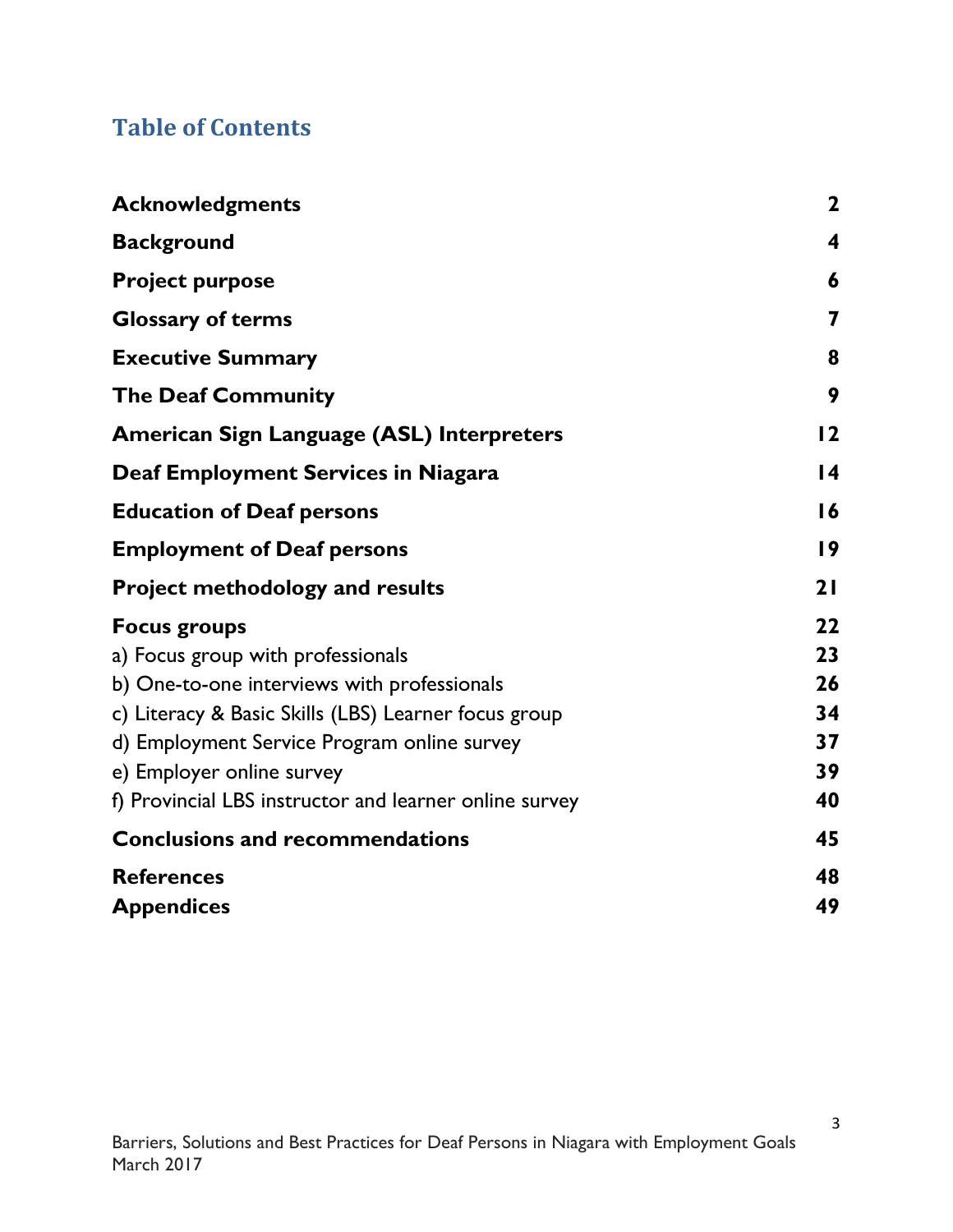### **Background**

In 2014-2015 Simcoe/Muskoka Literacy Network (SMLN) and Metro Toronto Movement for Literacy (MTML) were partners in a project called "Enhancing Transitions – Client Perspectives". This project was funded by the Ontario Ministry of Training, Colleges and Universities (now the Ministry of Advanced Education and Skills Development - MAESD). Literacy Link Niagara staff were involved in the project as project manager and focus group facilitators.

The objective of the "Enhancing Transitions" project was to learn the perspectives of EO learners and clients who have experienced transitions between Employment and Literacy services: the barriers they encountered and suggestions for improvement.

Nine focus groups with a total of 80 clients were conducted over the month of November. Three focus groups were conducted with participants from the Deaf stream, two with Francophone clients and three with Anglophone clients. One key finding from this research led to this project:

**Clients in the Deaf focus groups identified numerous barriers in their transition to the next step, whether to another service provider or to employment. Clients in the Anglophone stream did not identify any such barriers.**

Deaf participants had identified these barriers:

- Communications are often not available at employment services programs or employers in the appropriate language (ASL) or in preferred modes (text, e-mail)
- "Revolving" or "closing doors" because some services and employers are unaware of what accommodations were necessary, available or legally required.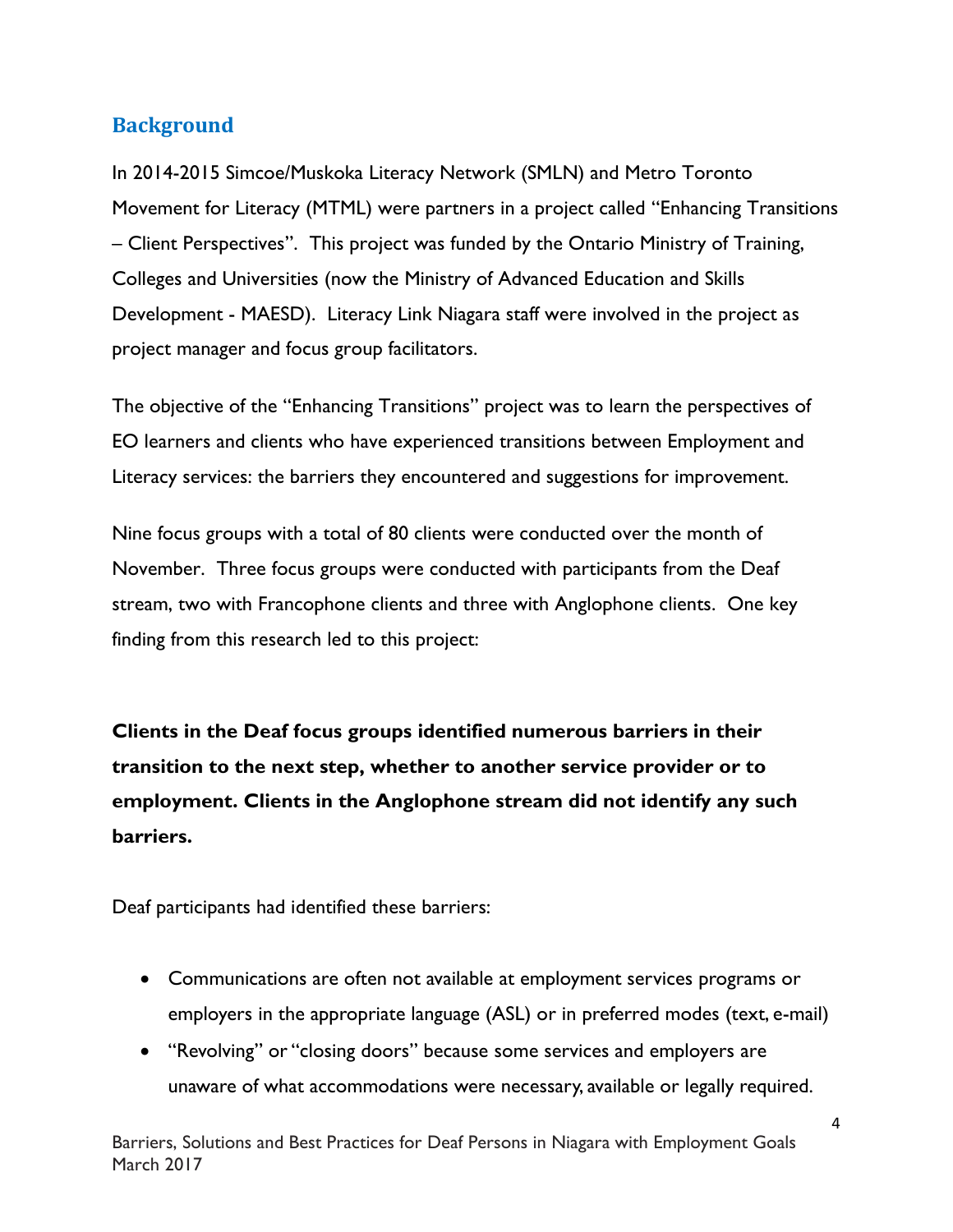- Lack of knowledge and resources (money, staff, and time) as underlying reasons that accommodations were not made.
- Lack of formal policies and practices in place to ensure that accommodations are made.

Because LLN staff had participated in the earlier project, we wanted to take a closer look locally, to better understand the experiences of Deaf learners in Niagara.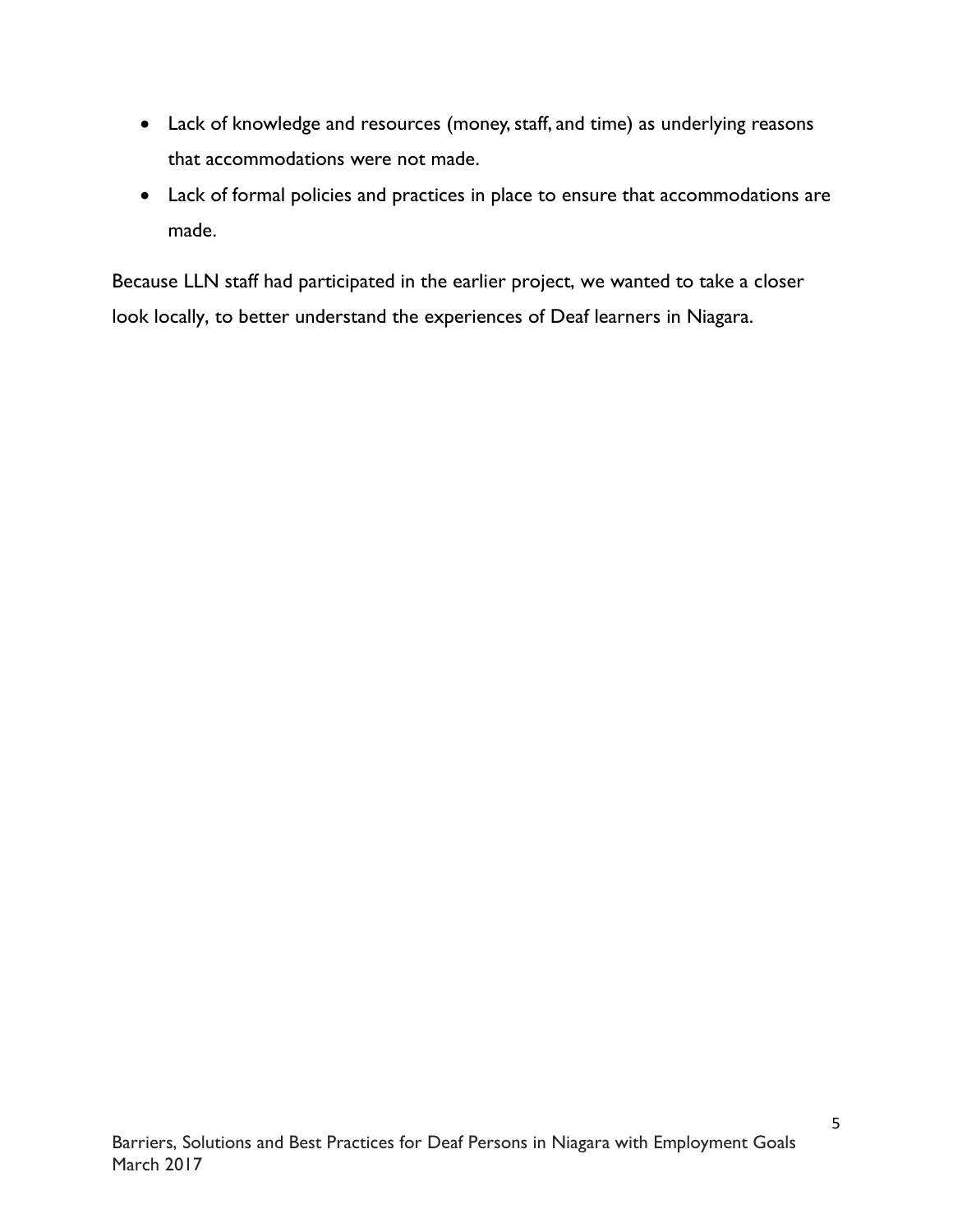### <span id="page-5-0"></span>**Project purpose**

No research has been documented that provides clear evidence of employment barriers, solutions and best practices in the Niagara region.

This study, "Barriers, Solutions and Best Practices for Deaf Persons in Niagara with Employment Goals" examines the barriers Deaf people encounter as they access employment services programs or try to get a job. It also examines which strategies and resources may assist them.

This project's results will be shared with its funder, the Ministry of Advanced Education and Skills Development (MAESD). Based on the project's findings, we will develop a "Best Practices Working with Deaf Clients" tip sheet and a workshop for employment services providers.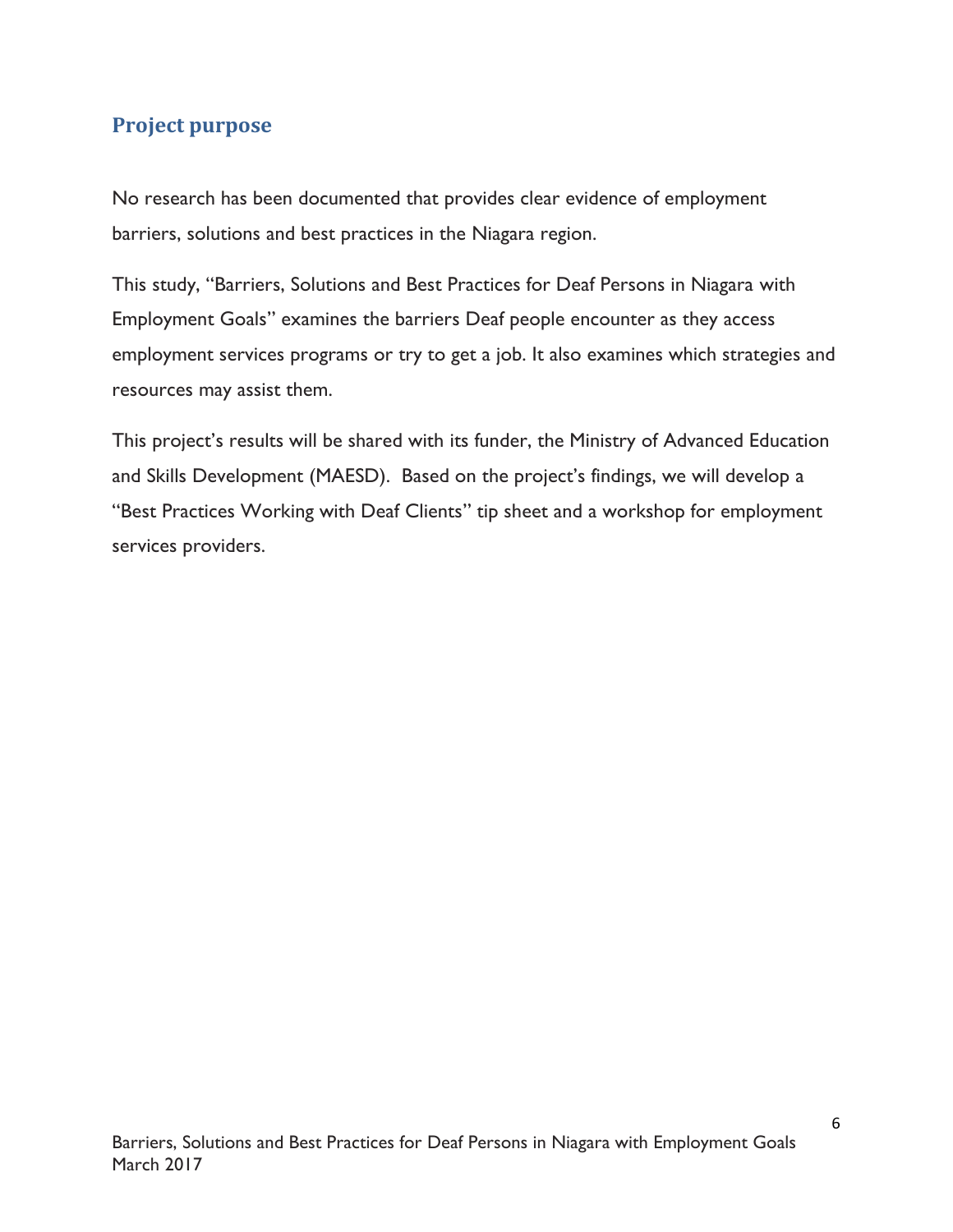### <span id="page-6-0"></span>**Glossary of terms**

**Deaf:** is generally used to describe individuals with a severe to profound hearing loss, with little or no residual hearing. Some deaf people use a spoken language and speechreading, combined with their residual hearing and hearing aids, communication devices, and/or cochlear implants to communicate. Others use a signed language, such as American Sign Language (ASL) or la langue des signes québécoise (LSQ).

**Deaf culture:** is the culture of Deaf people based on a signed language and values, traditions and behaviour norms specific to the Deaf community. Deaf culture offers a strong sense of belonging and takes a socio-cultural point of view of deafness, rather than a pathological perspective.

**Deafened:** describes individuals who grow up hearing or hard of hearing and, either suddenly or gradually, experience a profound hearing loss. Deafened adults usually use speech with visual cues such as [Communication Access Realtime Translation \(CART\)](http://www.chs.ca/services/speech-text-transcription-cart-%E2%80%93-communication-access-realtime-translation) or computerized notetaking, speechreading or a signed language.

**Hard of hearing:** is generally used to describe individuals whose hearing loss ranges from mild to severe, and occasionally profound. Hard of hearing people use speech and residual hearing to communicate, supplemented by communication strategies that may include speechreading, hearing aids, a signed language and communication devices. The term "person with hearing loss" is also used by this constituency.

- Canadian Hearing Society,<http://www.chs.ca/glossary-terms>

Throughout this report the term "Deaf" is used to represent all the definitions, above.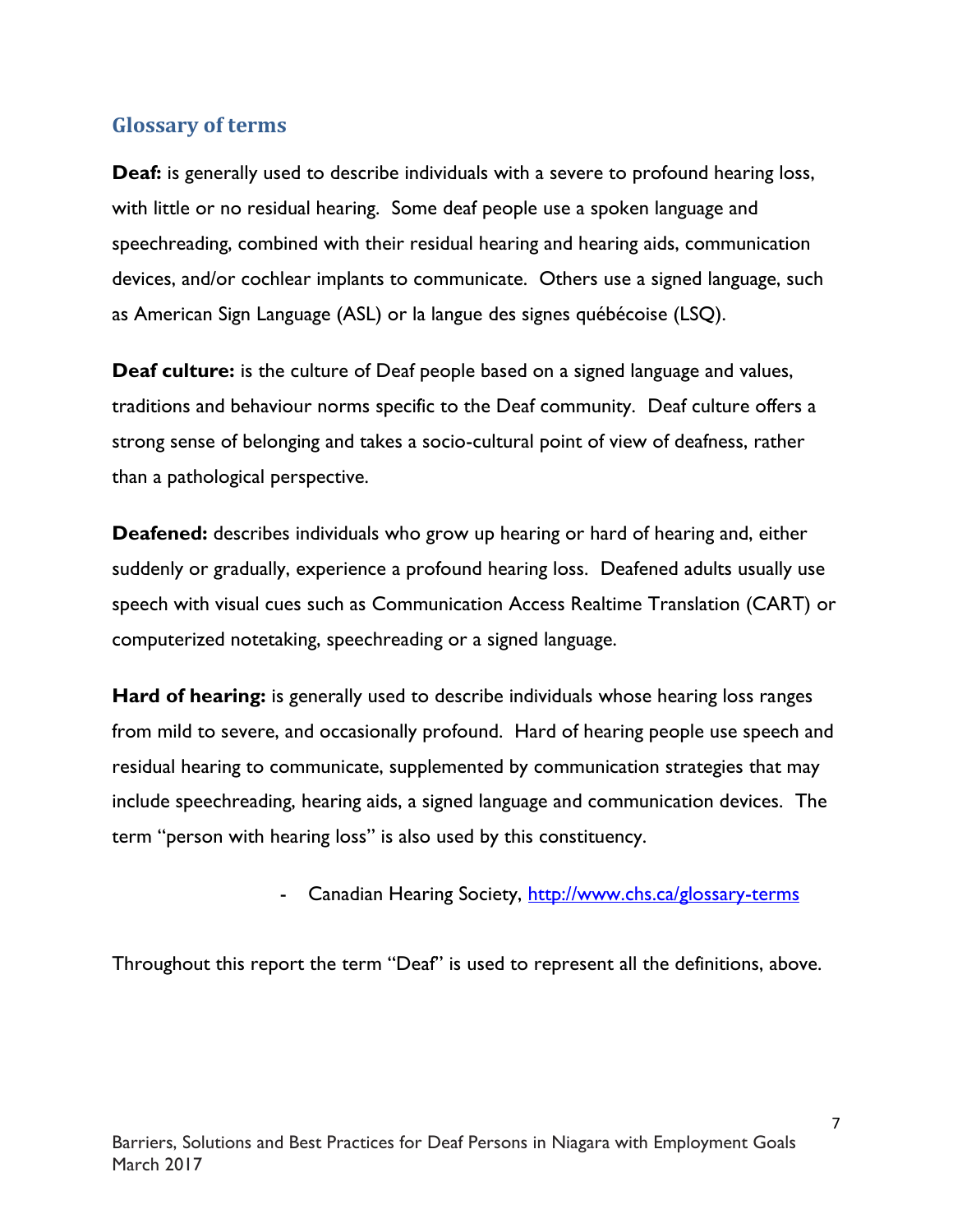### <span id="page-7-0"></span>**Executive Summary**

Deaf persons in Niagara face a range of barriers in accessing employment. Many Deaf adults lack a strong educational foundation because of their experiences as Deaf children in an educational system designed for hearing children. Many Deaf persons do not read or write English well, and not all Deaf persons understand and use American Sign Language. As a result the education, skill and employment levels of the minority Deaf culture ranges widely, and lag behind those of the hearing majority.

The Accessibility for Ontarians with Disabilities Act (AODA), while clearly articulating expectations, laws and standards, is not strictly enforced. Its relevance and value to Deaf persons is ambiguous. The Act should facilitate greater accessibility and opportunities for Deaf persons, but attaches the label "Disabled" to Deafness. However, many Deaf persons do not consider themselves disabled, because they are mentally and physically "able" - to learn, communicate and work.

When trying to find work Deaf persons often encounter employers who are generally uninformed and unwilling to consider hiring them. They may believe that communicating with Deaf persons would be too much trouble and expense, without knowing there are practical solutions to enhance communications and that there may be measurable benefits to their company, both financial and cultural.

There are many Deaf persons who are motivated, skilled and ready to work. Attitudinal barriers, lack of knowledge and systemic discrimination often prevent them from reaching their potential.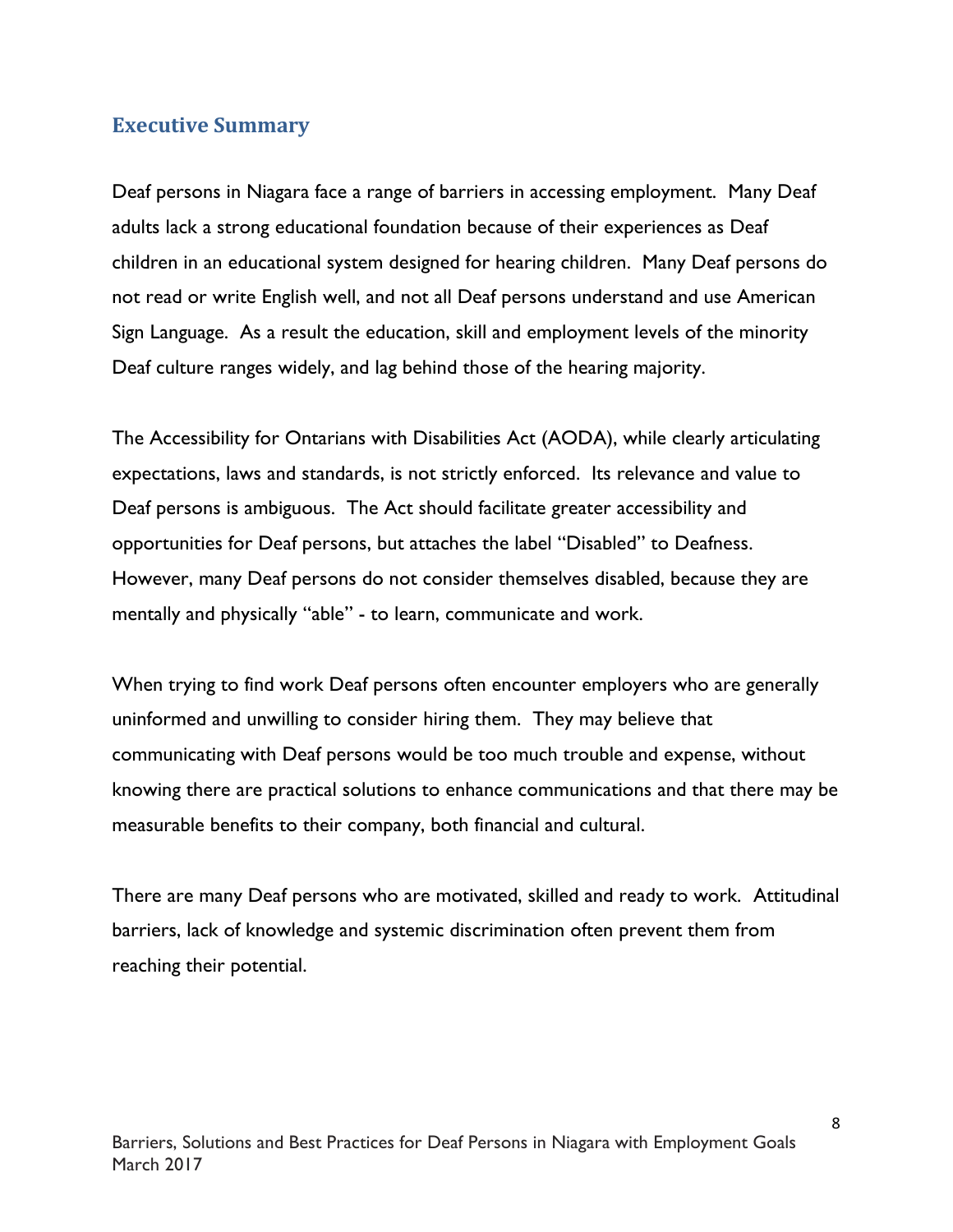### <span id="page-8-0"></span>**The Deaf Community**

According to The Canadian Hearing Society, one in ten Canadians experiences some degree of hearing loss, and one in ten Canadians with hearing loss are deaf people who communicate with sign language, usually American Sign Language (ASL). Based on this data, we can estimate that there are approximately 357,000 profoundly deaf and deafened Canadians and possibly 3.21 million Hard-of-hearing Canadians.

If this estimate is applied to Niagara, approximately 43,000 people who are Deaf, Deafened or Hard-of-hearing live in the region, 4,300 of which use ASL.

Many members of the Deaf community tend to view [deafness](https://en.wikipedia.org/wiki/Hearing_loss) as a difference in human experience rather than a [disability](https://en.wikipedia.org/wiki/Disability) or [disease.](https://en.wikipedia.org/wiki/Disease) Many members take pride in their Deaf identity. Deaf persons, in the sense of a community or culture, can then be seen as a [minority](https://en.wikipedia.org/wiki/Minority_group) group, and therefore some who are a part of this community may feel misunderstood by those who don't know sign language or understand the culture.

For the most part, those outside of the Deaf community are unaware of this cultural self-identity and simply classify deafness as a disability. This is not surprising since Deaf persons qualify for federal Disability Tax Credits and the Ontario Disability Support Program (ODSP), to name just two specialized programs designed for persons with disabilities.

The eligibility criteria for ODSP describes a Person with a disability as

 "the person has a substantial physical or mental impairment that is continuous or recurrent and expected to last one year or more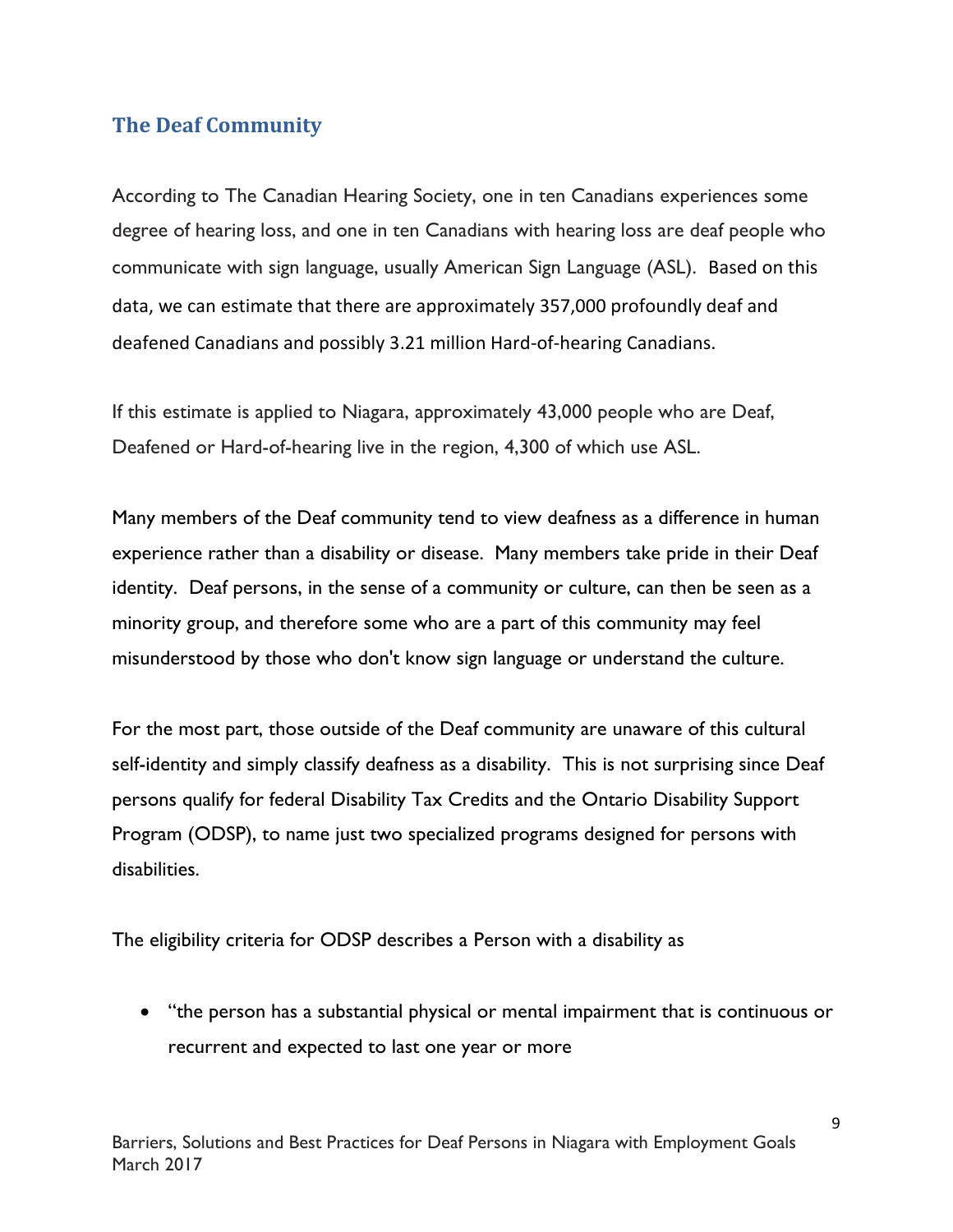- the direct and cumulative effect of the impairment on the person's ability to attend to his or her personal care, function in the community and function in a workplace, results in a substantial restriction in one or more of these activities of daily living, and
- the impairment and its likely duration and the restriction in the person's activities of daily living have been verified by a person with the prescribed qualifications."

# - Ontario Disability Support Program Act, 1997, S.O. 1997, c. 25, Sched. B, 2009

This definition takes the approach that Deaf persons have a continuous impairment that severely restricts their activities of daily living and the ability to function in the community or at work.

One might question if this is substantially the case or if systemic attitudinal and societal barriers keep Deaf persons classified as "disabled" rather than providing them with the same educational, communications and employment opportunities as hearing persons.

1991, Premier Bob Rae and his NDP government established an employment equity commission and two years later introduced [affirmative action](https://en.wikipedia.org/wiki/Affirmative_action) to improve the numbers of women, non-whites, Aboriginals and disabled persons working in the public sector. For a short while it resulted in more employment opportunities for Deaf persons. The policy was controversial, as it set quotas for companies to hire from the "disadvantaged" groups. It cost the NDP support among its unionized working-class base of support and ended when Mike Harris became Premier in 1995. No similar Ontario legislation has been proposed since.

Dr. Paddy Ladd is a Deaf scholar, author, activist and researcher expands the view of deafness as a culture to include disability. He describes Deaf persons as "dual-category"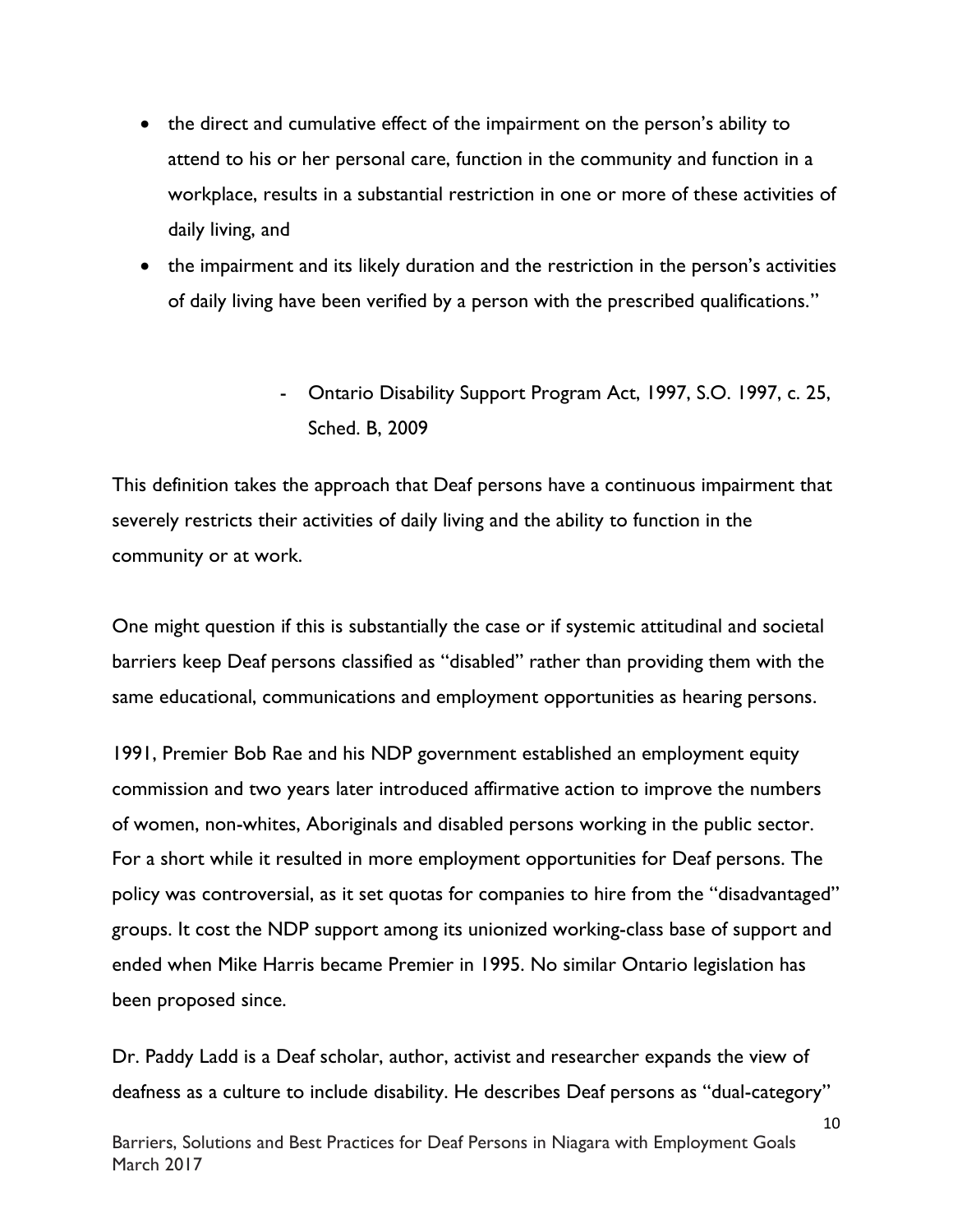members of both disability and language minority groups, who have deeper needs than a disability model alone allows for.

> "The Deaf community has its own culture expressed in its language, literature, rituals, humour, and theatre. It has social rules that differ from those of the majority hearing culture. These differences sometimes result in confused interactions or misunderstandings between hearing and Deaf persons."

> > - Employment and Employability Needs of the Deaf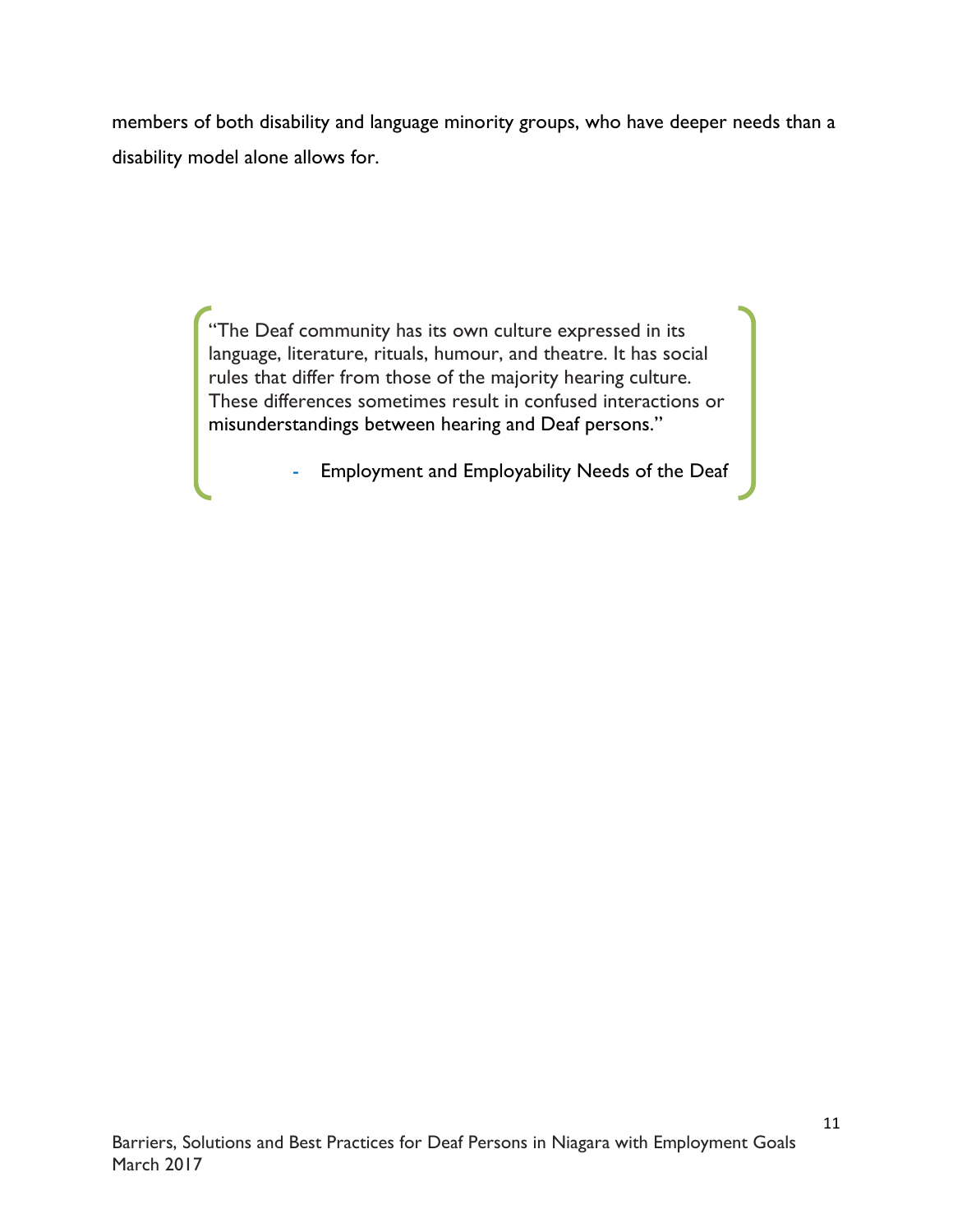### <span id="page-11-0"></span>**American Sign Language (ASL) Interpreters**

ASL-English Interpreters are trained professionals who facilitate communication between a Deaf person know knows ASL and a hearing person.

The ASL interpreter serves as a vital communications link between the Deaf person and the hearing world. There are two professional associations representing ASL interpreters in Ontario: The Ontario Association of Sign Language Interpreters (OASLI) and the Association of Visual Language Interpreters of Canada (AVLIC). An interpreter can be a member of both or neither. Neither organization sets a standard of professional skill or ethic for its members - the profession remains unregulated.

As a result, a wide variety of skills, training and credentials exists among ASL interpreters. The fees they charge also vary. It is often unclear whose obligation it is to pay for the interpreter – the Deaf person, the agency from which they may be accessing services or the employer.

The Ontario Interpreting Service, operated by the Canadian Hearing Society, operates an interpreter booking system. They have established a screening tool to set a standard of skill, which not all interpreters can meet.

Interpreters may work for an organization like a school board or college or be selfemployed.

There are a number of weaknesses in the interpreting field which are articulated below in a position paper from the Canadian Association of the Deaf. These include

- not enough interpreters (particularly well-qualified ones)
- too few training programs with rather low standards for passing students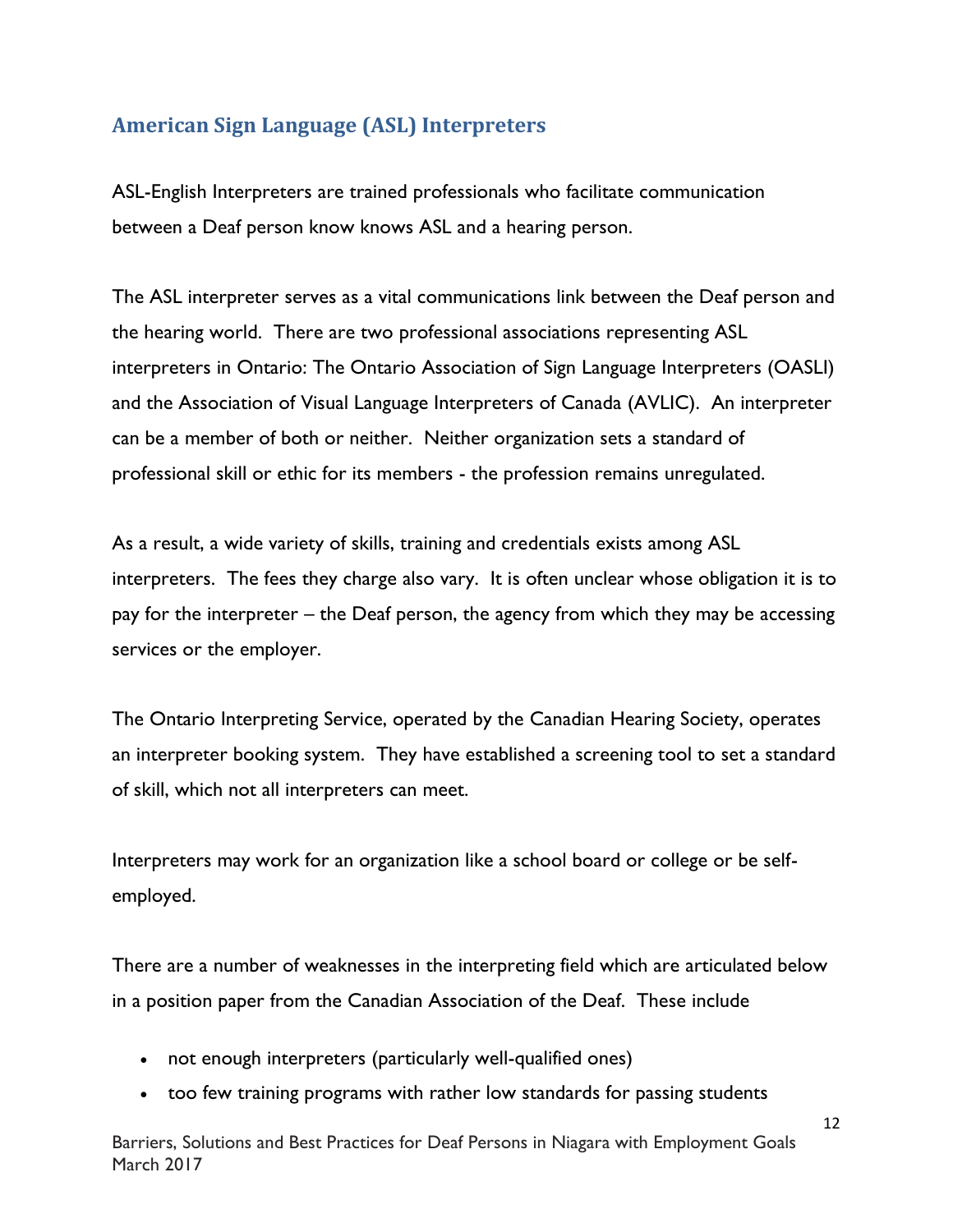- the proliferation of agencies that recruit unqualified and under-qualified people who merely "know (some) Sign language" and pass them off as fully-qualified professional interpreters at a price that undercuts the prices of legitimate, qualified interpreters
- insufficient funding for interpreting services, which causes many requests for their services to be turned down for financial reasons
- lack of information and awareness about costs of interpreters, especially in the workplace, which causes many employers to refuse to provide the interpreters because they do not know of funding sources or business expense deductions that would underwrite these costs
- lack of clarity and widespread understanding of the rights of Deaf people to interpreters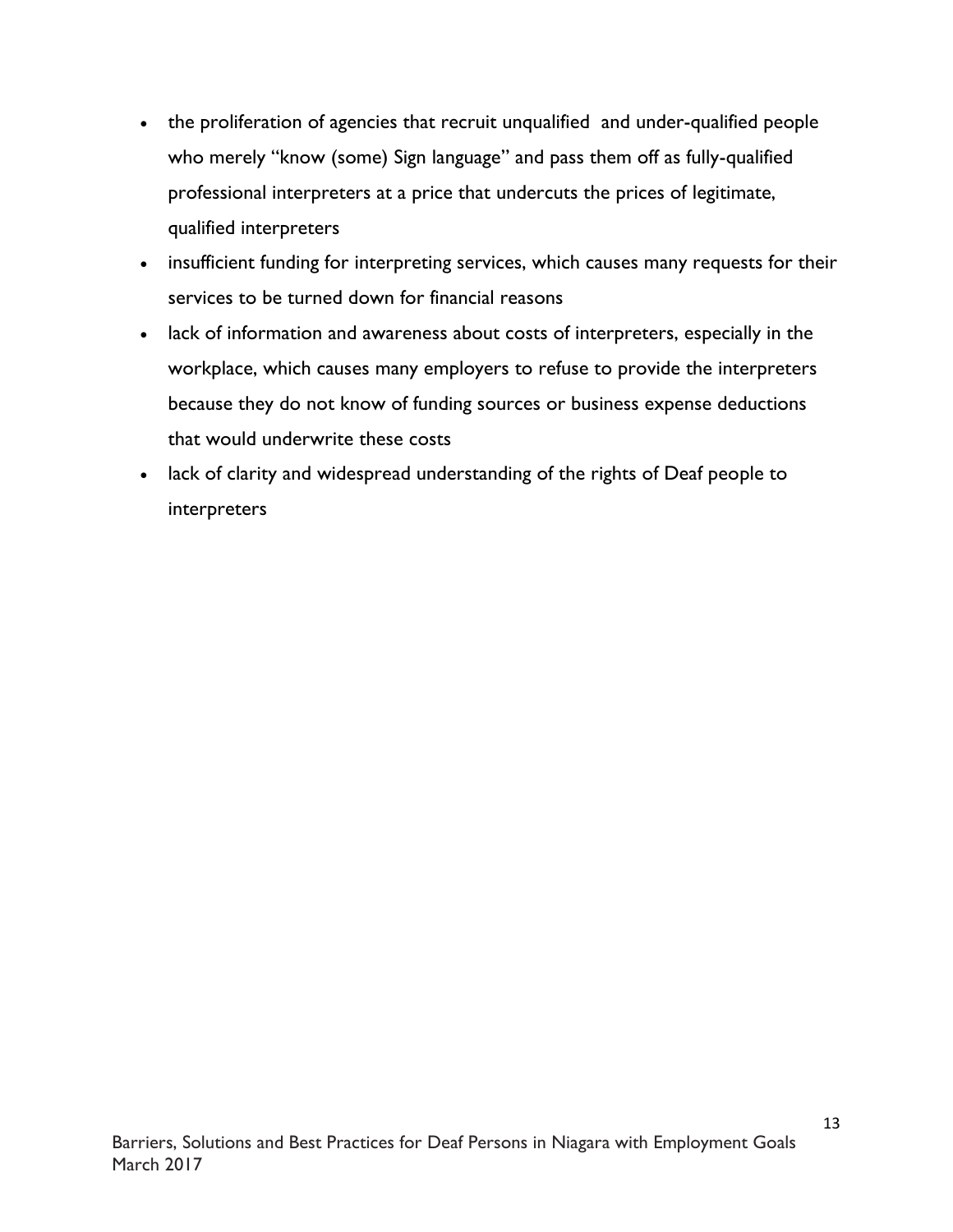### <span id="page-13-0"></span>**Deaf Employment Services in Niagara**

The Canadian Hearing Society (CHS) offers the largest employment service for Deaf persons in the province, offered at 15 CHS locations across Ontario. They help Deaf, Deafened and Hard-of-hearing persons find a job, and works with employees and employers to put the right supports in place. These services are free-of-charge to job seekers aged 16 and over.

Niagara does not have a CHS office and the closest office is in Hamilton.

There is just one program in Niagara specifically for Deaf persons, and it is not necessary for them to have an employment goal to attend. Niagara Adult Literacy for the Deaf (NALD) is a Literacy and Basic Skills (LBS) program funded by the Ministry of Advanced Education and Skills Development (MAESD). Learners select one of 5 goal paths, independence, secondary school credit, post-secondary education, apprenticeship or employment. NALD is free of charge, managed by the District School Board of Niagara and operates at 36 Page St. in St. Catharines.

There are eight Employment Ontario-funded Employment Services (ES) in Niagara serving the general population, and two Employment Assistance Services (OEAS) specializing in working with people with disabilities. They all provide employment counselling, workshops, resume-writing and job opportunities.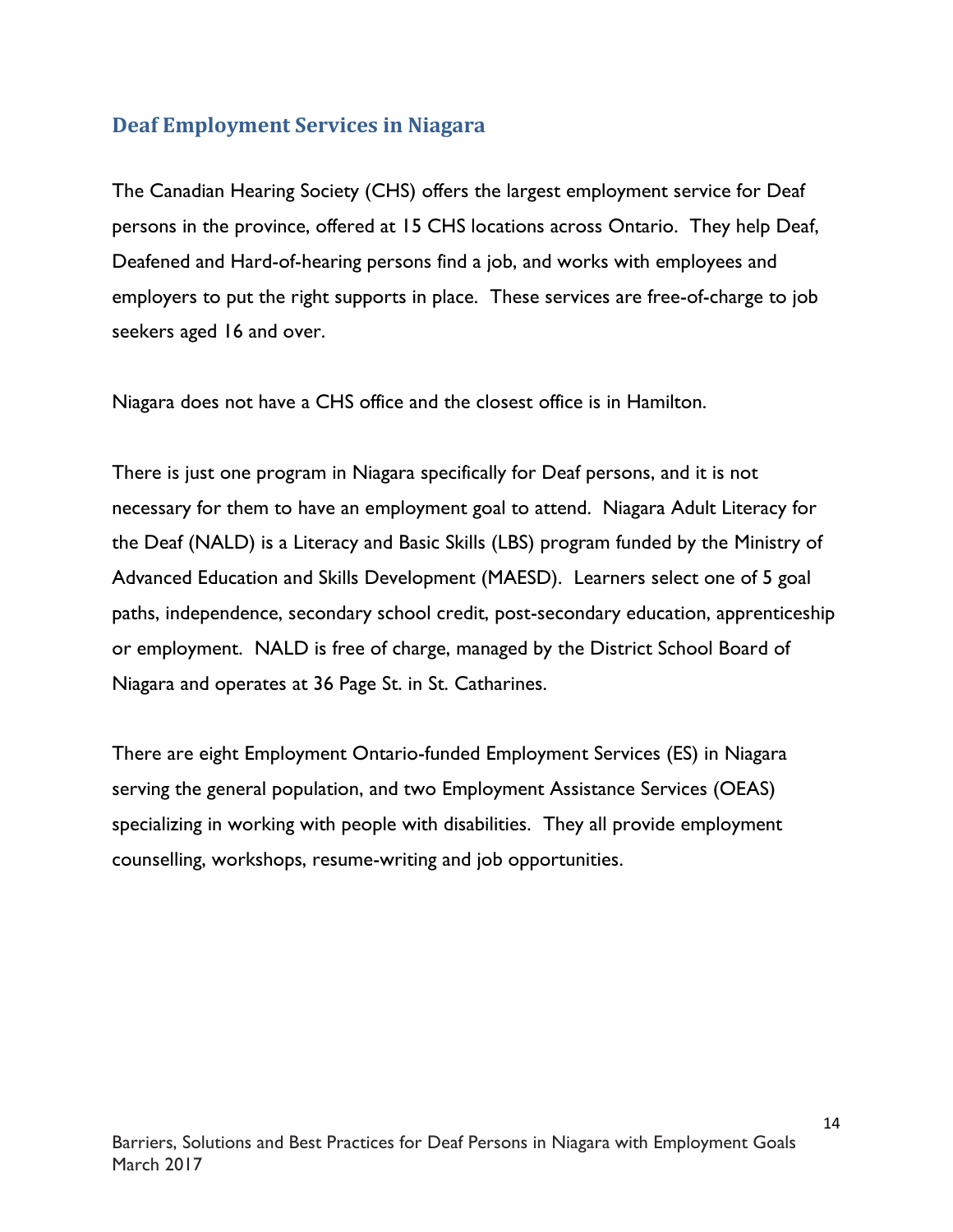**"Low literacy levels may impede deaf people from finding and maintaining employment."**

> - Employment and Employability Needs of the Deaf Community in Peel and Halton Regions, The Centre for Skills Development & Training, 2002

"Claims about the "un-employability" of Deaf people are unacceptable. The real causes of high unemployment in the Deaf community are hearing patronization, inappropriate educational methodology, and systemic discrimination."

- Canadian Hearing Society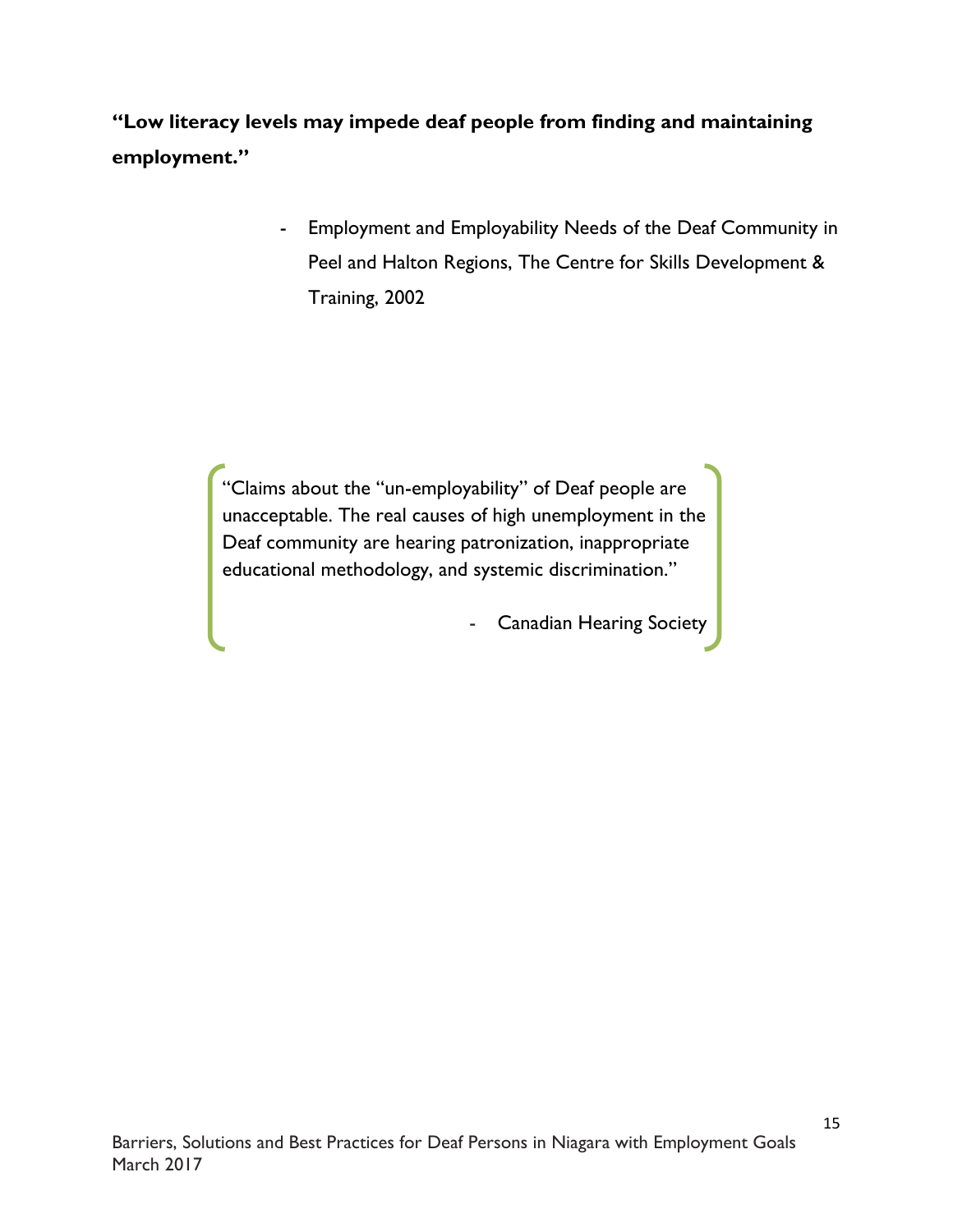### <span id="page-15-0"></span>**Education of Deaf persons**

The creation of adult literacy programs for Deaf persons is a natural result of the inability of the regular school system to meet their learning and communication needs as children.

Deaf children in regular schools often have significant difficulty communicating with their teachers, all of whom are non-Deaf. In addition, in a class with twenty or thirty students of varying needs and abilities, these teachers are not equipped to provide the special attention and communication needed by a Deaf student.

Support services for Deaf children in regular schools are insufficient. Tutoring in ASL is seldom provided, even in cases where educational authorities admit that ASL is the first language of a Deaf student. As with any first language, a child must have constant exposure to their first language environment. A child who does not receive such exposure is at risk of not developing their natural first language, which can result in literacy and cognitive problems in the future.

It is extremely rare for a Deaf student to have the full-time services of a qualified ASL interpreter. If interpreters are provided, they may not be certified. Interpreters work only in the classroom, leaving the child to try their best to communicate in the playground and after school.

The Deaf child in a regular school is usually isolated. Research indicates that a mainstreamed Deaf child is usually the only one in the classroom, and often, in the entire school. This may have had a significant impact on their social skills and ability to interact with others. These issues continue throughout the Deaf child's educational experience.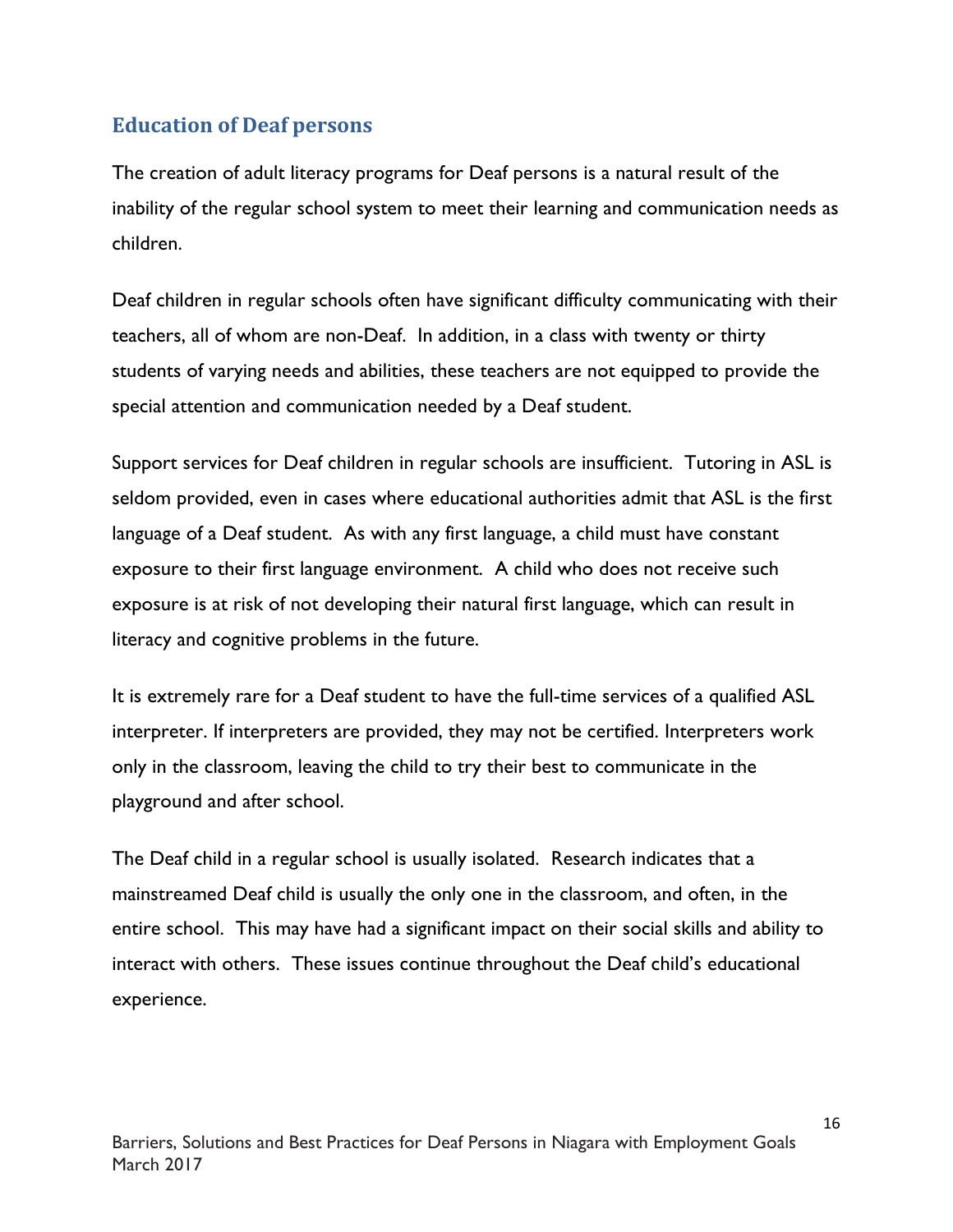Ontario offers schools for Deaf children in 5 locations across the province. The child can learn among other Deaf children with whom they share a language and a culture, but there may be long periods of separation from family.

"Deaf children are frequently deprived of early exposure to a fully accessible language and as a consequence, may develop incomplete knowledge of any language. Deaf children…require the provision of sign language from infancy onward in order to achieve linguistic and other developmental milestones comparable to hearing children. In this way, sign language planning in early intervention and education for deaf children is linked to fundamental human rights."

> - Framing Deaf Children's Right to Sign Language in the Canadian Charter of Rights and Freedoms, Jennifer J. Paul, J.D., Kristin Snoddon, Assistant Professor, School of Linguistics and Language Studies, Carleton University, 2017

In 2006, Statistics Canada conducted the Participation and Activity Limitation Survey (PALS), a national survey funded by Human Resources and Social Development Canada (HRSDC) and conducted by Statistics Canada designed to collect information on adults and children who have an activity limitation, that is, whose everyday activities are limited because of a condition or health problem.

The following data reflects the highest educational attainment reported by Canadians 15 years of age and older who reported having a hearing limitation, including persons who are completely Deaf, Deafened, Hard-of-hearing or have some hearing loss.

- 50.2% had high school or below
- 17.5 had a trade or apprenticeship certificate
- 20.1% had earned a college degree or certificate
- 7.5% had a Bachelor's degree
- Less than 4% had earned a degree higher than a Bachelor's degree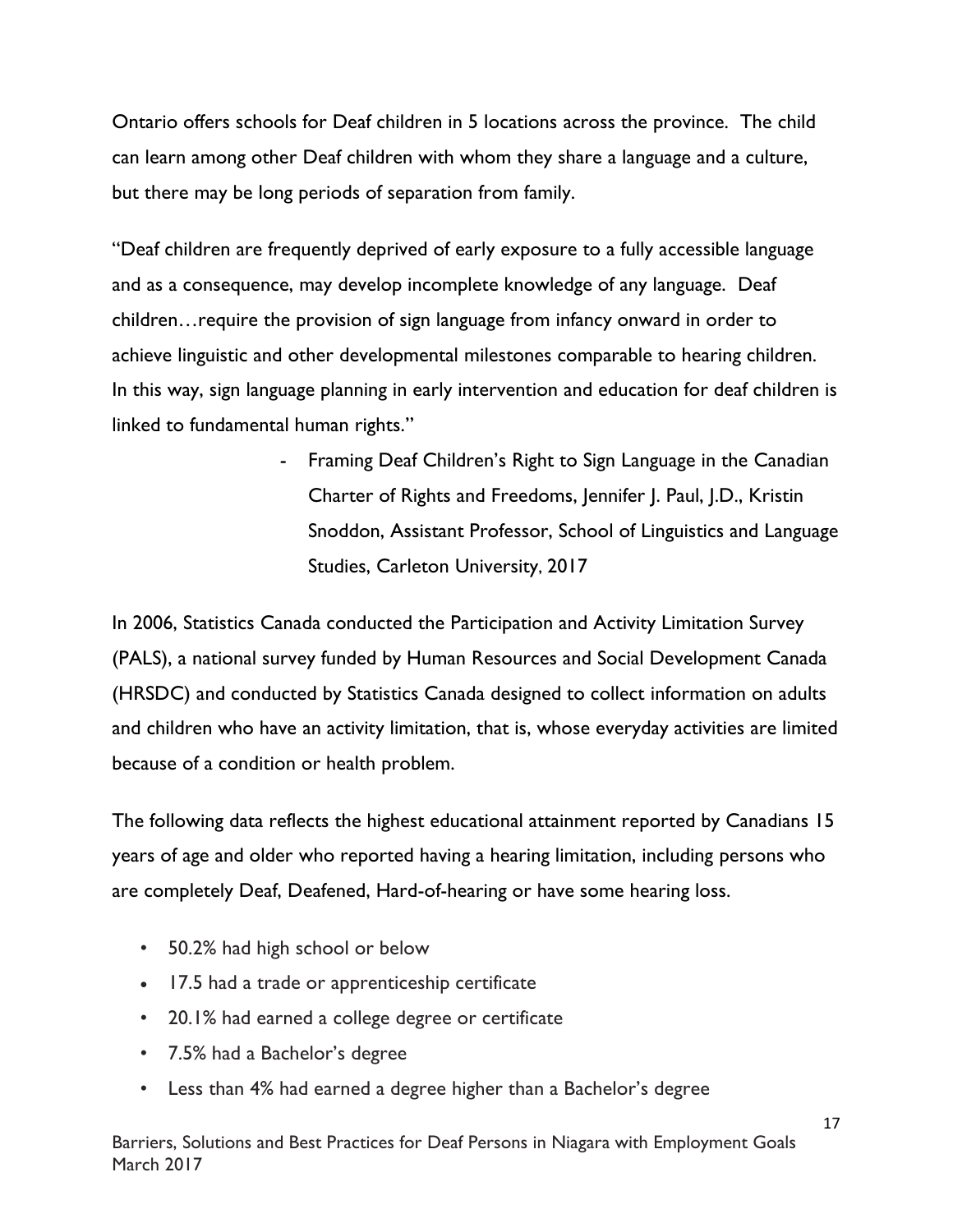There are no Deaf Universities in Canada. There are three in the United States: [Gallaudet University in Washington, D.C.,](http://www2.gallaudet.edu/attend-gallaudet/about-gallaudet/) The [National Technical Institute for the Deaf](http://www.ntid.rit.edu/)  [in Rochester, New York](http://www.ntid.rit.edu/) and [The Southwest Collegiate Institute for the Deaf in Big](http://www.howardcollege.edu/swcid/)  [Spring, Texas.](http://www.howardcollege.edu/swcid/) George Brown College, in Toronto, offers a variety of programs for Deaf persons, from Literacy and Basic Skills to diploma programs.

1998 the Ministry of Education and Training's (fore-runner of the Ministry of Advanced Education and Skills Development) conducted their Literacy Survey of Ontario's Deaf and Hard of Hearing Adults and found that "Deaf, Deafened, and Hard-of-hearing individuals are less likely to be employed and that they earn less, on the average, than other Ontarians."

> Canadian Association for the Deaf at [http://cad.ca/issues](http://cad.ca/issues-positions/education/)[positions/education/](http://cad.ca/issues-positions/education/)

"I got my degree at a Deaf University in the states and came back to Canada to work and raise my family. I'd like to pursue my Master's or a PhD here in Canada but there's nowhere to go.

- Interview participant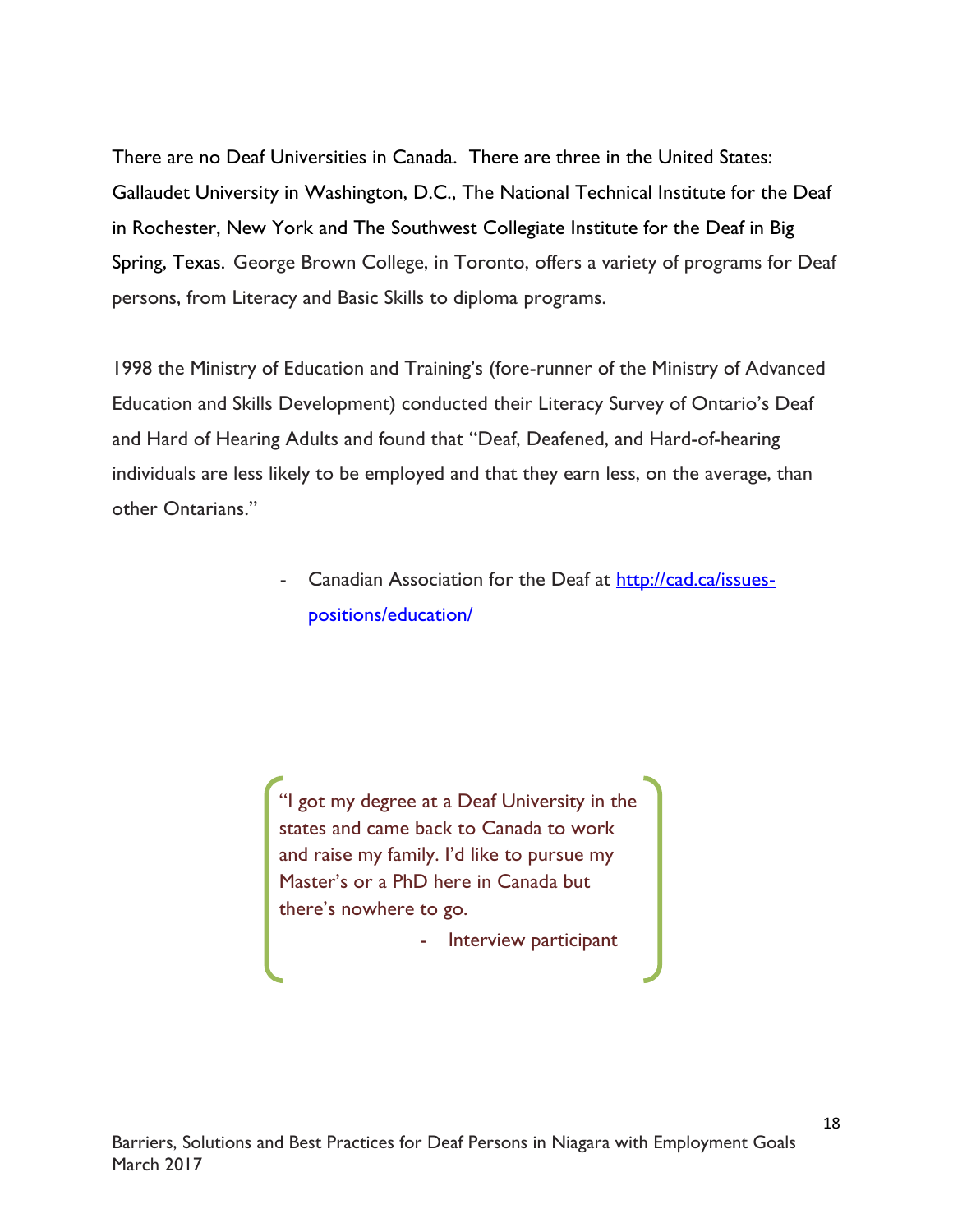### <span id="page-18-0"></span>**Employment of Deaf persons**

These statistics summarize the representation of Deaf persons in employment:

- Deaf people are underrepresented in government departments and agencies, as well as in professional and administrative occupations. They are generally found in unskilled, semi-skilled, or manual positions
- The majority of Deaf people hold low-wage jobs with few benefits and little job security in entry-level positions, and have little potential for growth or advancement
- 86% of Deaf Ontarians are under-employed or unemployed
- There is a lack of understanding of deafness among employers. Their expectations, perceptions, beliefs, and behaviours regarding employability of Deaf people create attitude barriers for Deaf job seekers
- Few Deaf people have access to extensive and appropriate employment information and training opportunities

- Employment and Employability Needs of the Deaf Community in Peel and Halton Regions, The Centre for Skills Development & Training, 2002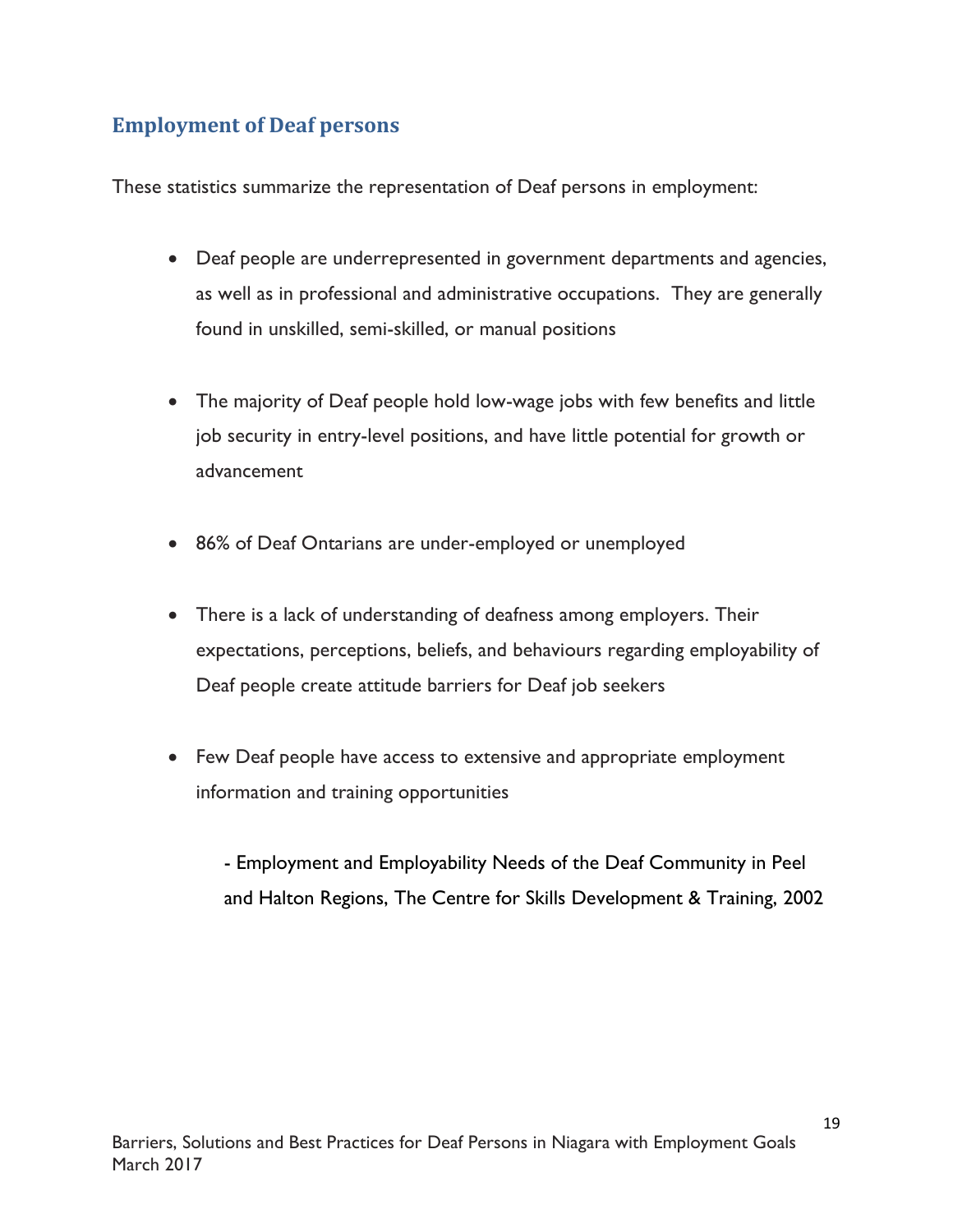In 2014-15, The Canadian Association for the Deaf conducted a formal survey of 365 Deaf Canadians. 60% Deaf Canadians were either self-employed or short-term contract workers, 24% of them part-time. The number of unemployed Deaf Canadians was 40%, a rate 32% higher than the general unemployment rate.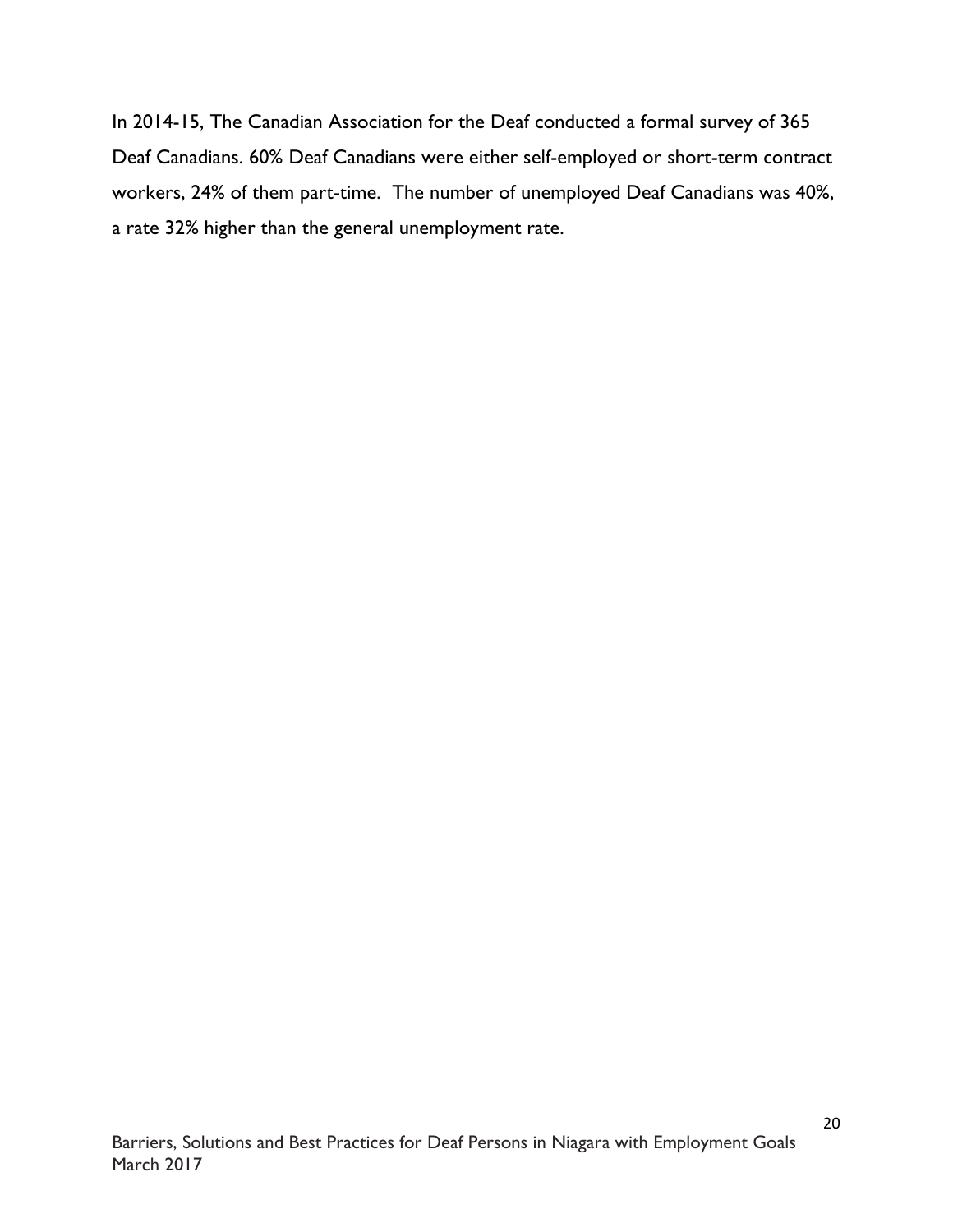## <span id="page-20-0"></span>**Project methodology and results**

The project was conducted over 3 months, from January-March, 2017. Most of January and early February was spent developing the project plan, conducting research and meeting with the project advisors.

Most of the focus groups, interviews and surveys took place in March. As of the writing of this report, information continues to be collected and this report will be updated as new information is received.

This project employed multiple methodologies including

- a) Focus group learners
- b) Focus group professionals
- c) One-to-one interviews professionals
- d) Employment service provider online survey
- e) Employer online survey
- f) Provincial LBS instructor and learner online survey

Each method is described below and copies of the questions are included in the Appendices.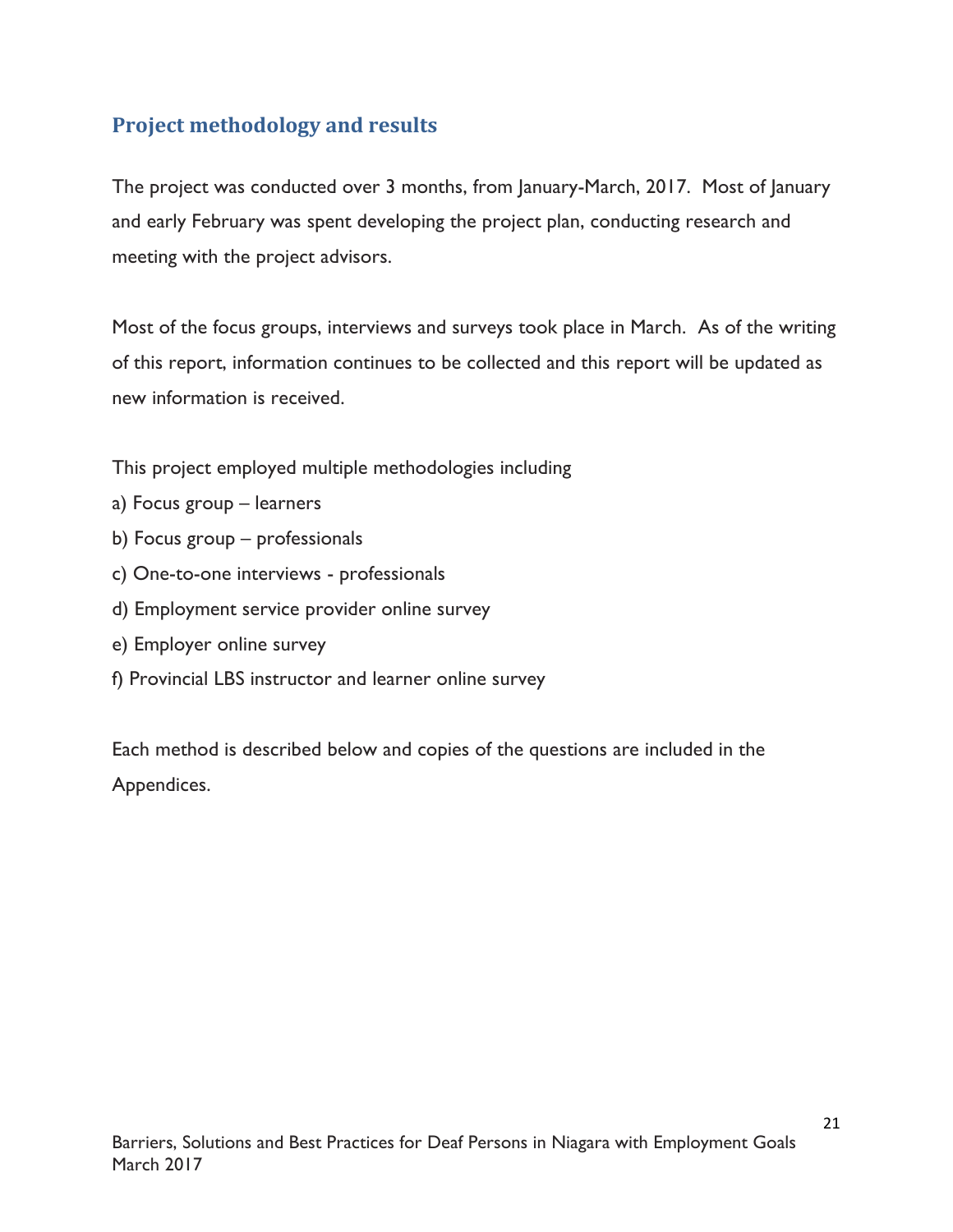### <span id="page-21-0"></span>**Focus groups**

2 focus groups were held, one with Deaf learners in a Literacy & Basic Skills (LBS) agency, one of which was employed, and one with professionals who work with Deaf clients or learners.

Booking an ASL interpreter for the learner focus group went smoothly. Booking an interpreter for the focus group of professionals provided some insight about the importance and under-supply of interpreters.

Nine professionals had confirmed their attendance for the focus group, three of whom are Deaf. Of the three confirmed Deaf participants, two are instructors in LBS programs that serve Deaf persons and the third works in a provincial association of LBS programs that serve Deaf persons.

Numerous attempts were made to book an interpreter for the professionals' focus group through a number of sources, without success. Four business days before the focus group, an interpreter finally confirmed attendance, and then cancelled the day before the focus group was scheduled. As a result it was necessary to "un-invite" the Deaf participants.

They were invited to participate instead in one-on-one interviews.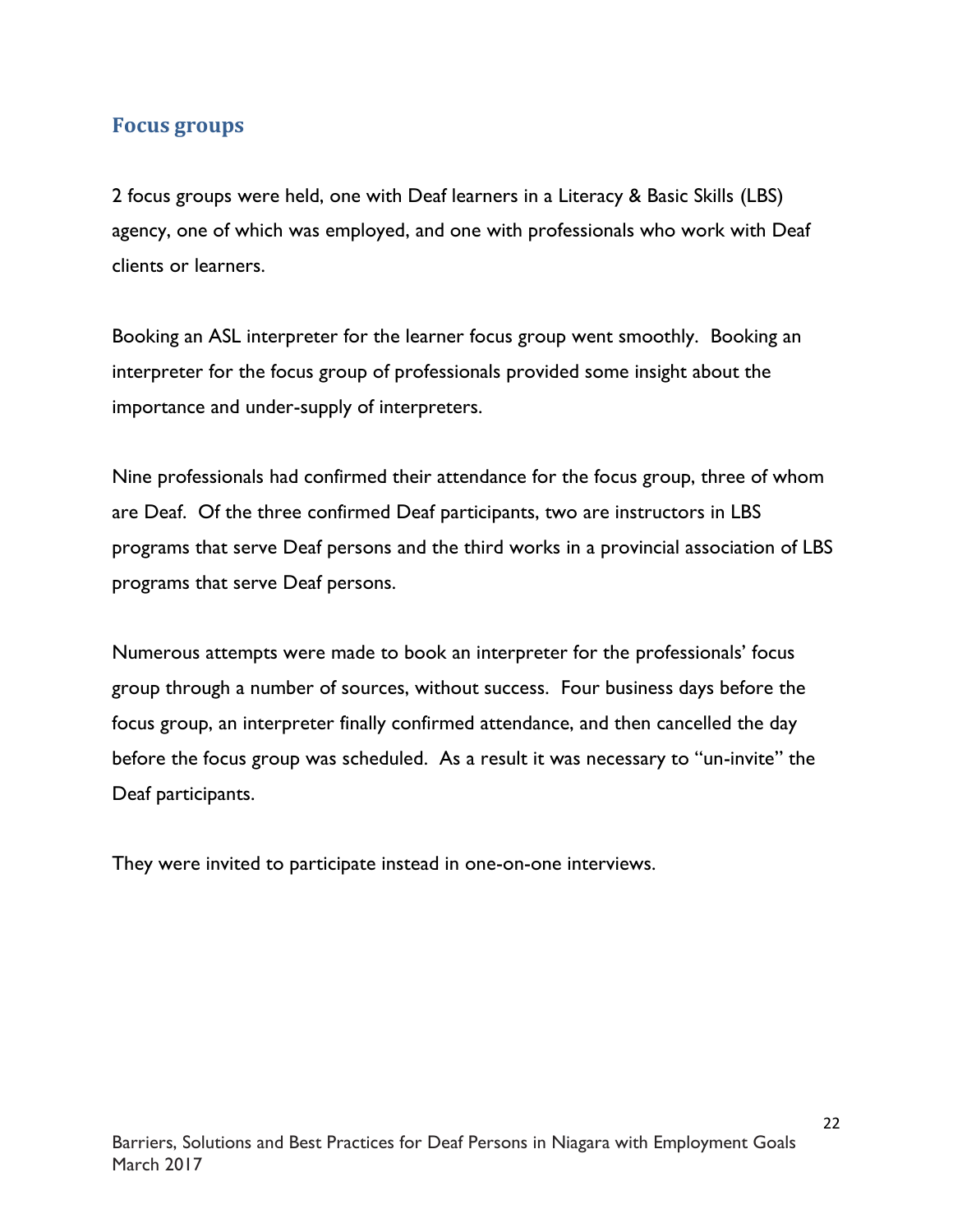# <span id="page-22-0"></span>**a) Focus group with professionals**

In the focus group with professionals, a wide variety of perspectives were shared by staff persons who work at

- an employment program for persons with disabilities funded by the Ontario Disabilities Support Program (ODSP)
- a regional literacy network
- the Ministry of Advanced Education and Skills Development (MAESD)
- a deaf-blind learning program
- a Literacy and Basic Skills (LBS) program for Deaf persons
- a MAESD-funded employment program that works with persons with disabilities

The list summarizes the most common overall findings, followed by comments made by focus group participants.

#### **Barriers**

#### **i) Communications differences**

- Deaf people don't use a verbal language it's that simple
- Not all deaf people sign or can read lips
- It's hard communicate for an interview, even if the person reads lips, if the interviewer has moustache or beard the client may have problems reading lips
- Some Deaf persons have poor written skills, need help in grammar and sentence structure
- ASL has different dialects depending on where people have learned it  $-$  for example Newfoundland has its own dialect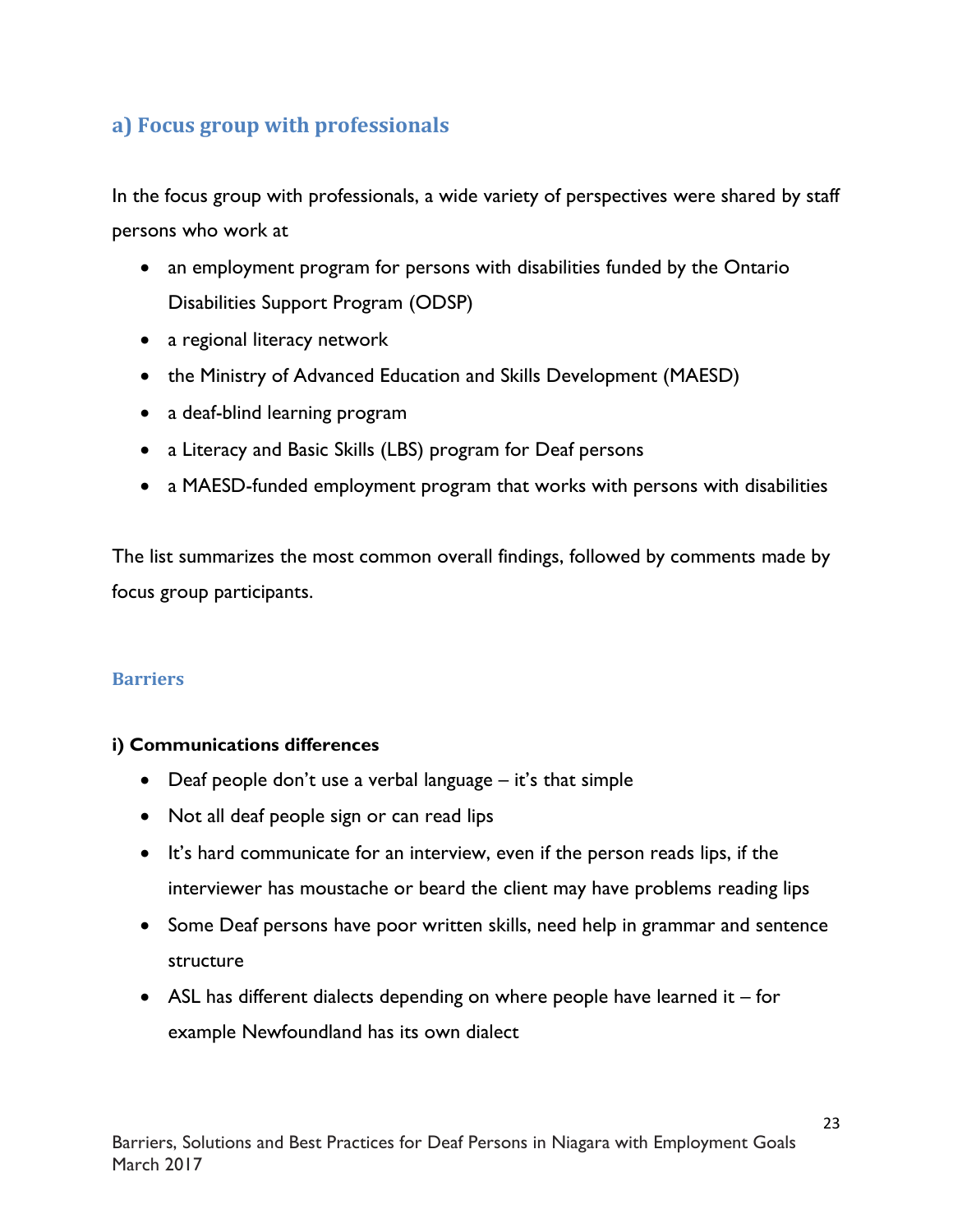To get ahead Deaf people need to have multiple languages – ASL, written English, their native language in sign and written

#### **ii) Education and skills gaps**

- Even if they get hired, it's difficult for deaf people to get ahead since online training and in-person training is usually written at a high level of complexity of English
- The education that most Deaf people receive is inferior to hearing people older people had an even worse time of it, many went to residential schools
- Even if a Deaf person graduated from high school, it's often a certificate not a diploma
- Many have a dual diagnosis mental health or learning disabilities, it's hard to get ahead

### **iii) Discrimination**

- Employers will say safety is an issue
- Some deaf people have overprotective parents who may or may not be Deaf themselves
- Their support network hint can sometimes hold them back family, friends, children who want to protect them or speak for them
- Deaf people feel marginalized and are discriminated against which impacts their self-esteem

#### **iv) Lack of awareness**

- Employers lack flexibility, awareness, accommodations, sensitivity
- They don't know who pays for the interpreter and how much ahead you need to book or how to book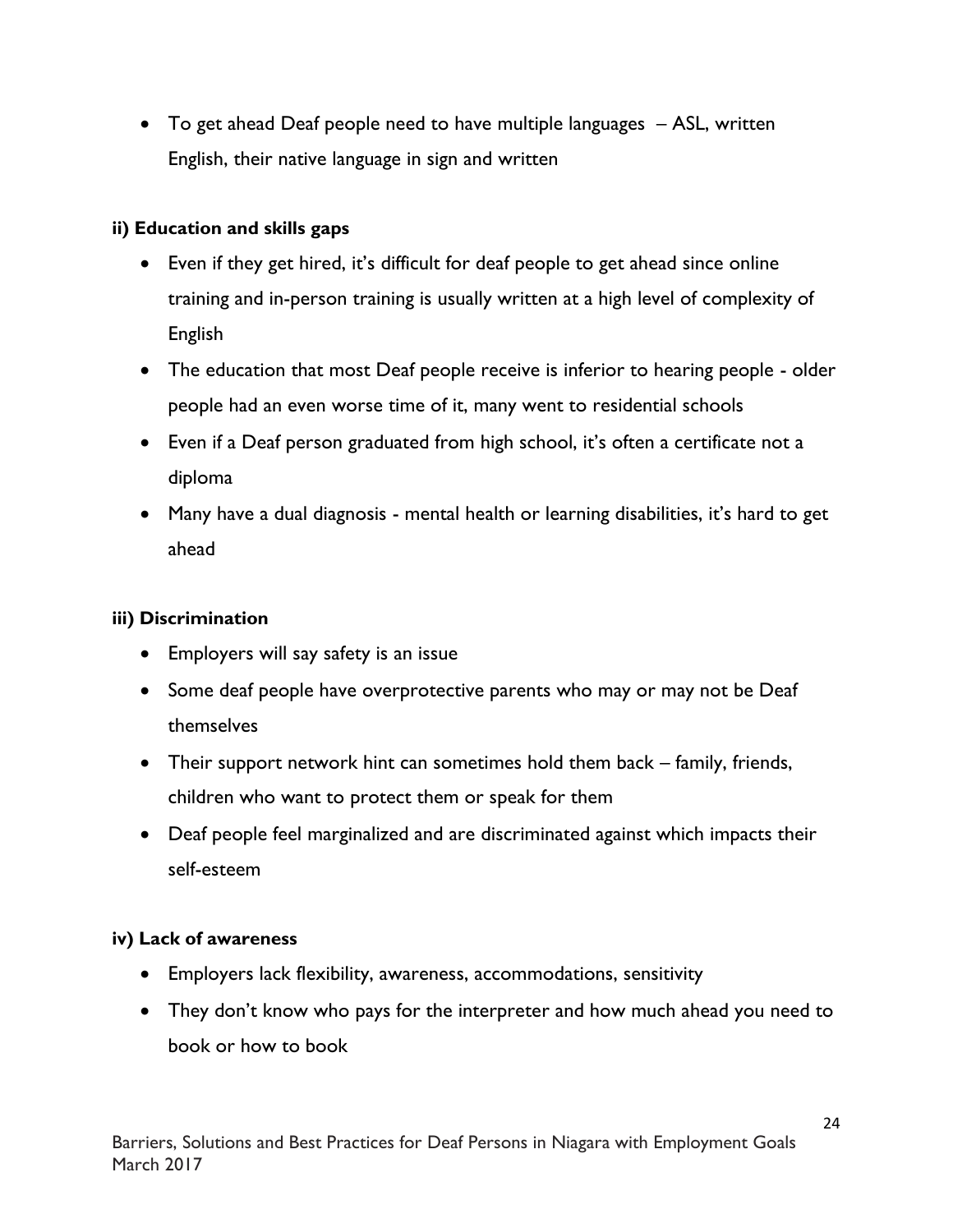#### **v) Lack of qualified, accessible ASL interpreters and funding to pay them**

• One employment service provider gets \$800 a year to stretch over all clients' accommodation costs

#### **Solutions**

#### **i) Education and Awareness Training**

- Help employers and employment agencies better understand the culture and communication issues for Deaf people - even something like having some basic ASL signs on a poster in the office
- $\bullet$  Some funders allow flexibility when paying for client needs specific to client client may not need childcare but needs an interpreter instead
- Access to labour market information and skills development where do they go?
- Employers and coworkers need to learn sensitivity, put effective policies and practices in place, provide for social opportunities
- Provide ASL training in Employment Ontario programs
- Follow the AODA legislation, become more knowledgeable, eliminate bias and discrimination
- $\bullet$  In Niagara provide sensitivity training, access to equipment, technology ant interpreters – we have local people who have skill set in ASL and sensitivity and can provide this training
- Help employment services with a plan to serve Deaf persons not just responding but preparing, planning for that particular client
- Confront ODSP myths about what Deaf persons can or cannot hear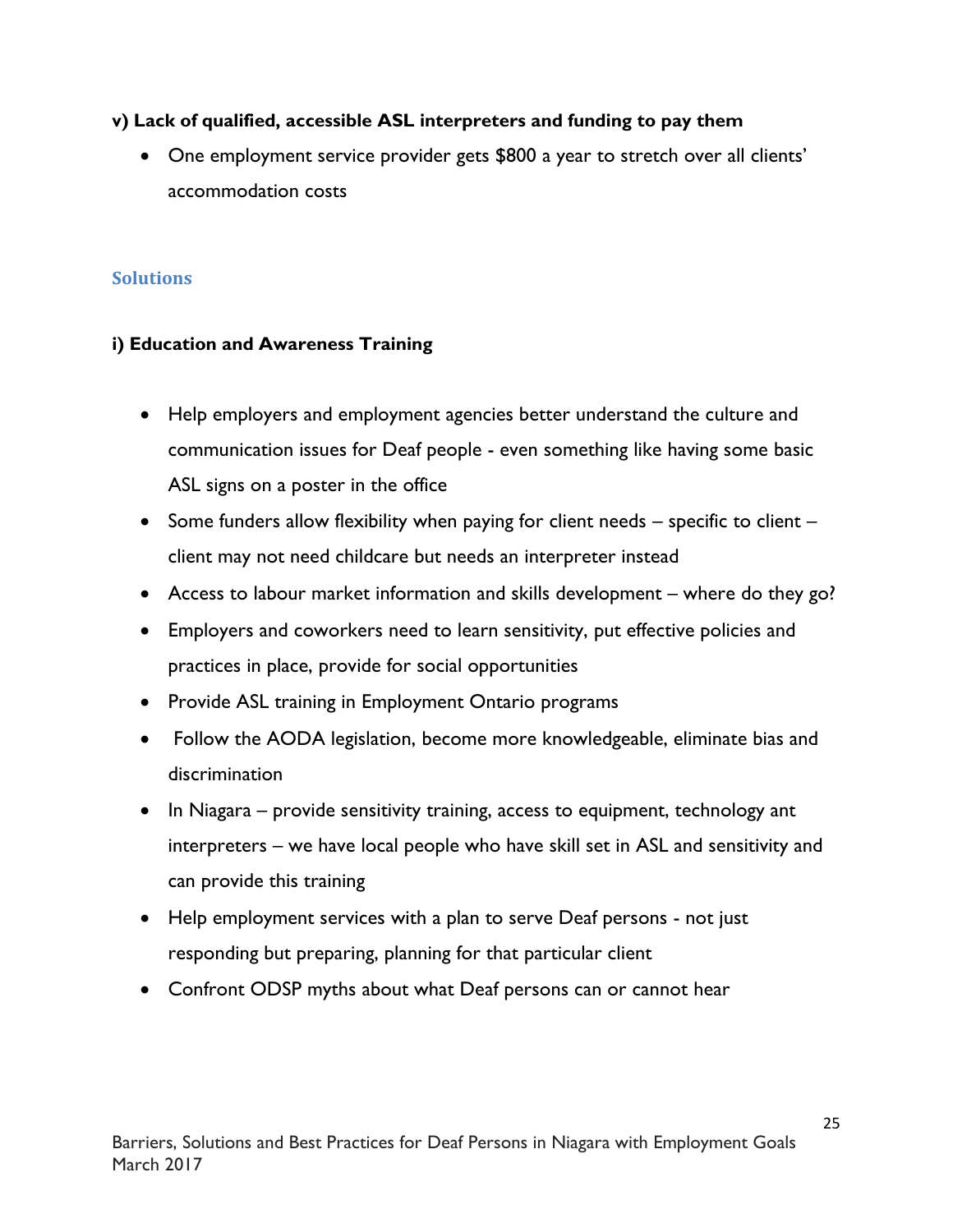#### **ii) Communications strategies**

- One to one program instruction works well
- When working with a Deaf person, use the first few meetings to develop communications methods and processes and agree upon it
- Allow the staff person to use a cell phone at work to cover safety issues

#### **iii) Programs and services design**

- Provide all employment programs with employer incentives to take on a Deaf worker
- Implement co-op opportunities for Deaf learners/clients
- Support and advocate for the learner/client long term

#### **Who's doing good work in this area?**

- MTO can help Deaf people get their driver's licence
- ODSP's Transitions to Employment program has an interpreter budget and longterm support up to three years – they've had good success helping Deaf people get jobs and advocating for them
- The cities of Oakville and Milton have strong services for Deaf persons look there for good practices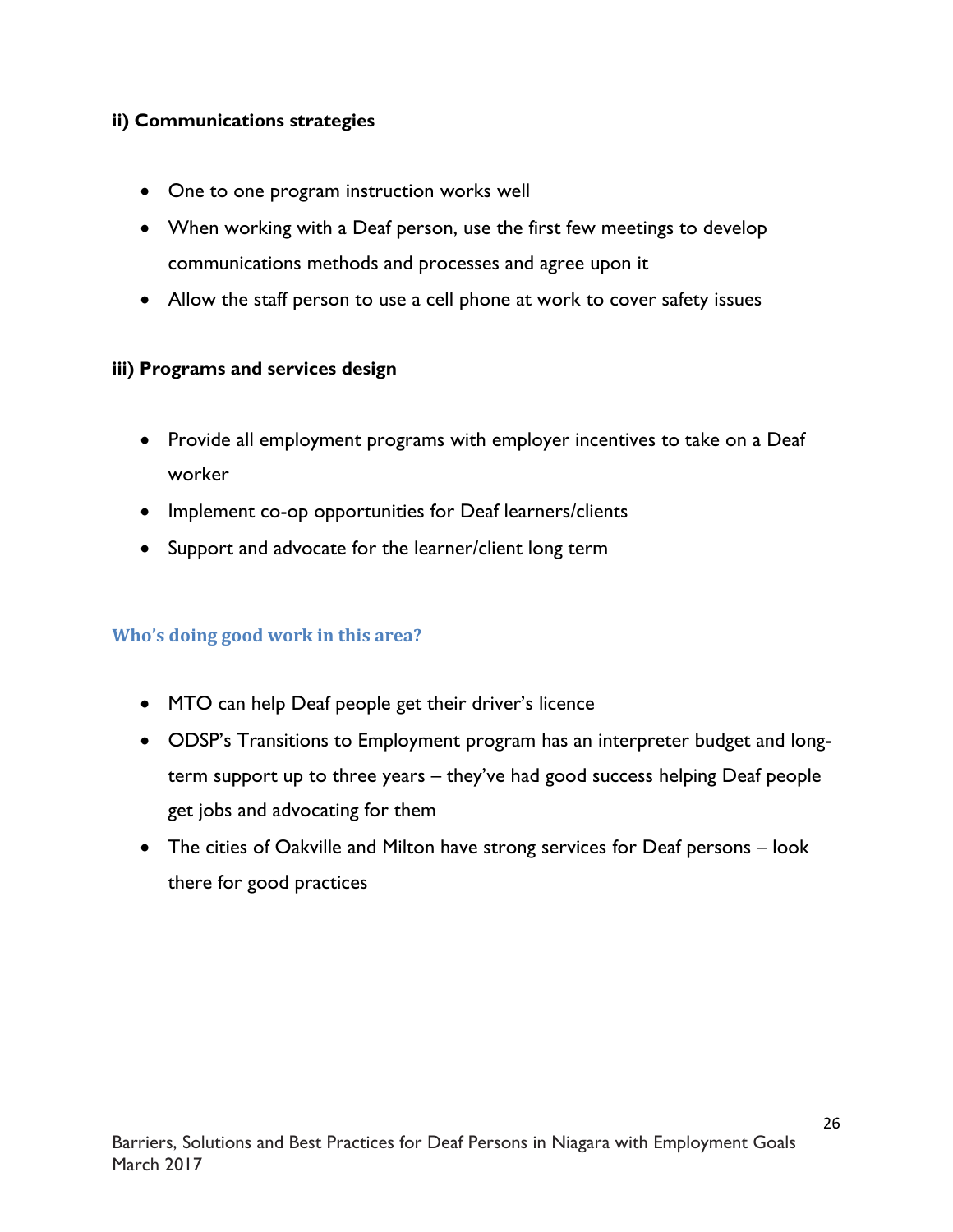## <span id="page-26-0"></span>**b) One-to-one interviews with professionals**

We were able to re-schedule one-to-one interviews with two of the three Deaf participants who were unable to attend the focus group due to the lack of an interpreter. This list summarizes the most common overall findings, followed by comments made by focus group participants.

#### **Barriers**

#### **i) Lack of knowledge**

 People say it's too much trouble, work and money to communicate with a Deaf person - tell them how to book an interpreter and the benefits – they just need exposure and experience

#### **ii) Attitudes**

- What I hear as a standard response from young and old is I'm not being hired because I'm deaf and people talk they say I'm stupid and it self-perpetuates
- People are not willing to find a solution they are too busy and they don't know and they don't want to know - there's so much negativity that it causes mental health problems with Deaf persons - overwhelming effects on self-esteem and having to overcome negative experiences
- So many myths and stigma about Deaf people, they make assumptions employers do it and professionals do it, doctors do it - my doctor called me Deaf and dumb - I am not disabled or handicapped because I am Deaf
- Hearing employers tend to hire hearing people #I cause of mental health issues is oppression in education, in community, in workplace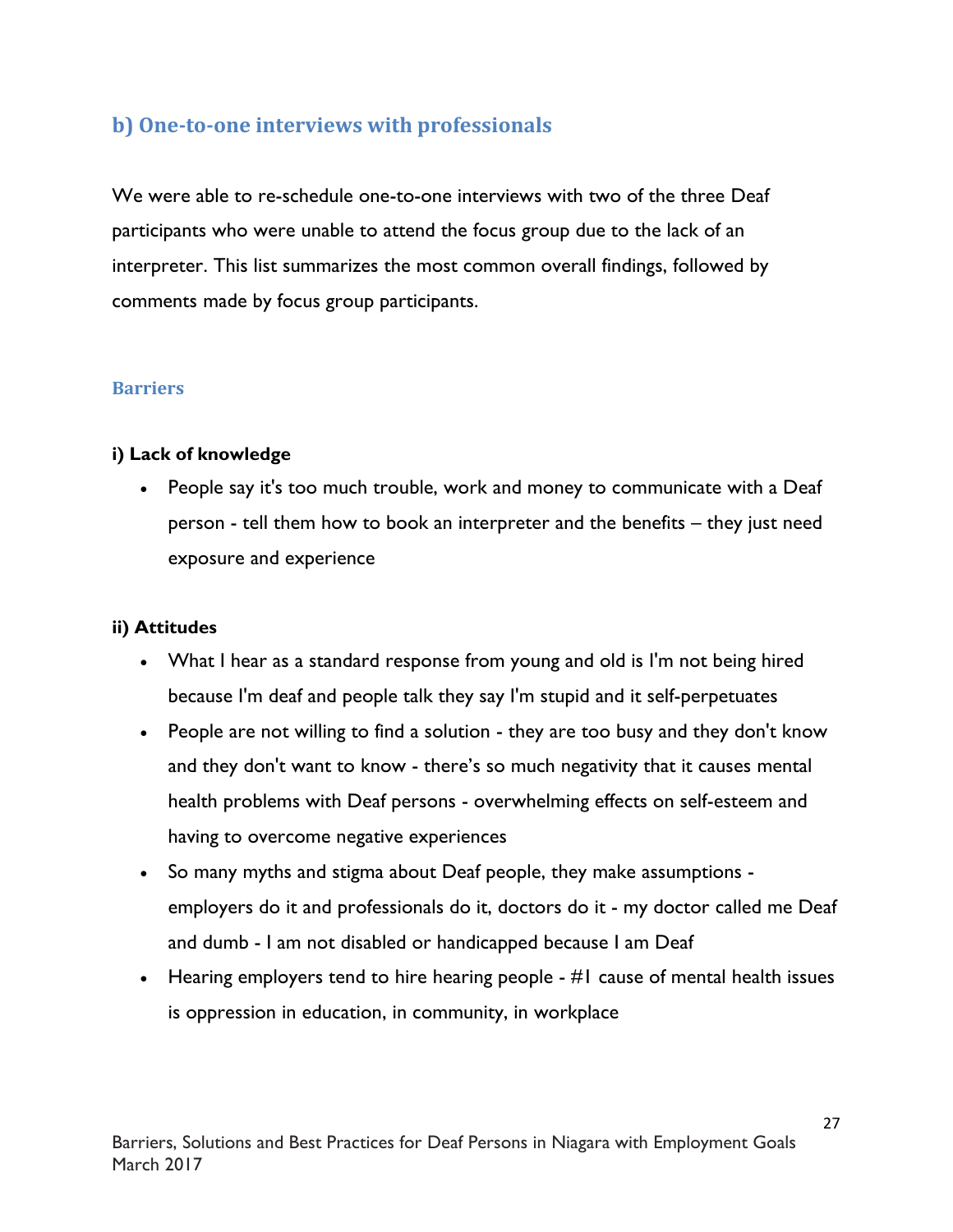We are minority cultural group like Francophone and Indigenous people and those other cultures – they are the first to understand and support our rights

#### **iii) Programs and services design**

- Employment Services set up to reach target numbers of people exiting short term connection with the program
- Focus on stats versus quality
- Attitudes in Employment Services (ES)
- Deaf people are being discriminated against attitudinal adjustment needed
- Not approached the same as a hearing person
- ES is their own network, internal systems, not fighting for the rights of Deaf, ES keeping up stats
- Are deaf getting jobs in skill areas or slotting in with limited group of employers and menial jobs that are available
- ES doesn't have the tools to prepare Deaf clients for workplace "this is what I need and why" gap on both sides (ES and employment)
- Sensitivity cross-training needed for both LBS and ES LBS may not have strong employment knowledge, understand deaf but not employment - Mainstream ES know job market and employers but not sensitive to culture
- Victim is deaf person who just wants a job
- Deaf LBS has problems too instructors lack bilingual teaching some instructors cannot read English
- Learners sometimes pigeon-holed by instructors real world experience lacking
- Creative work new strategies for teaching beyond deaf experience
- Fall back to old ways some instructors threatened by new approaches, improvement not perceived as valuable – due to habit – oppressed negative cycle
- Where's the leadership in the Deaf community? Hard to get the LBS community to respond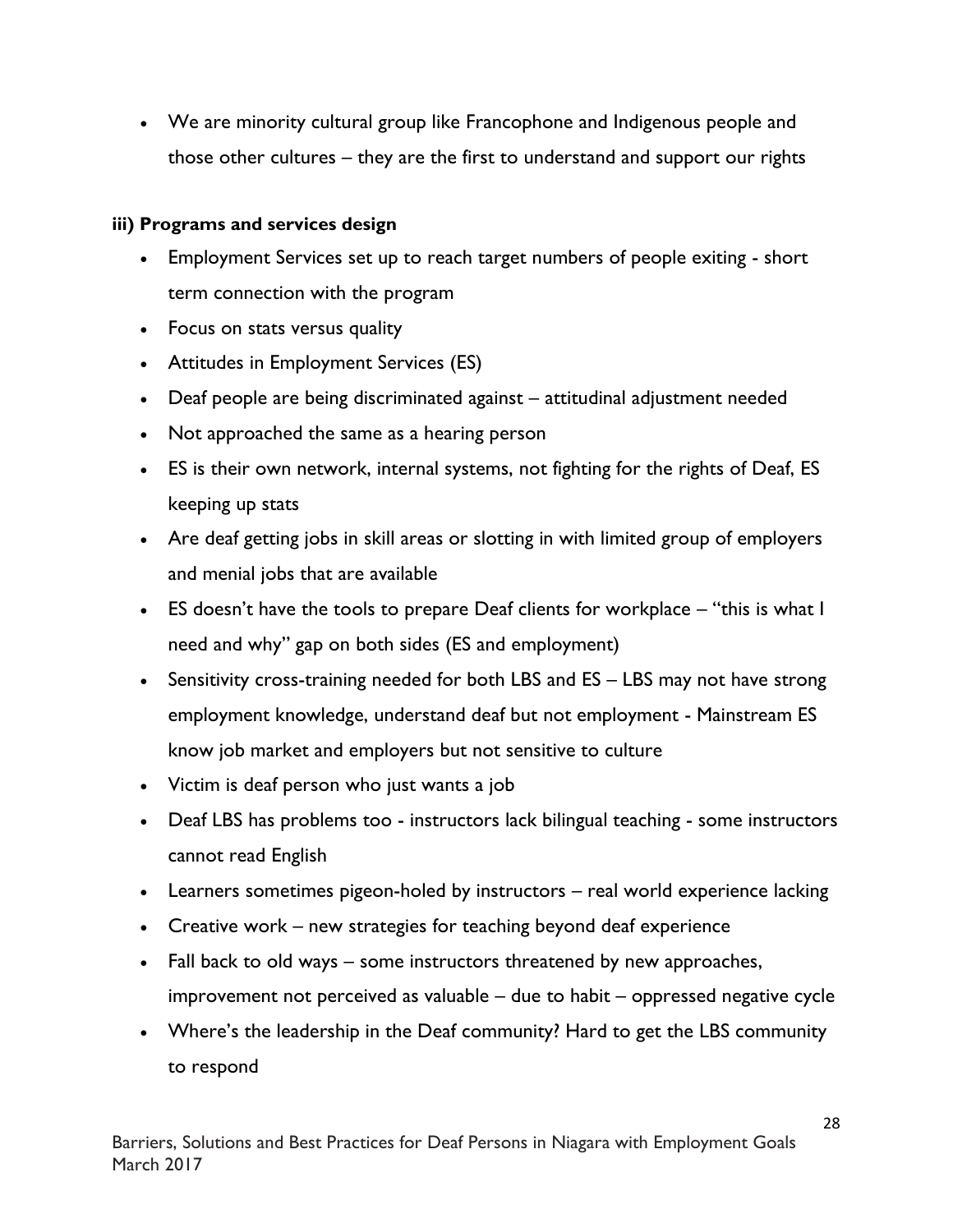• Need to re-energize-reboot the Deaf LBS community, immerse ourselves in training, not enough resources to develop new approaches, bring instructors together, flat outcomes, not enough investment from MAESD in Deaf LBS

#### **iv) Communications challenges**

• Helped to interpret at the age of fourteen in a legal case, my friend could have lost her son because she could not read letter from lawyer – literacy, language or communications issue or all three?

#### **v) Systemic government issues**

- Lack of trust, hope, vision
- Short term solutions for long term problems
- No success stories told or requested anymore
- Stuck trickle-down effect to programs
- Just check the box system should be a web not a box
- Shift from MAESD to employment outcomes get the stats up stats vs quality
- Lots of Deaf grads of residential Deaf high school are going to LBS after graduation – should be working on degree, instead up upgrading – Why? What diploma are they getting?

#### **vi) Learner issues**

- The way society looks at me not as an equal
- Discrimination and also sometimes a sense of entitlement
- Some Deaf people can be demanding in terms of accommodations needed need to keep it simple at first
- Many have no trust, hope, vision often reflect attitudes at home and in community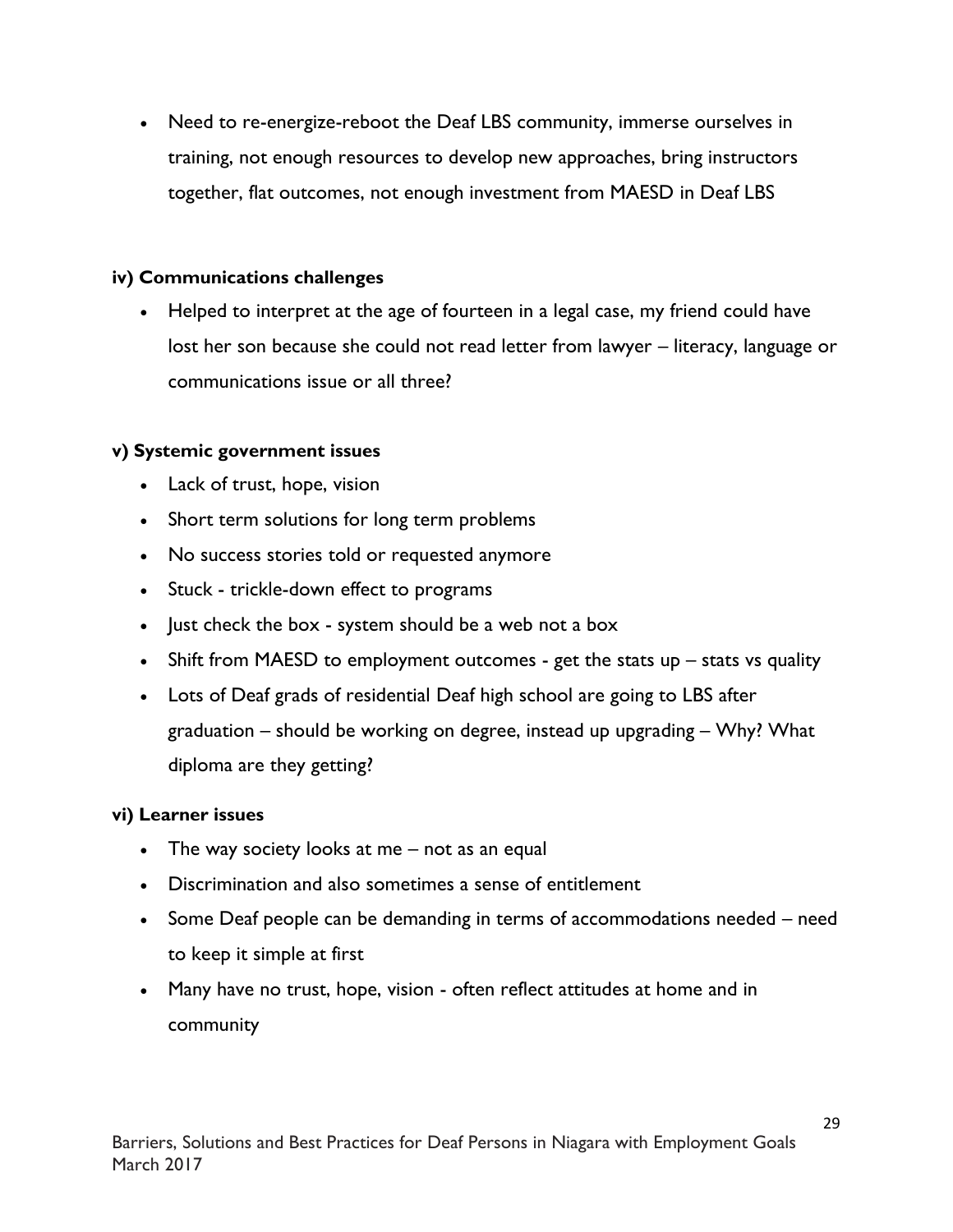#### **vii) Deaf community issues**

- Need new leadership
- Nowhere for me to get higher degrees nowhere to go- cost of interpreters
- US is better colleague had to leave Canada to advance education now working on PHD, CEO of a University
- Under-employed, undervalued, a ceiling limits because of deafness whether highly skilled and credentialed or not
- Need deaf people in government
- Women's rights? Yes What about Deaf rights?
- Is Deafness a disability or culture? depends on philosophy and perspective –my identity but there ARE barriers, I'm not treated fairly, not on equal ground
- Did a test with a hearing colleague equal education/similar resume we both applied to the same ten jobs – she was contacted by all ten, me, one
- Rae government had equity policies
- I cannot get a job in government why don't I get an interview? is it comfort with communication? access? - makes me question
- I can speak and have some hearing in a discussion where I'm trying to make a point and the interpreter can't keep up I just speak – shocking shift – now I've met them on a level playing field, now we're having a conversation, now they'll listen
- I sometimes speak for another Deaf family member who does not speak after their communications have been frustrated, and then people listen – "so sorry, problem rectified" they listen to me because I can speak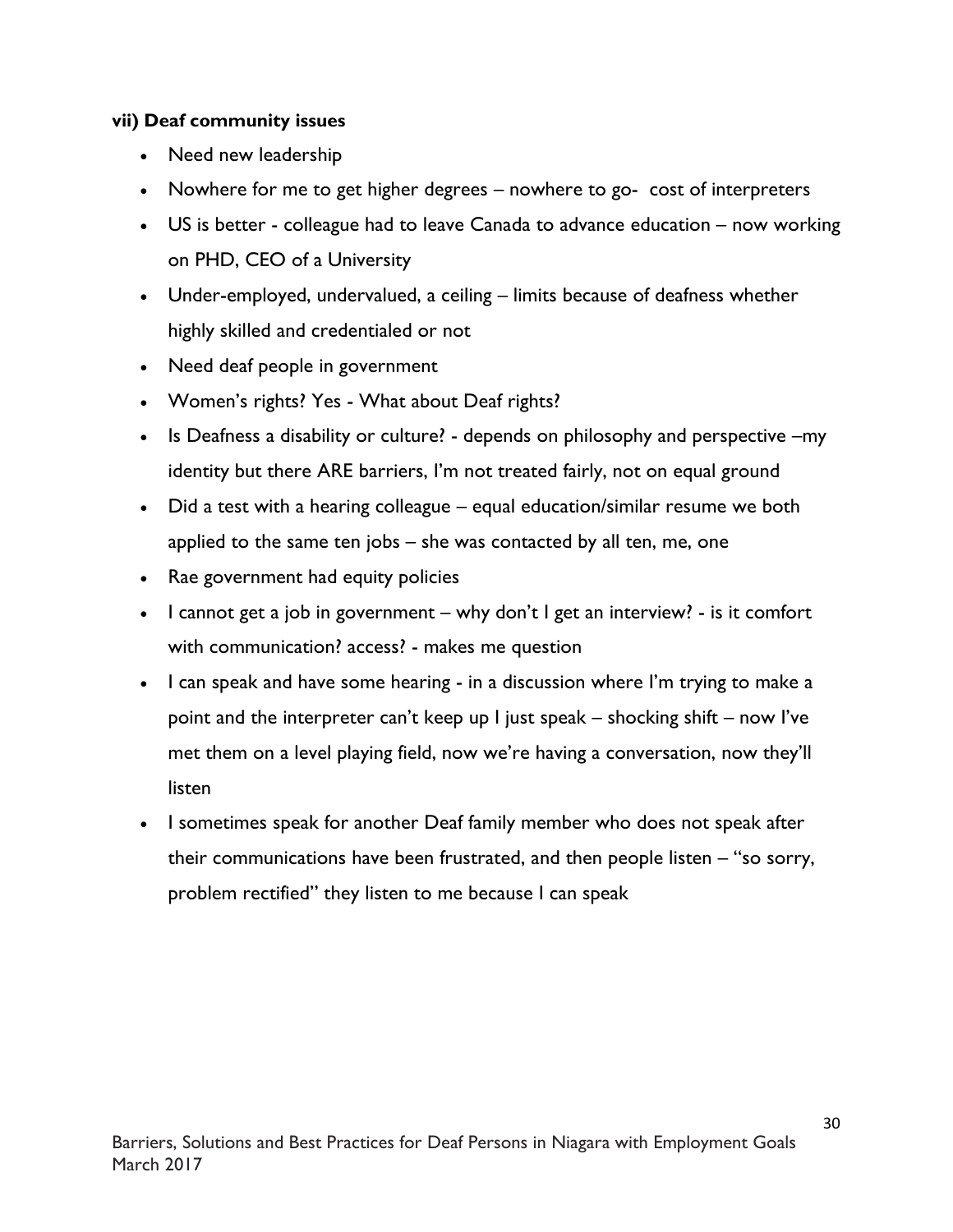#### **viii) Employer issues**

Changes that need to take place so more employers hire:

- Change attitude
- There are laws you cannot discriminate human rights and AODA
- Promote awareness
- Look at the person's skills and experience, not the fact that the person is Deaf
- At some staff meetings Deaf person must attend but no interpreter provided, just sits there

#### **ix) Interpreter issues**

- Get stuck in one setting, not involved in PD, no policy or standards not enough, not all skilled
- Depends on the professional area they're interpreting in may not be familiar/comfortable
- Even most ASL training is by the book curriculum, no innovation
- Court interpreters low standards, don't know how they're screened/hired, should use Ontario Interpreter Service s

#### **x) Underlying causes behind the barriers with both ES and employers**

- Ignorance
- Fear deer in headlights
- Awareness of Deaf culture/needs
- Understanding the law
- They don't know how to communicate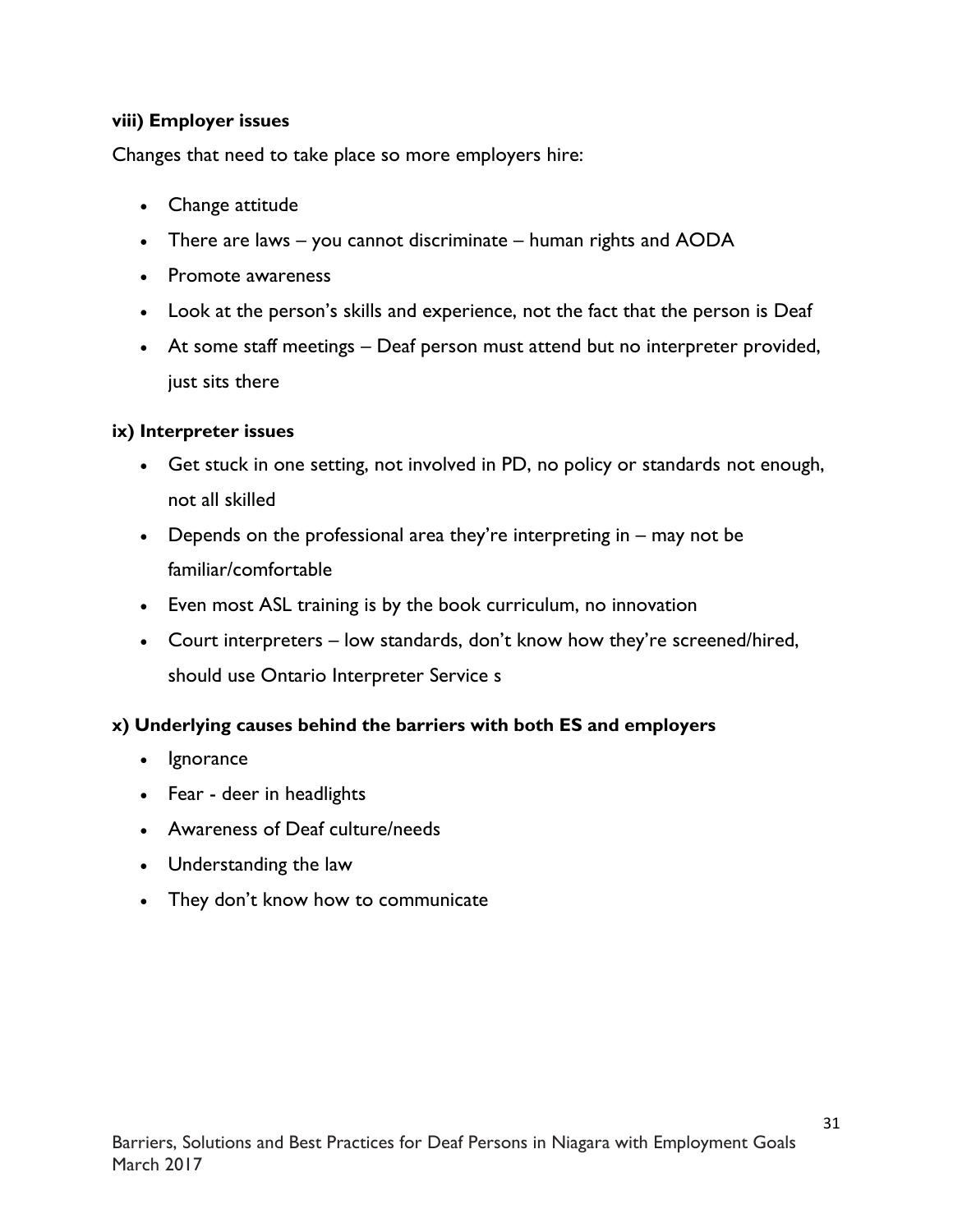#### **Solutions**

#### **i) Communications strategies**

- Provide simple solutions to communications challenges: Example full day training at employer, they need interpreter. Short meeting they just need to have pens paper, things like lighting systems - problem solved
- My parents are Deaf and struggled everywhere at the age of twelve I was going to the bank to interpret for them - need to make a better system and stop the frustration
- Provide the Deaf person with a variety of means to communicate what works
- Communication awareness would be 80% of the way to success
- Understand levels of communications needs write notes back and forth in clear language, texting, interpreter not always necessary but important they are accredited

#### **ii) Accommodations**

- Have a database of interpreters and contacts not all interpreters have credentials and or can translate complex communications
- Young man learning to use a forklift, concerns about him being on the floor when a forklift was being operated – so he does not go on the floor when the forklift is being operated only when he is operating it - a simple accommodation
- Fire alarms can be equipped to add a flashing light instead of just noise
- Deaf people do better with less visual distractions they are visually hypersensitive - think about that in terms of employee/office location

#### **iii) Programs and services design**

- Always refer clients to Transitions to Employment, they know how to educate employers, accommodations in resources and they have resources
- Hands-on practical activities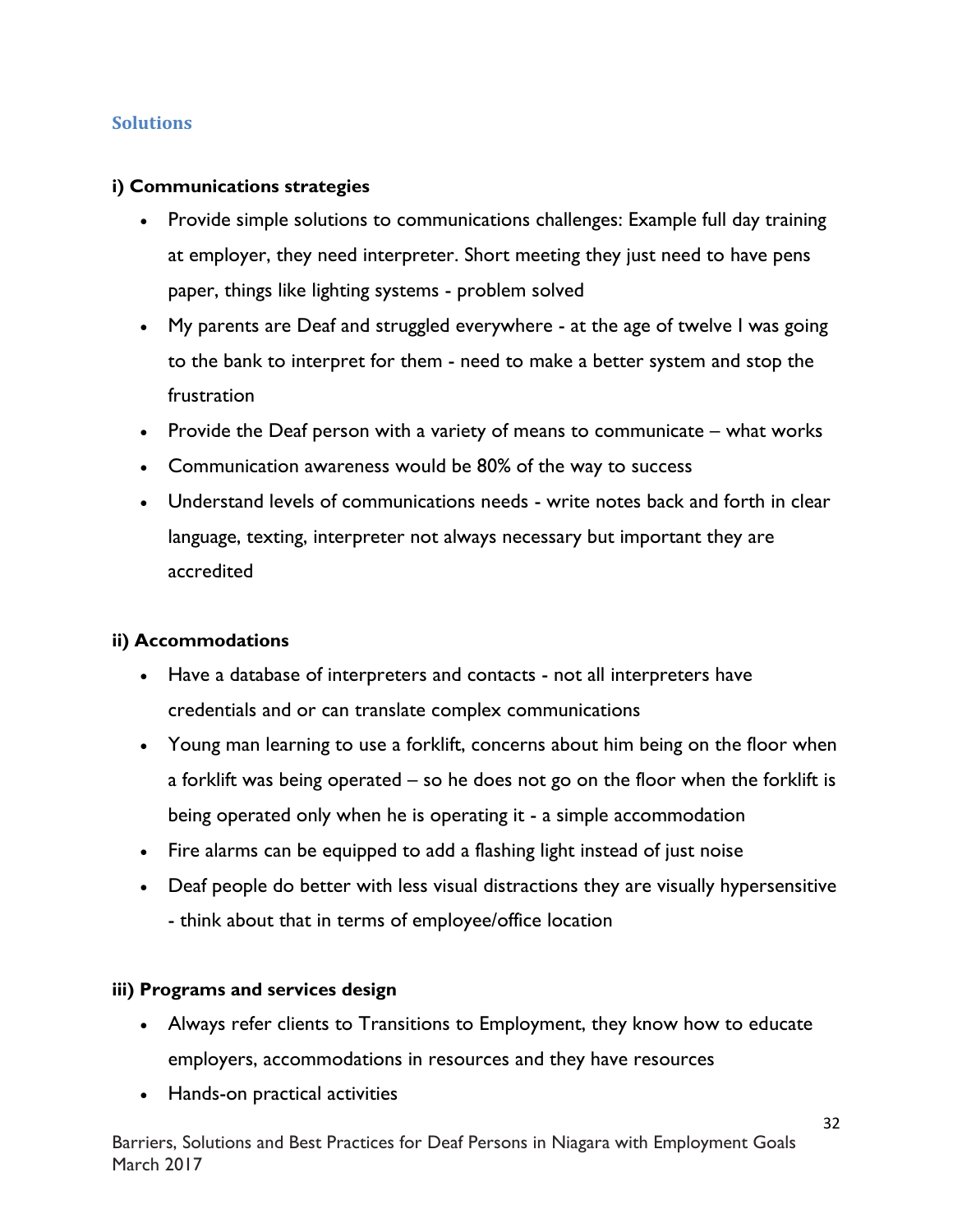Focus on quality programming not just stats

#### **iv) Education and Awareness training**

- Need to understand who has the obligation to provide interpreter
- Do a daylong training with Employment Services with a Deaf presenter who can speak to the real issues, sensitivity, how to book an interpreter - communications issues resolved
- Check pool of funding available from United Way for interpreters

#### **Who's doing good work in this area?**

- Rainforest Café has a Deaf employee, when someone comes to back door there's a sign asking people to ring the bell because we have a Deaf employee and that sets off a light system
- Does MAESD cover interpreter cost? They are covered through Ministry of Citizenship and Ministry of health
- Transitions to Employment
- The casino has Deaf and Autistic employees they really believe in diversity
- Sobey's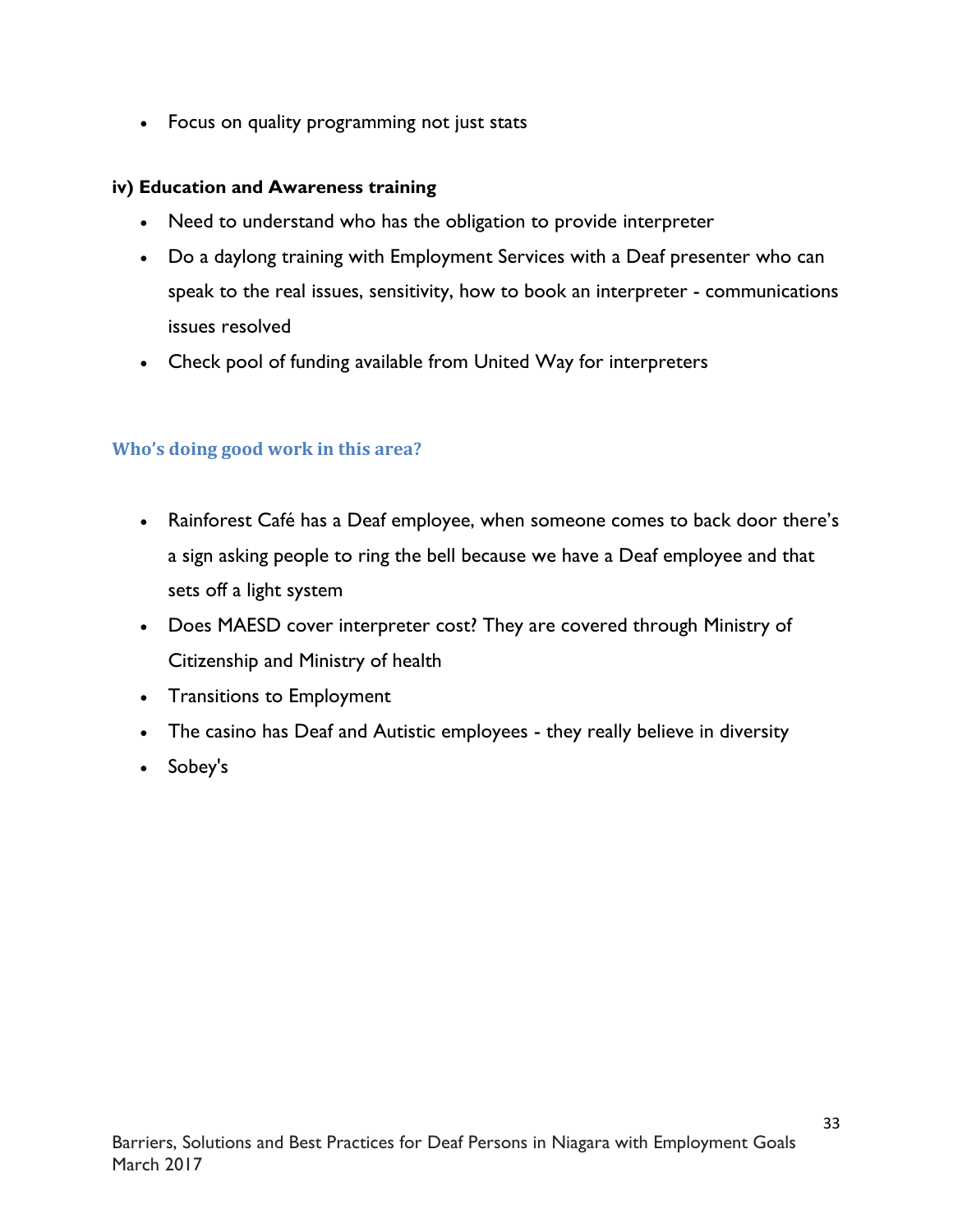## <span id="page-33-0"></span>**c) Literacy & Basic Skills (LBS) Learner focus group**

A focus group was held with three Learners, one of which is employed and the other two who have employment goals. The list summarizes the most common overall findings, followed by comments made by focus group participants.

#### **Barriers**

#### **Attitudes**

- Lack of awareness, sensitivity, accommodations
- hearing versus Deaf cultures
- Limits placed on what Deaf can or cannot do
- Other people's perceptions
- You cannot win if you disclose on your resume that you need an interpreter they throw it away and you show up without an interpreter they won't take the time to understand you - just give me a chance
- It's discrimination and lack of knowledge about deaf culture
- I'm not disabled but employers think I am

#### **Program and service design**

- If we get a job it affects our ODSP
- Went to an employment service for people with disabilities was not a good situation, they never contacted me back - they couldn't help or support me
- We need more programs to advocate for us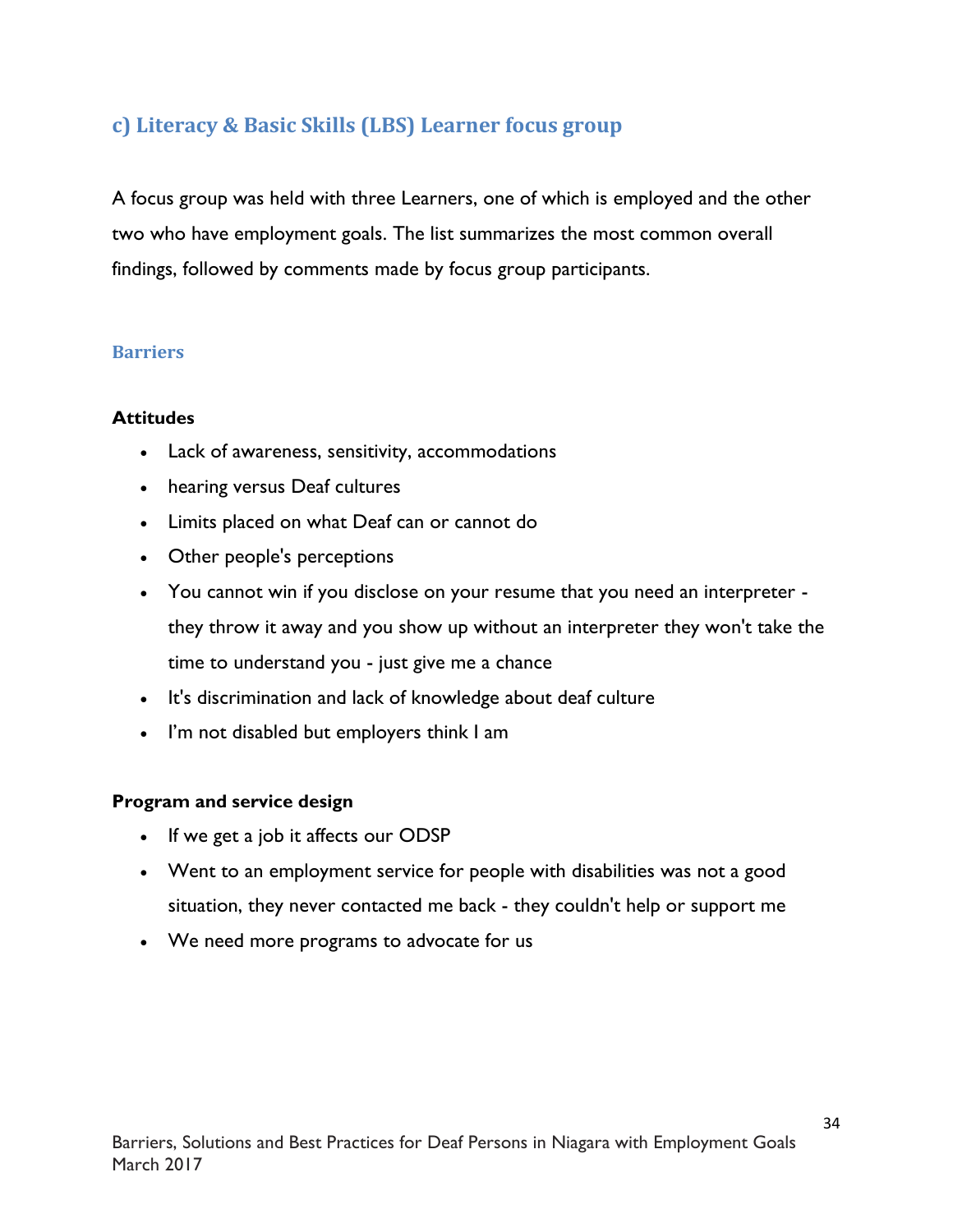#### **AODA is not used**

 Government created AODA out but they're not enforcing it or making people comply with it

#### **Technology**

Can be an asset or a barrier - get to know me face-to-face for what I can do

#### **Lack of interpreters**

• Sometimes I can't get an interpreter when I need them

#### **Solutions**

- Take the time to know the Deaf person
- I can overcome my challenges I have the ability and the mindset to do it I feel I can be successful if someone will give me a chance
- It is still my dream to work for the railroad I'm going to still keep applying and keep trying
- We need to provide proof of what we can do, like portfolios that document our experience, that can advocate and speak for us
- People need to learn different ways of communicating I may not be able to phone my employer to let him know I'm sick, but I can text him

#### **Who's doing great work in this area?**

- I went to Transitions to Employment and they provided options they helped send out my resume, they were persistent and advocated with for me with the employer, I got a job
- Tim Hortons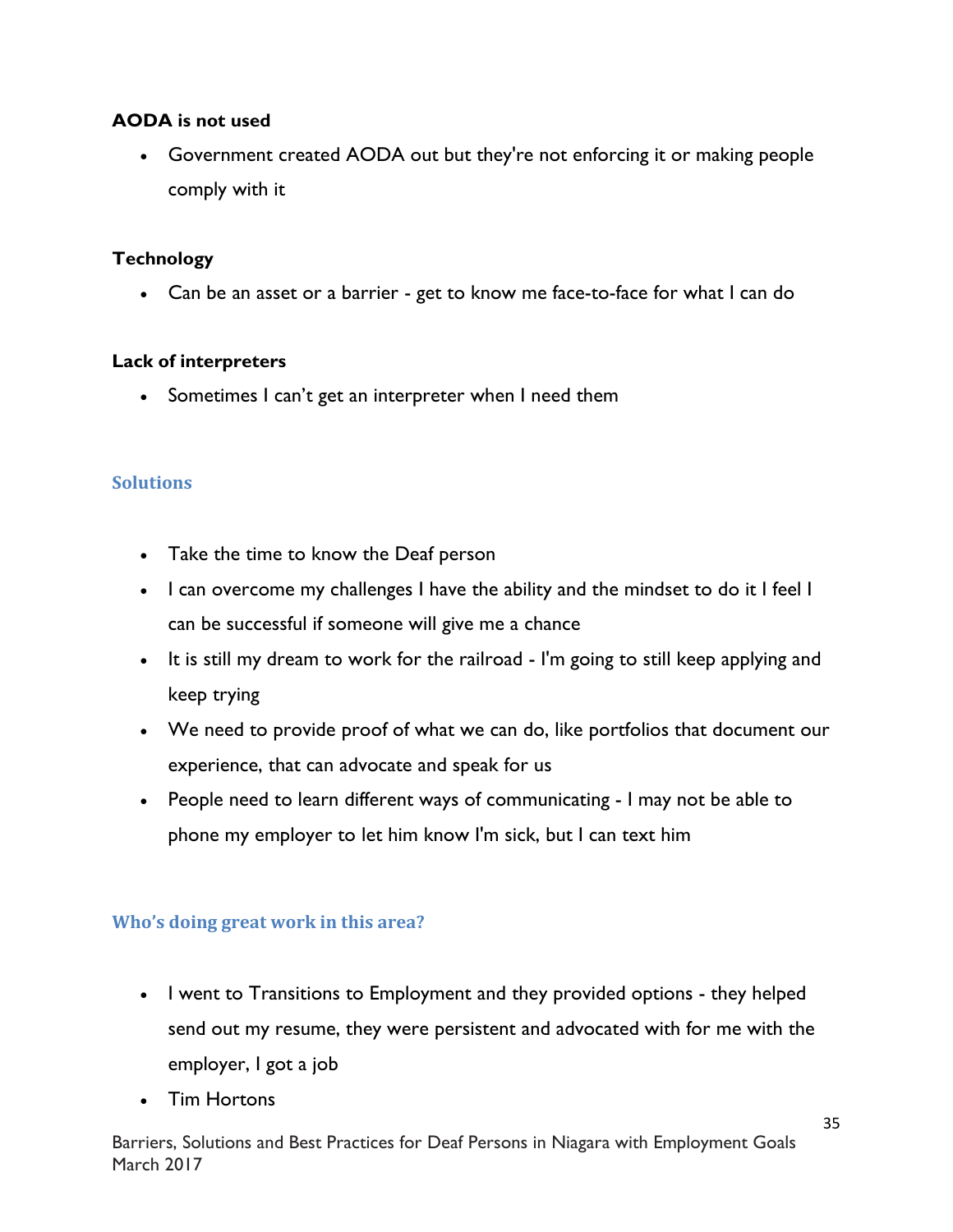- McDonald's
- Wendy's
- Walmart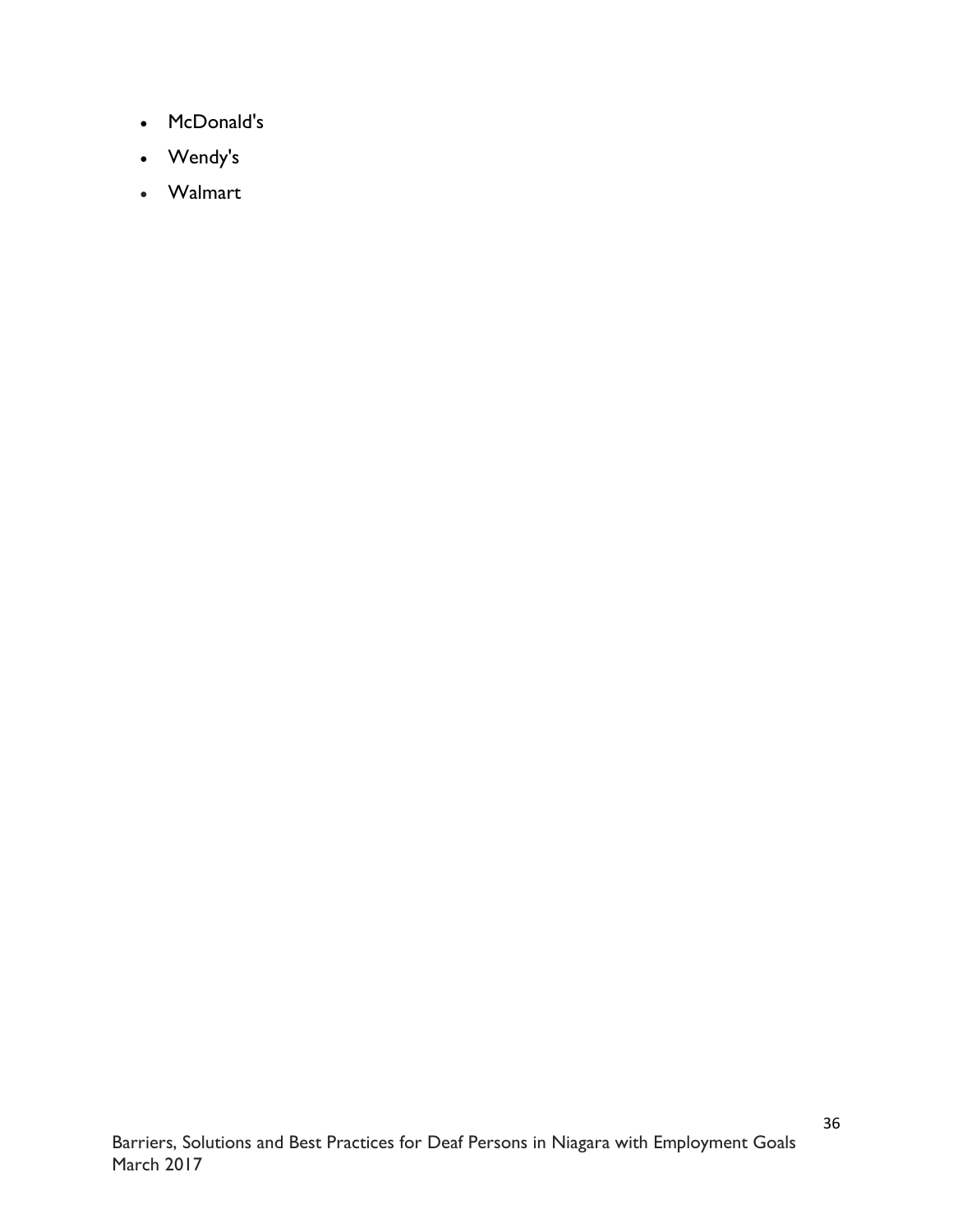## <span id="page-36-0"></span>**d) Employment Services Program online survey**

A link to an online survey was sent to the 8 local Employment Ontario Employment Service Providers to identify how and how often they interacted with Deaf clients. As of April 15, 2017, four had responded.

When asked how often their programs encountered a potential client who is Deaf, Deafened or Hard-of-hearing, three respondents stated "a few times a year". One respondent stated "In the past 20 years, two times."

When asked if all of their program staff were sensitive to the Deaf culture and the needs of clients who are Deaf, Deafened or Hard-of-hearing, three individuals stated "Yes" and one stated "I'm not sure".

When asked if their program had a staff policy or protocol for responding to a potential client that is Deaf, Deafened or Hard-of-hearing, three stated "Yes" and one stated "No". One individual commented "The protocol would be no different than serving any other client presenting with a communication barrier. We would implement supports to allow for access to services."

When asked if their program budgets included American Sign Language (ASL) interpreter costs, one person answered "Yes because of AODA policies." Three stated "No". Each respondent had a different reason.

- "Because it is not specific to interpreter cost but funds available to assist those with disabilities to access employment assistance."
- . "Have not had any clients that need an interpreter in 10 years."
- "It has never been required. We work with those that support individuals in such a way that we join services. It is not necessary to ask for dollars."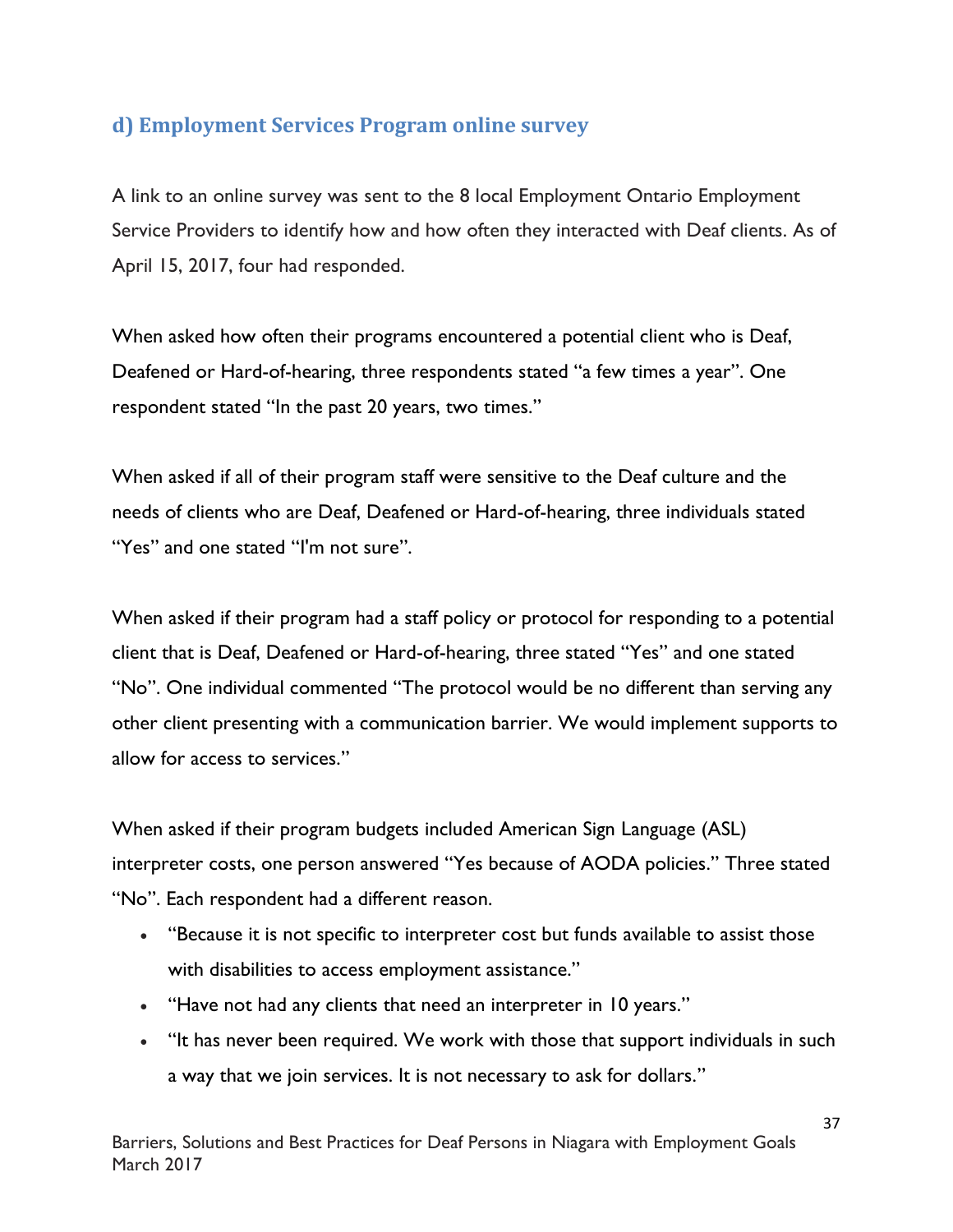When asked if a Deaf client requested an ASL interpreter would they know whether or not the agency or the person should pay for the interpreter all four answered, "Yes". When asked if they would know how to book an interpreter three answered "Yes". When asked if they knew the cost of booking an interpreter

- Two answered "Yes"
- One answered "Maybe"
- One answered "I'm not sure".

When asked if their programs were currently serving any Deaf clients four answered "No".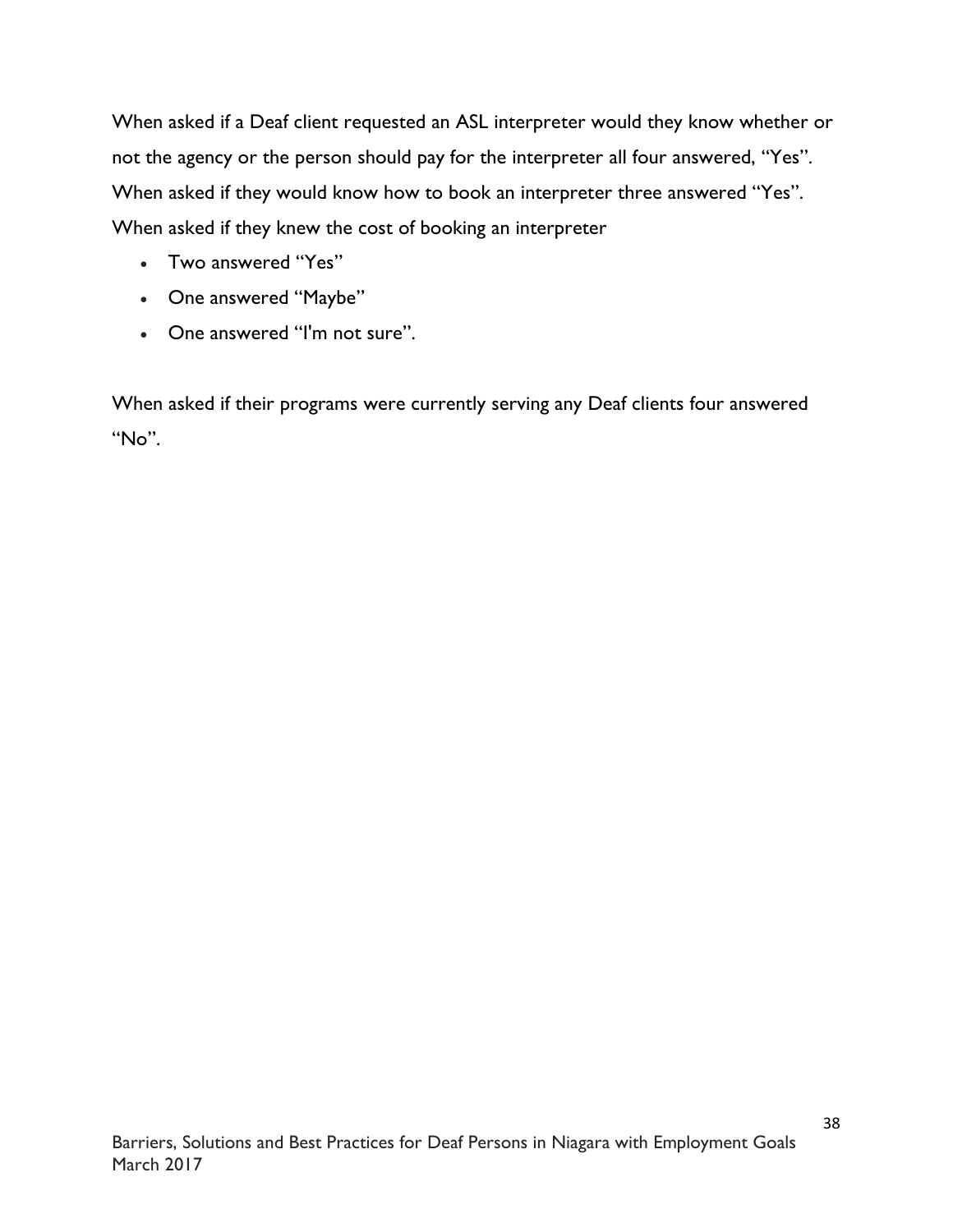# <span id="page-38-0"></span>**e) Employer online survey**

A link to an online survey was sent to 7 local employers who have hired Deaf persons. As of April 15, 2017, none had responded.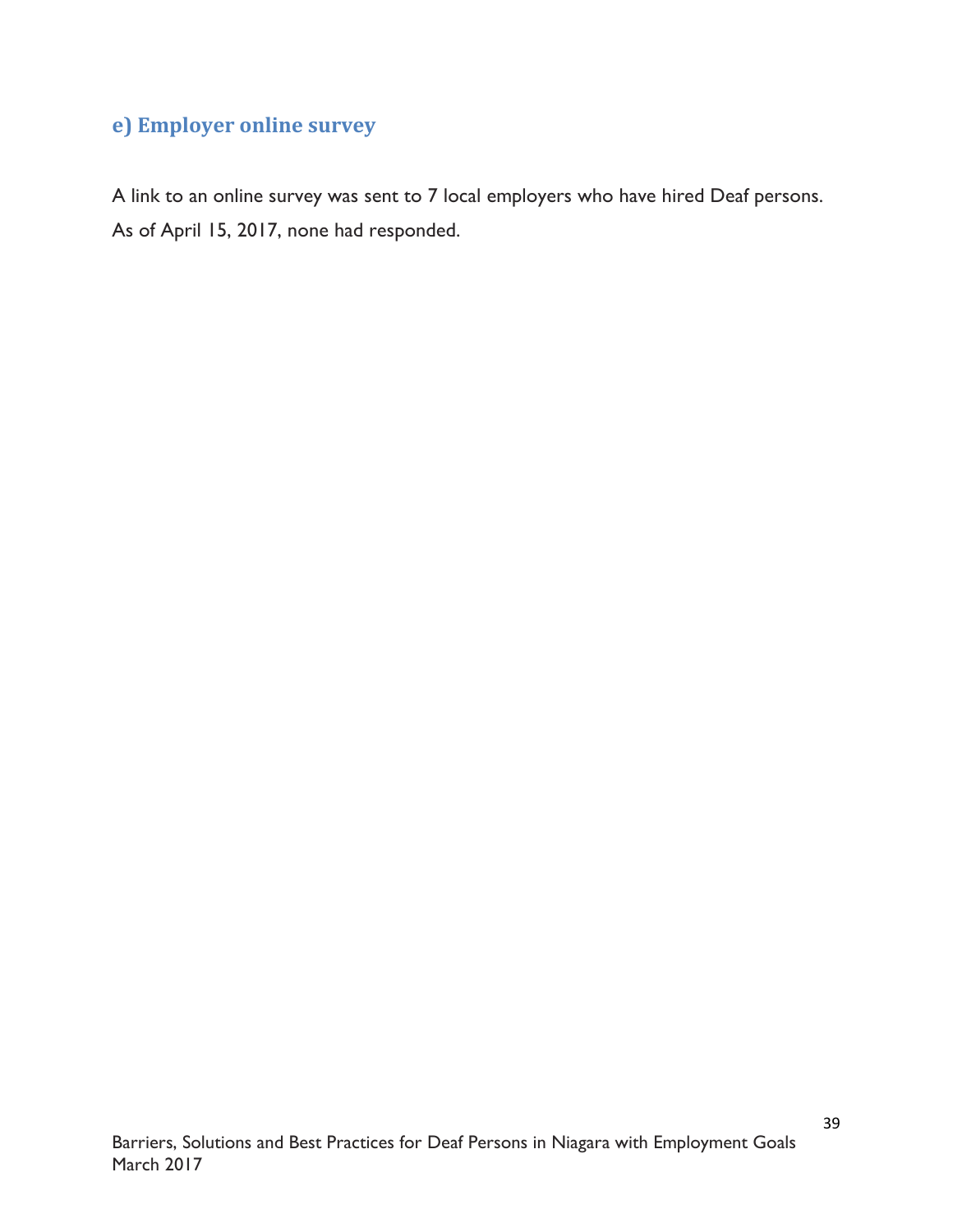## <span id="page-39-0"></span>**f) Provincial LBS instructor and learner online survey**

A link to an online survey was sent to 47 Deaf Literacy & Basic Skills (LBS) service sites across Ontario.The survey was open to both Instructors and Learners in LBS programs. As of April 15, 2017 ten persons had responded. This low rate of response may be due to the fact that during the time period of this project, staff of The Canadian Hearing Society (CHS) were on strike. The CHS operates 25 programs at locations across Ontario and were invited to participate in the survey.

### **Barriers and challenges in Employment Services Programs**

The survey asked respondents to identify key barriers or challenges that Deaf persons face when using an employment program to help them get a job. Respondents could answer more than once.

- Ten respondents identified lack of resources and/or accommodation strategies
- Nine respondents identified communication challenges
- Eight respondents identified lack of knowledge about Deaf culture
- Six respondents identified lack of sensitivity
- Six respondents identified lack of understanding that Deaf people want to work
- Six respondents identified that these programs are designed for hearing people

One respondent commented, "The world is full of people who have no knowledge with deaf people. We struggle to get jobs because they won't hire us because they lack in missing information about how good deaf people are at jobs, etc."

The survey asked what were the underlying reasons for these barriers and challenges. Respondents answered: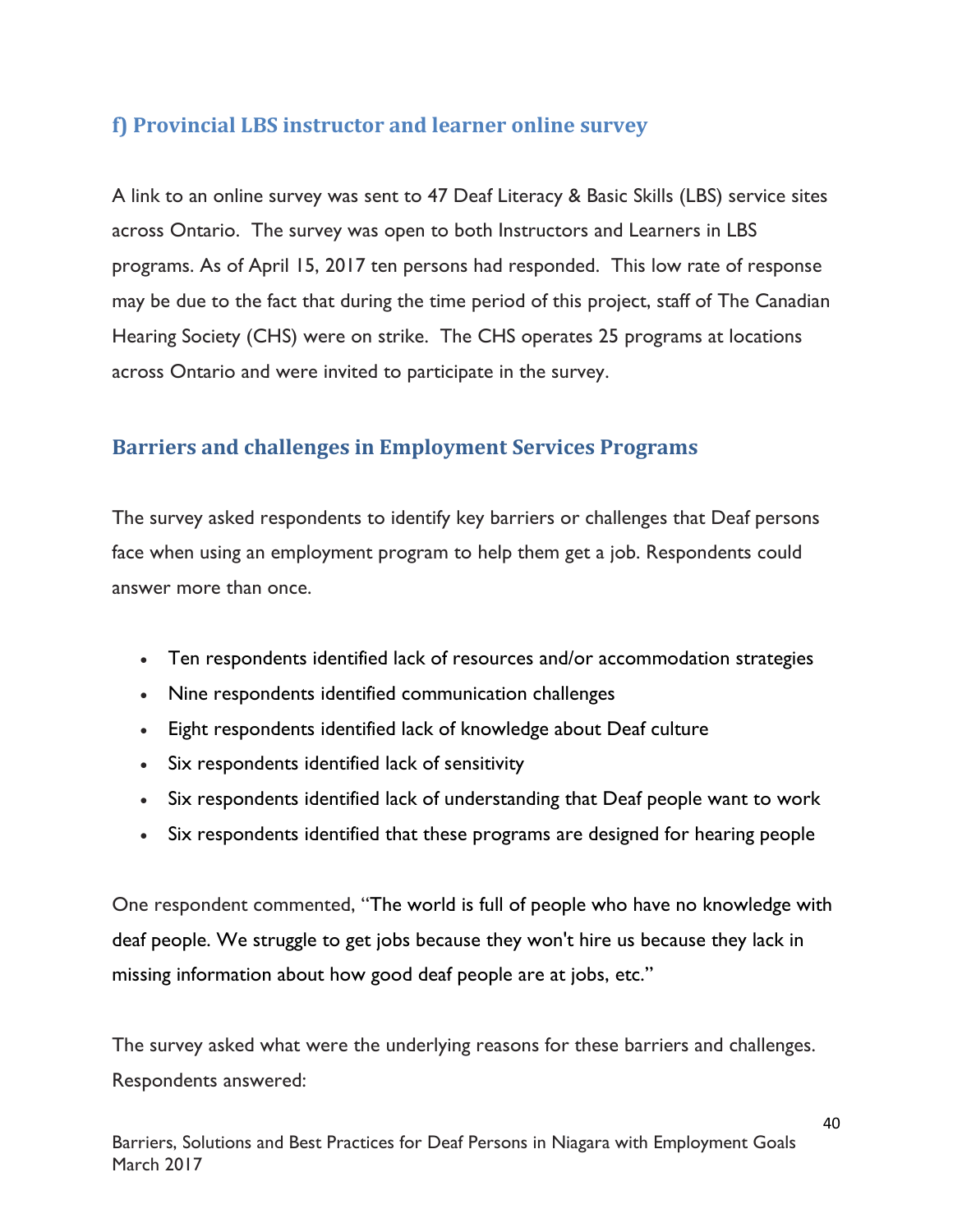- Myths or misconceptions about Deaf people are common within the hearing community, and I wonder if employment services truly understand the needs and strengths of the Deaf community?
- Employers and coworkers don't know enough of the deaf culture or maybe don't want to take the time to learn how to.
- Communicate with the individual. Employers might be afraid for the individual's safety.
- The barriers Deaf people face are the lack of communication with hearing people. They miss a lot of info what is said from hearing people that it can lead misunderstanding.
- Accommodation issues
- Yes, both Most companies do not understand to barrier or challenges with deaf people they do not know about deaf people who want to work but they do not hire..... It is hard challenges...
- Lack of knowledge in deaf community. CHS (Canadian Hearing Society) should be going out and educate them about deaf and deafblind.
- Lack of education and training. When employment programs are developed only the mainstream hearing population is considered for service.
- Lack of sensitivity training how to respond when an accommodation is being requested and denied.
- Deaf can't work because they can't hear or they don't want to know the experiences they have in other countries.

The survey asked respondents to identify what employment programs could do to improve their services for Deaf people. Respondents answered: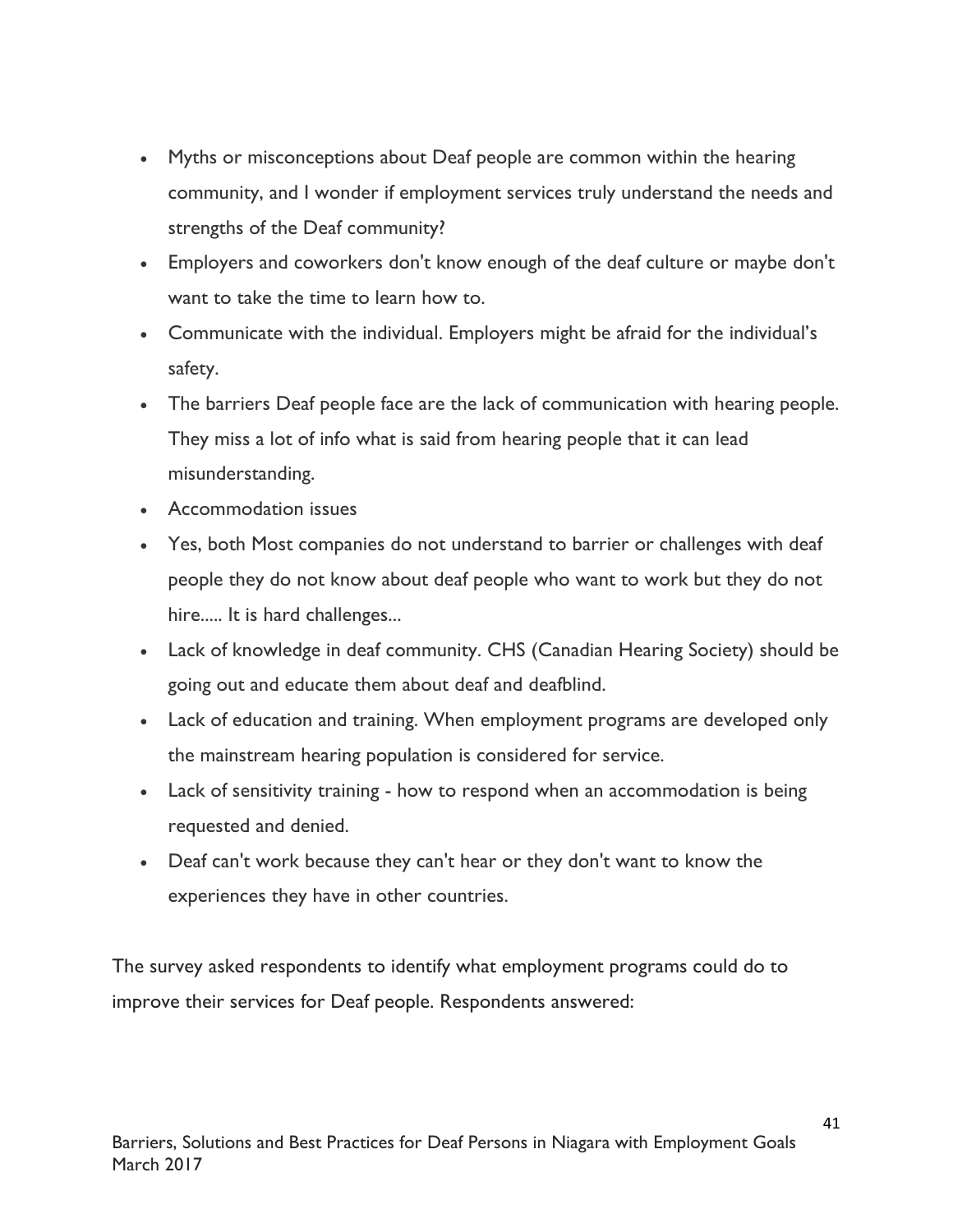- Take cultural sensitivity workshops provided by qualified Deaf people or agencies that routinely work with Deaf people.
- Provide training for staff and other employers. Get to know the language and find different ways to communicate and adapt their workplace environment to suit the individual's needs.
- Be more open about accepting people in their workplace even if there is a communication barrier.
- It would be really nice if hearing people would be willing to learn sign language that they can communicate with Deaf people much better. :)
- Teach employers how to accommodate deaf people . Deaf people have no issue about themselves. Just big issue with Employer!
- Employment programs should teach companies that Deaf people want to work.
- Access to funding for interpreting support job development
- Breakdown barriers and provide specialized accommodations.
- Try to work with the company but it is hard to communicate with them when they resist it.

# **Barriers and challenges with employers**

The survey asked respondents to identify key barriers or challenges that Deaf people face by potential employers when trying to find a job. Respondents could answer more than once.

- Nine respondents identified lack of resources and/or accommodation strategies
- Nine respondents identified communication challenges
- Eight respondents identified lack of knowledge about Deaf culture
- Six respondents identified lack of sensitivity
- Four respondents identified lack of understanding that Deaf people want to work
- Six respondents identified that these programs are designed for hearing people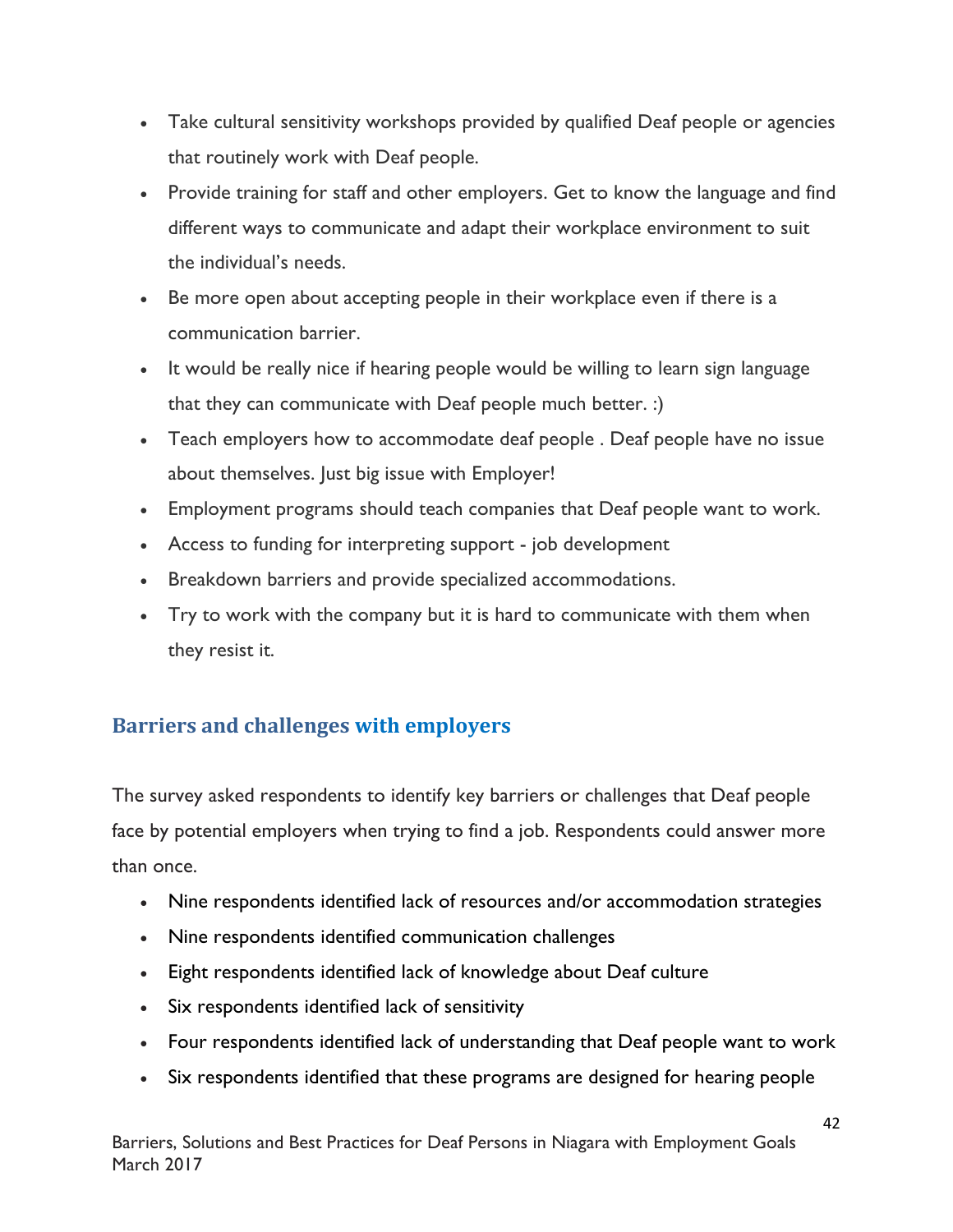Three respondents commented:

- "We have to educate hearing people that Deaf people tend to be blunt and straight-forward in their communications. We would like to educate them that Deaf Culture and Hearing Culture both are very different. Hearing people can always ask Deaf people more info about their culture and they would be happy to explain."
- Need interpreter ASAP for job interviews. We miss out because employers need hire immediately and no patience waiting for an interpreter
- Fear of the unknown make assumptions about ability of the candidate

The survey asked what were the underlying reasons for these barriers and challenges. Respondents answered:

- Hearing people have sometimes been raised to think that Deaf people (or pretty much anyone that fits in a minority group) "need help" instead of treating them as equal human beings.
- The hearing world is very different and they may not understand the deaf world, so the deaf individual might be scared to apply for a job or go into an interview.
- If Deaf people get hired, they would be nervous and would not be sure what to do when they want to work with hearing people because they miss the info what is said from hearing people. We would always encourage hearing people to try to communicate with Deaf people by writing back and forth. Make sure it must be simple English instead of advanced English.
- Communications. Interpreters need. Employment counsellors at CHS are not becoming aggressive in helping us find jobs.
- Lack of education, lack of support / access to funding for interpreters for meetings / training
- Attitudinal Barriers and Financial Status- cost for providing accommodations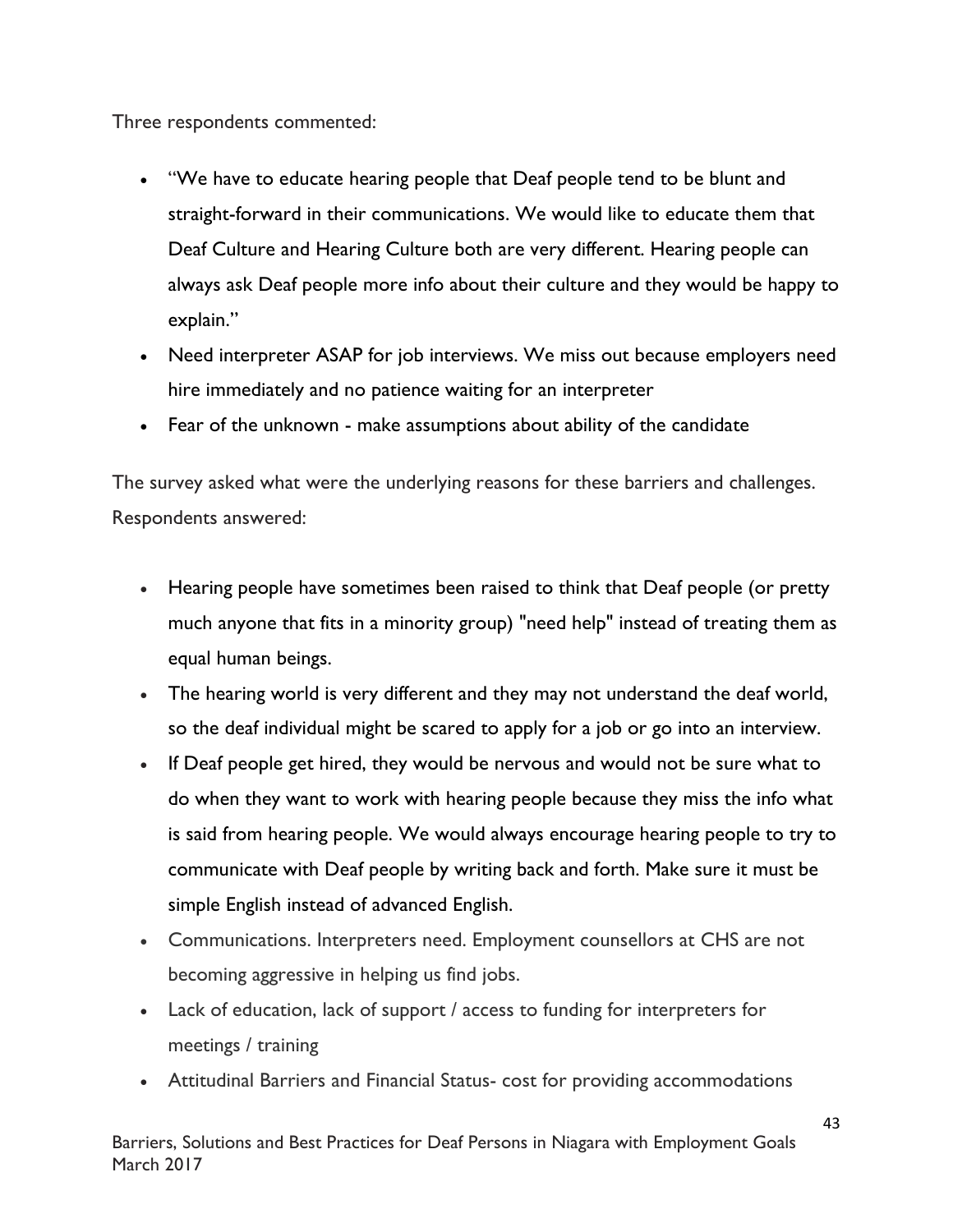The survey asked respondents to identify what employers could do to make it easier for Deaf persons to find work. Respondents answered:

- Listen to what their needs are, and focus on their strengths instead of what they can't do.
- Making a connection with a deaf literacy organization in their community, seeking out the deaf community. Making a connection with CHS for assistance on working with someone who is deaf, or hard of hearing.
- Accessibility is the key that employers can find Deaf people find work.
- Teach themselves about how to accommodate deaf people.
- Get educated !!! Deaf and deafblind awareness. CHS should go out and present about deaf and deafblind
- Be an ally introduce potential employers. Provide soft-skills training where deaf people can develop and have the required skills ready for a job.
- Help them get a job by giving the employers what is accessible for them they don't want to pay for the device or interpreter

The survey asked who is doing great work hiring Deaf persons. Respondents answered

- Deaf literacy programs, employers who have hired deaf individuals.
- Canadian Hearing Society and Northern Lights who are the people that help Deaf people find jobs.
- Everyone as long they understand the accommodations
- I wish Literacy can help to find JOB for them and best time for training
- Some deaf find their own jobs
- Canadian Hearing Society
- No one at the moment.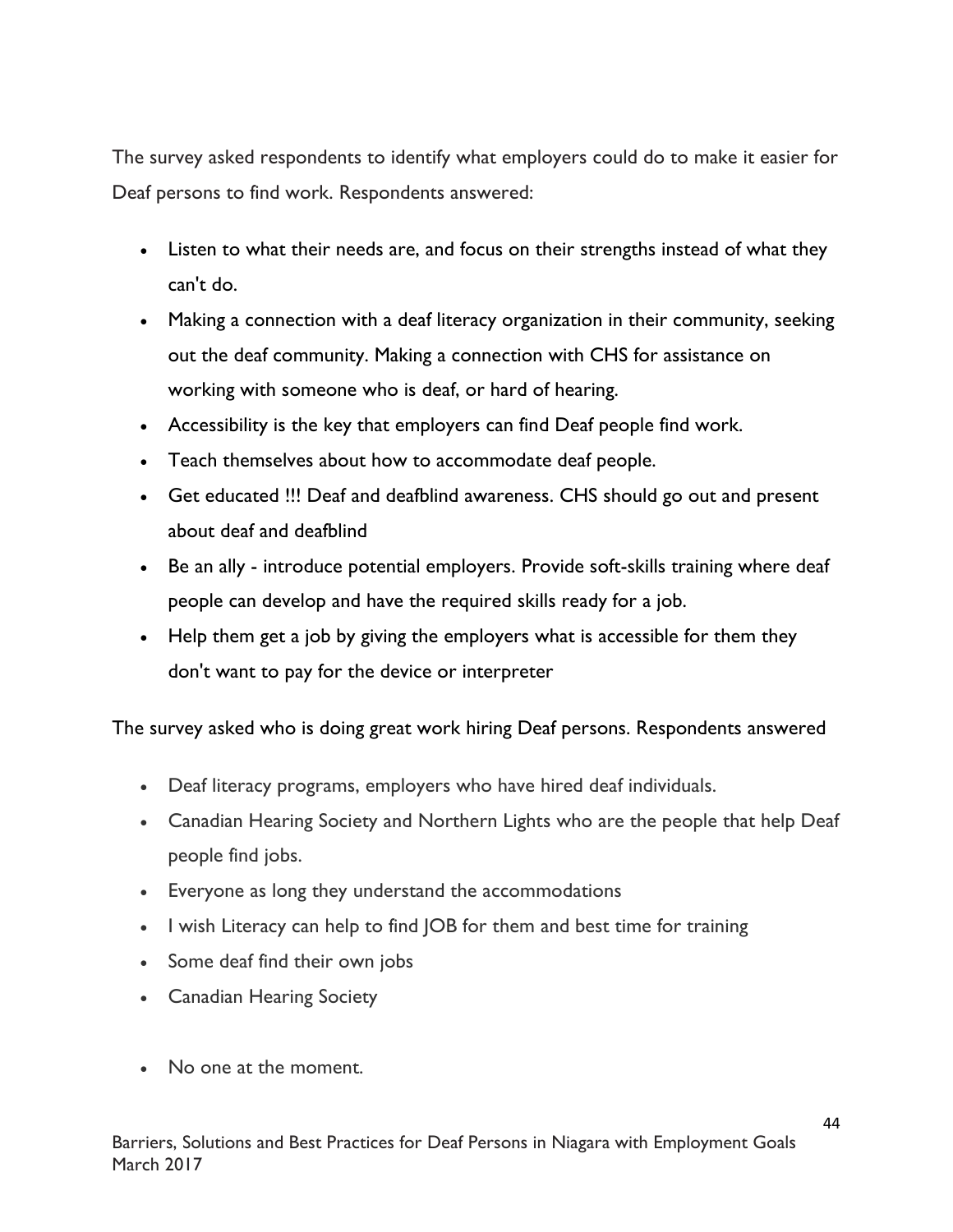Respondents were asked to make any final comments they wished. They answered:

- It's time. Let's level the playing field and give everyone an equal opportunity to succeed and be productive members of society.
- Recycled boring issues. Tired of it.
- <span id="page-44-0"></span>• From what I hear is that the deaf and deafblind feel CHS is not helping us or not doing a good job.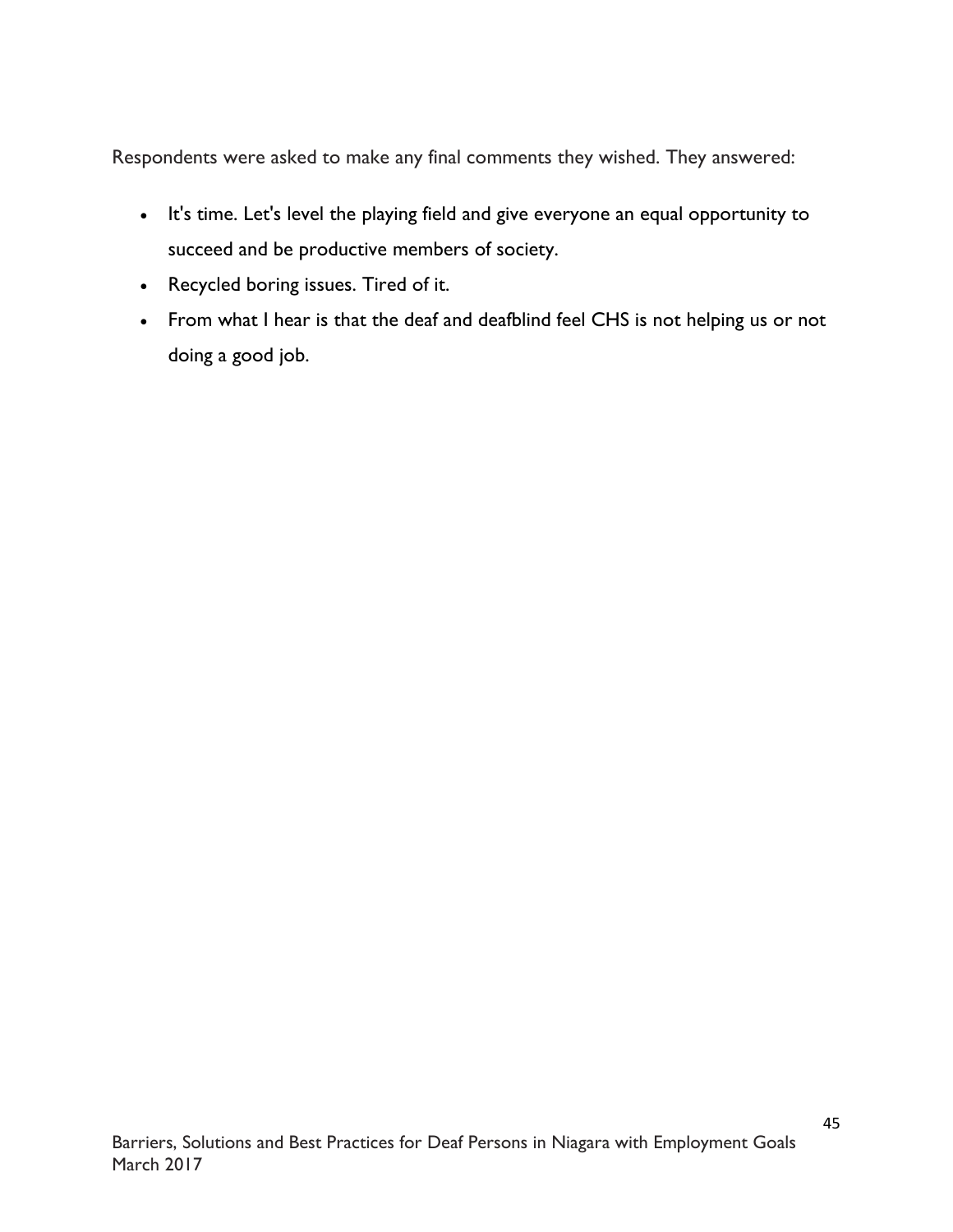# **Conclusions and recommendations**

There are significant attitudinal and systemic barriers in place preventing deaf persons from effectively accessing employment services and becoming employed. The following recommendations may enhance Deaf persons' access to both.

- 1. Strengthen and enforce AODA legislation to ensure that all organizations are providing full access to persons with disabilities and the Deaf community.
- 2. Place more Deaf people in positions of power in corporations and government.
- 3. Ensure ongoing education and marketing targeted to businesses and employment services programs to
	- increase awareness and sensitivity to the Deaf culture
	- remove myths and stereotypes about Deaf persons
	- provide practical communications strategies
	- reduce concerns about safety issues and the time, effort and costs of accommodation
- 4. Re-design employment services programs to offer the scope of services necessary to support Deaf clients including
	- sufficient funding for interpreters for assessments, job interviews, job training and job retention
	- communications strategies with the client that they can use with an employer, in an interview and on the job
	- advocacy with employers to consider hiring a Deaf person, and if hired, on the job training and coaching when needed and training to co-workers on communicating with a Deaf person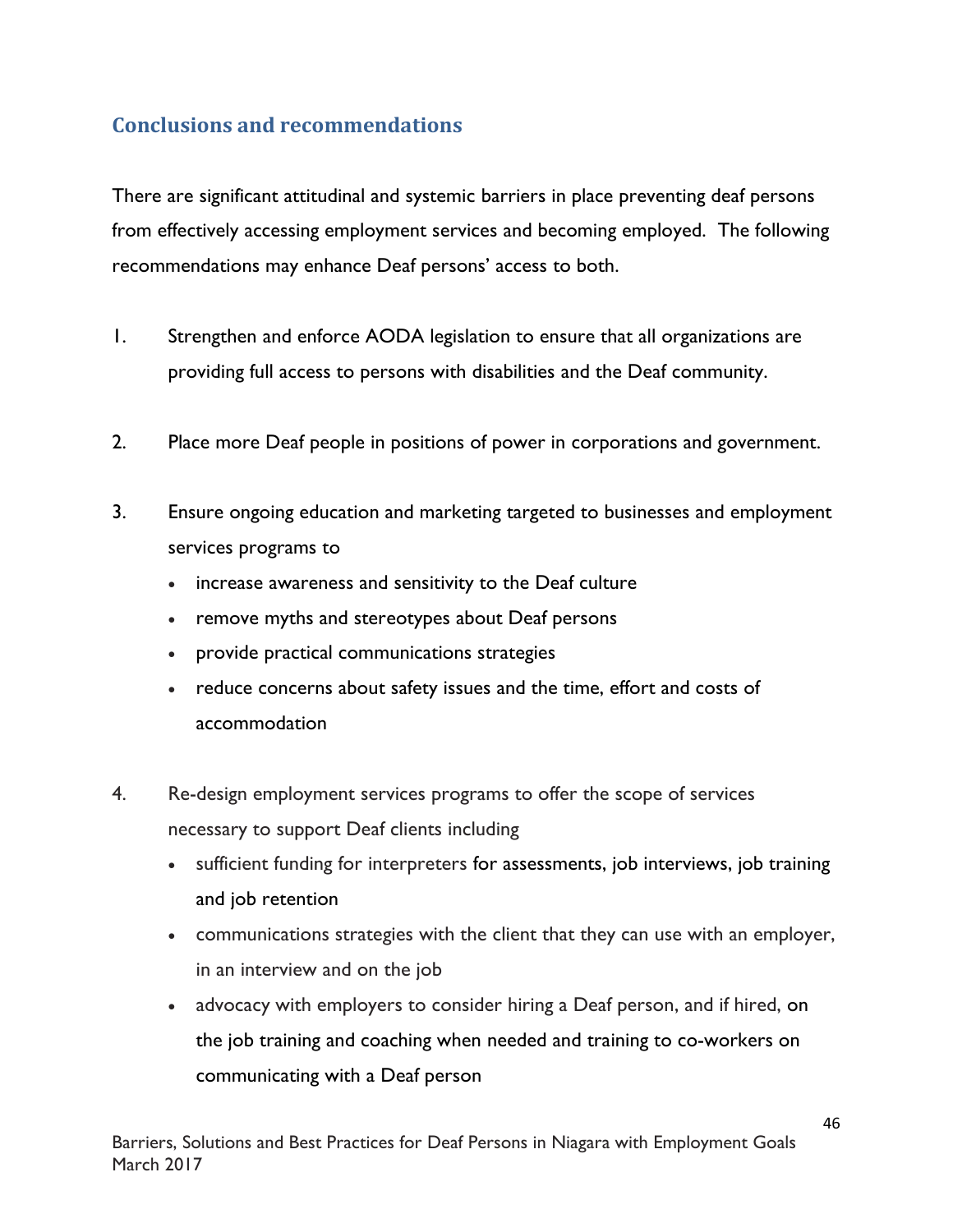- extending the time a client may stay in the program so that they can continue to call on the program for support, advocacy or resources after they're hired
- co-op placement opportunities for Deaf clients and incentives for employers so that Deaf clients can demonstrate their skills and develop communications strategies on the job
- working more closely with local Deaf LBS agencies, to better understand Deaf culture as well as the needs and the potential of Deaf clients
- 5. Provide sufficient funding to employment services programs for the cost of interpreters. Establish more efficient and flexible interpreter booking systems to meet Deaf clients' needs, especially when required on short notice, i.e. for a job interview or training at work.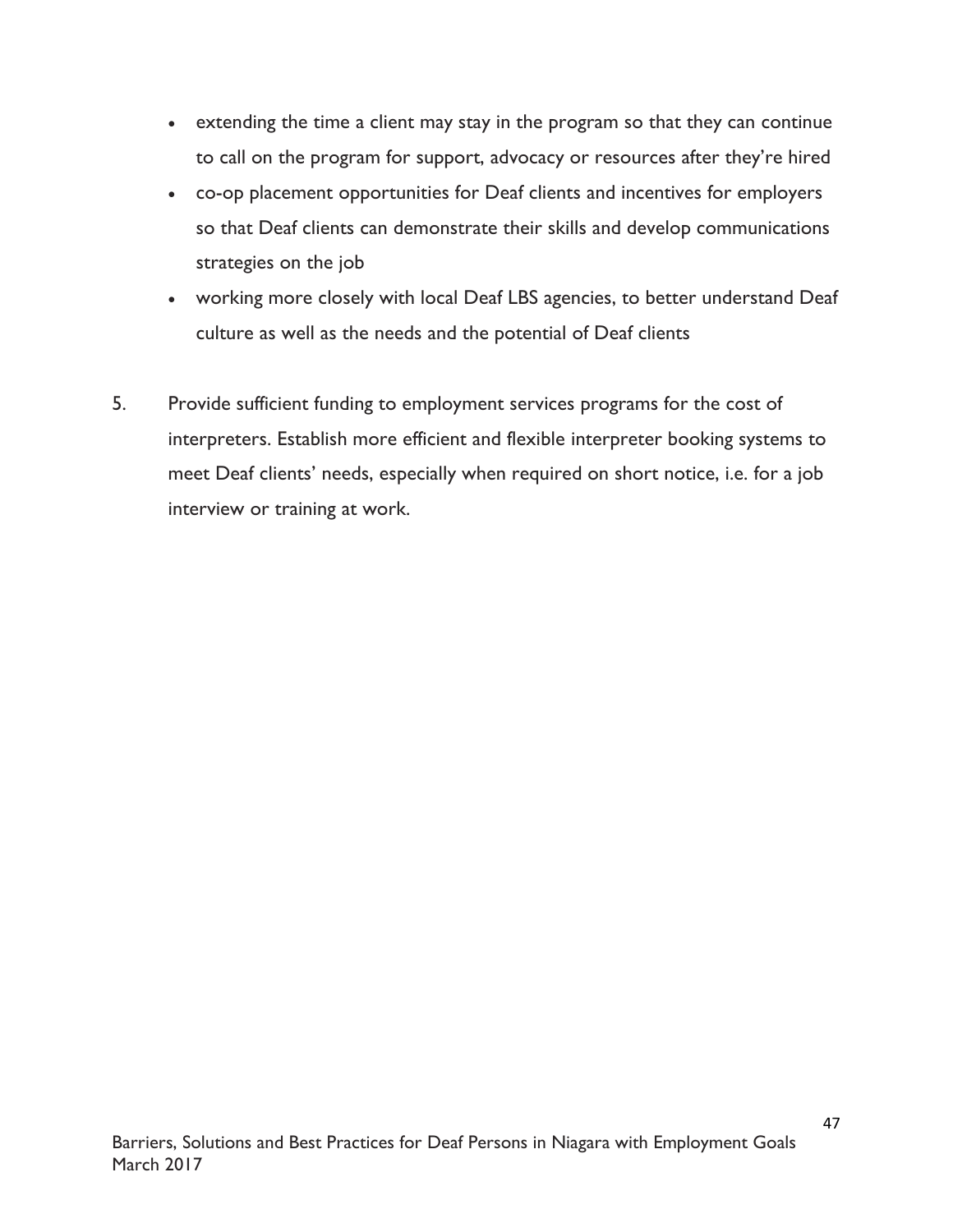### <span id="page-47-0"></span>**References**

Research Report: Employment and Employability Needs of the Deaf Community in Peel and Halton Regions, The Centre for Skills Development & Training, 2002 at <http://volunteerhalton.ca/reports-list/404-employment-needs-deaf-community>

Framing Deaf Children's Right to Sign Language in the Canadian Charter of Rights and Freedoms, Jennifer J. Paul, J.D., Kristin Snoddon, Assistant Professor, School of Linguistics and Language Studies, Carleton University, 2017 at <http://cjds.uwaterloo.ca/index.php/cjds/article/view/331/549>

Simcoe-Muskoka Literacy Network, Enhancing Transitions – Client Perspectives project at<http://literacynetwork.ca/projects/enhancing-transitions-client-perspectives-project/>

Canadian Association of the Deaf at [http://cad.ca/issues-positions/employment-and](http://cad.ca/issues-positions/employment-and-employability/)[employability/](http://cad.ca/issues-positions/employment-and-employability/)

Canadian Hearing Society at<http://www.chs.ca/>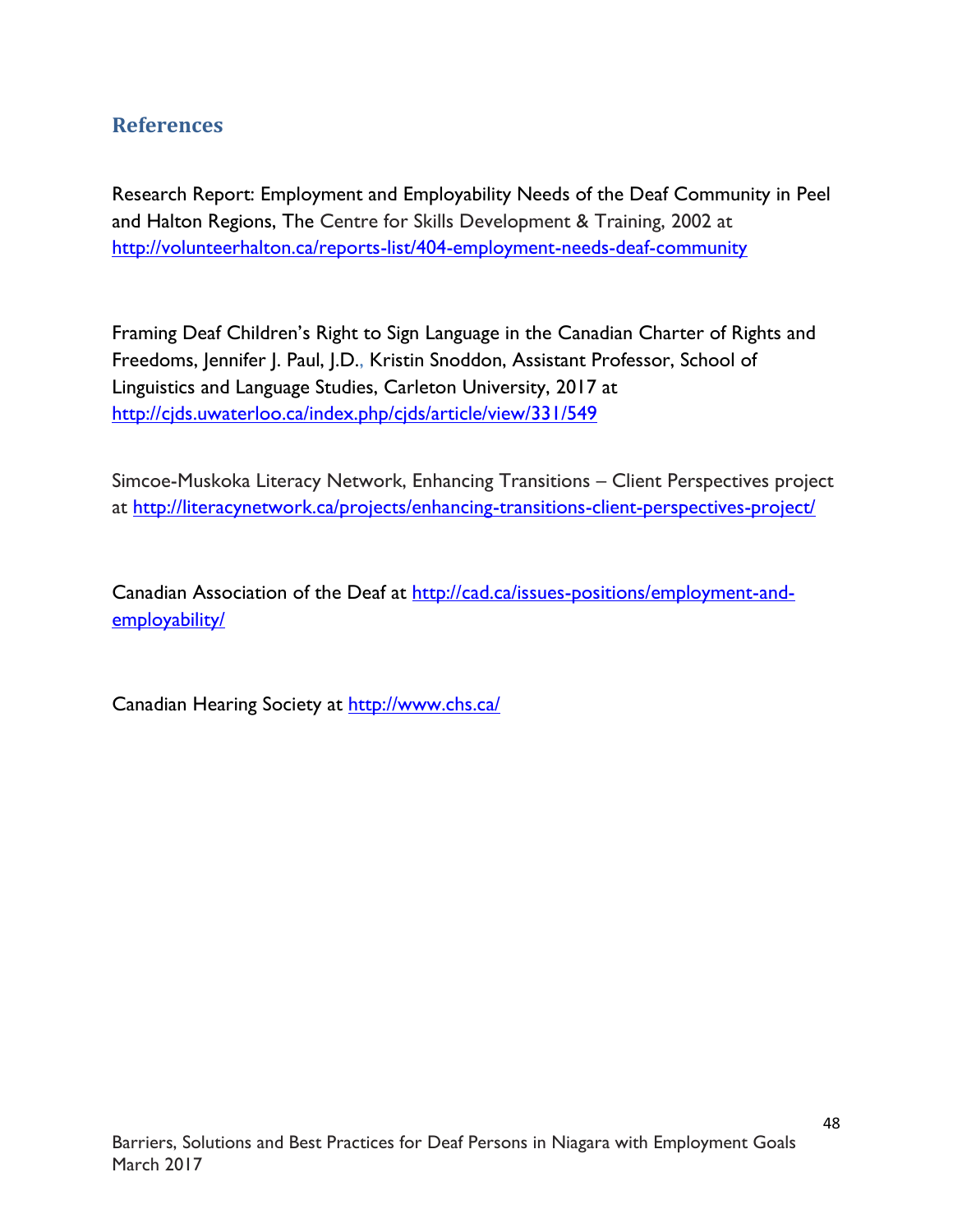# <span id="page-48-0"></span>**Appendices**

**Questions asked in focus groups, interviews and online surveys**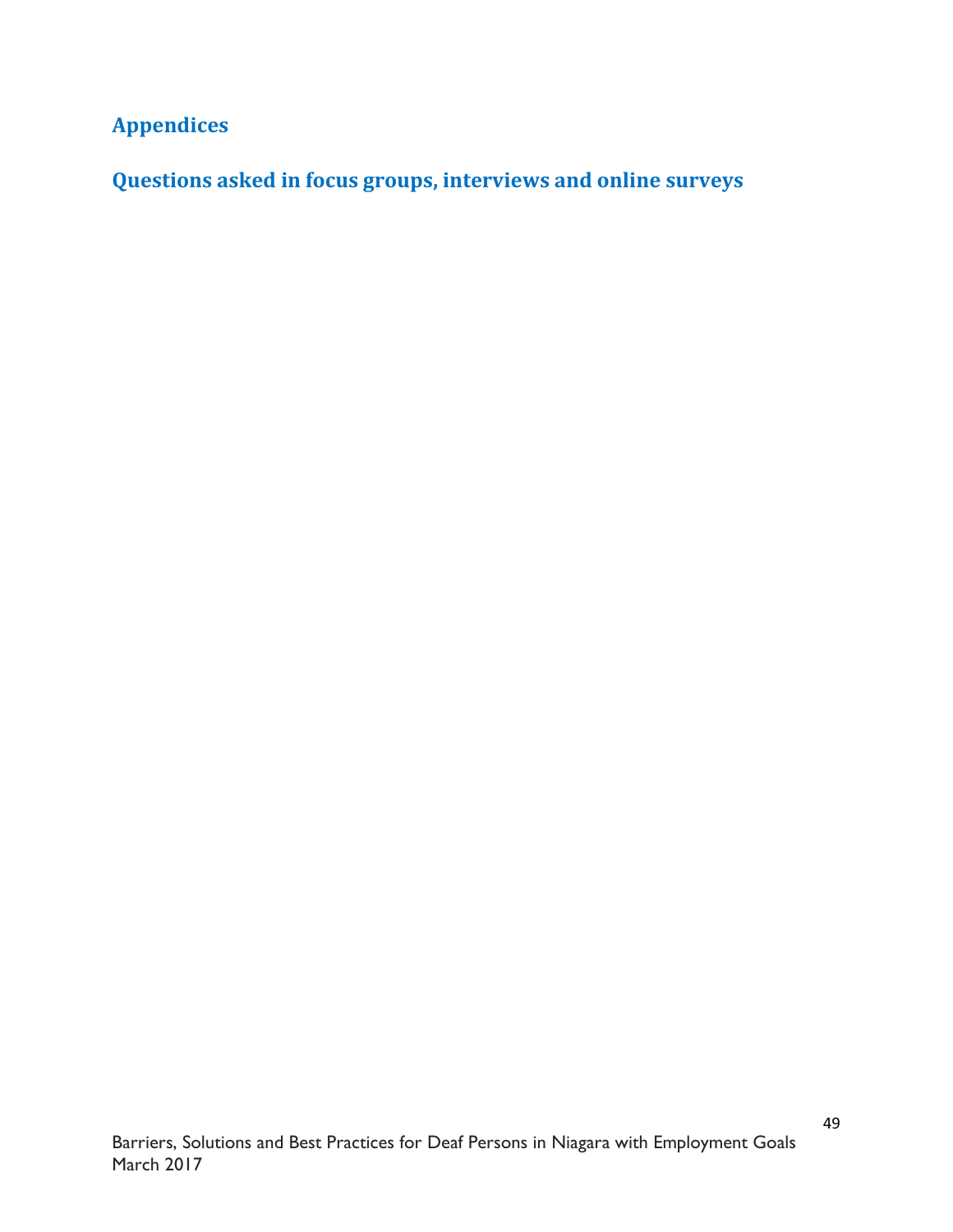## **a) Questions asked in the focus groups with Learners and Professionals, in one-to-one interviews with Professionals and in the provincial LBS Instructor and Learner online survey**

1. What barriers or challenges do Deaf persons face

- when trying to get a job or
- when accessing employment services?
- 2. What do you think are the reasons for those barriers or challenges?
- 3. What can employment programs do to improve their services for Deaf persons?
- 4. What can workplaces do to provide greater opportunities for Deaf persons?
- 5. Who's doing great work in this area?
- 6. What other comments would you like to make about this issue?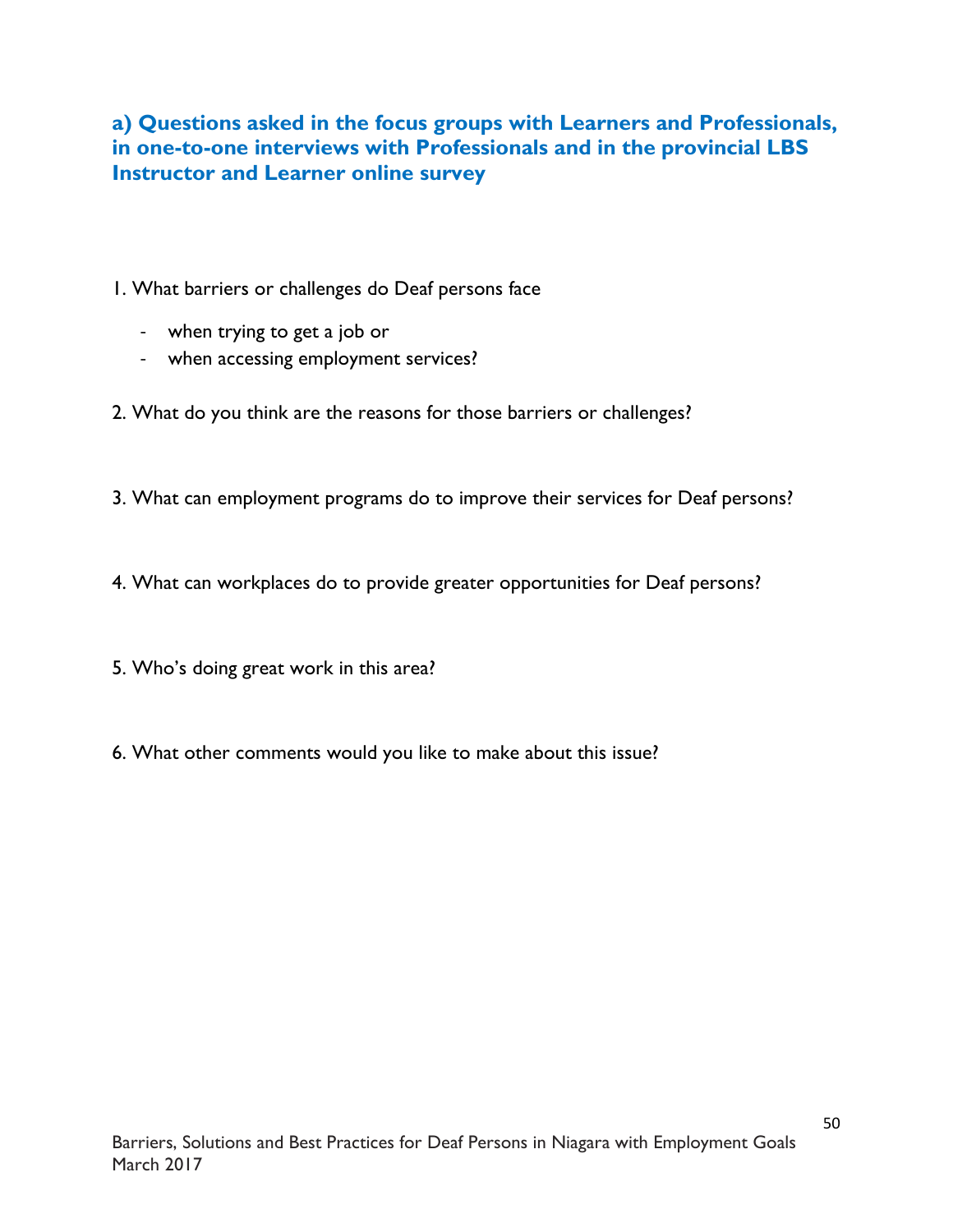# **b) Questions asked in the Employment Services Program online survey**

1. How often does your organization encounter a potential client who is Deaf, Deafened or Hard of Hearing?

|                                                                                                                                                                                                                                                                   |                                          | Options: Once a week Once a month                                                                 | A few times a year Not sure |       |                                                       | Other |  |  |
|-------------------------------------------------------------------------------------------------------------------------------------------------------------------------------------------------------------------------------------------------------------------|------------------------------------------|---------------------------------------------------------------------------------------------------|-----------------------------|-------|-------------------------------------------------------|-------|--|--|
| 2. Are all of your staff sensitive to the Deaf culture and the needs of clients who are<br>Deaf, Deafened or Hard-of-hearing?                                                                                                                                     |                                          |                                                                                                   |                             |       |                                                       |       |  |  |
| Options: Yes                                                                                                                                                                                                                                                      |                                          | <b>No</b>                                                                                         | Not sure                    |       | Other                                                 |       |  |  |
| 3. Do you have a staff policy or protocol for responding to a potential client that is<br>Deaf, Deafened or Hard-of hearing?                                                                                                                                      |                                          |                                                                                                   |                             |       |                                                       |       |  |  |
| <b>Options: Yes</b>                                                                                                                                                                                                                                               |                                          | <b>No</b>                                                                                         | Not sure                    |       | Other                                                 |       |  |  |
| 4. Do you include American Sign Language (ASL) interpreter costs in your annual<br>budget?                                                                                                                                                                        |                                          |                                                                                                   |                             |       |                                                       |       |  |  |
|                                                                                                                                                                                                                                                                   | Options: Yes because No because          |                                                                                                   | Not sure because            |       |                                                       |       |  |  |
| 5. If a Deaf client requested an ASL interpreter, would you know<br>whether or not your agency or the person should pay for it?<br>how to book an interpreter?<br>$\qquad \qquad \blacksquare$<br>the cost of booking an interpreter?<br>$\overline{\phantom{a}}$ |                                          |                                                                                                   |                             |       |                                                       |       |  |  |
| <b>Options: Yes</b>                                                                                                                                                                                                                                               |                                          | <b>No</b>                                                                                         | Not sure                    |       | Other or comments                                     |       |  |  |
| 6. Are you currently serving any Deaf clients?                                                                                                                                                                                                                    |                                          |                                                                                                   |                             |       |                                                       |       |  |  |
| <b>Options: Yes</b>                                                                                                                                                                                                                                               |                                          | No                                                                                                | Not sure                    |       | Comments                                              |       |  |  |
| 7. What information and resources would help you serve Deaf persons with<br>employment goals? Choose all that apply.                                                                                                                                              |                                          |                                                                                                   |                             |       |                                                       |       |  |  |
| Options:                                                                                                                                                                                                                                                          |                                          |                                                                                                   |                             |       |                                                       |       |  |  |
|                                                                                                                                                                                                                                                                   | Sensitivity training to the Deaf culture | Understanding how to book an interpreter<br>Draft policy/protocol to support serving Deaf clients |                             | Other | Communications strategies<br>Funding for interpreters |       |  |  |